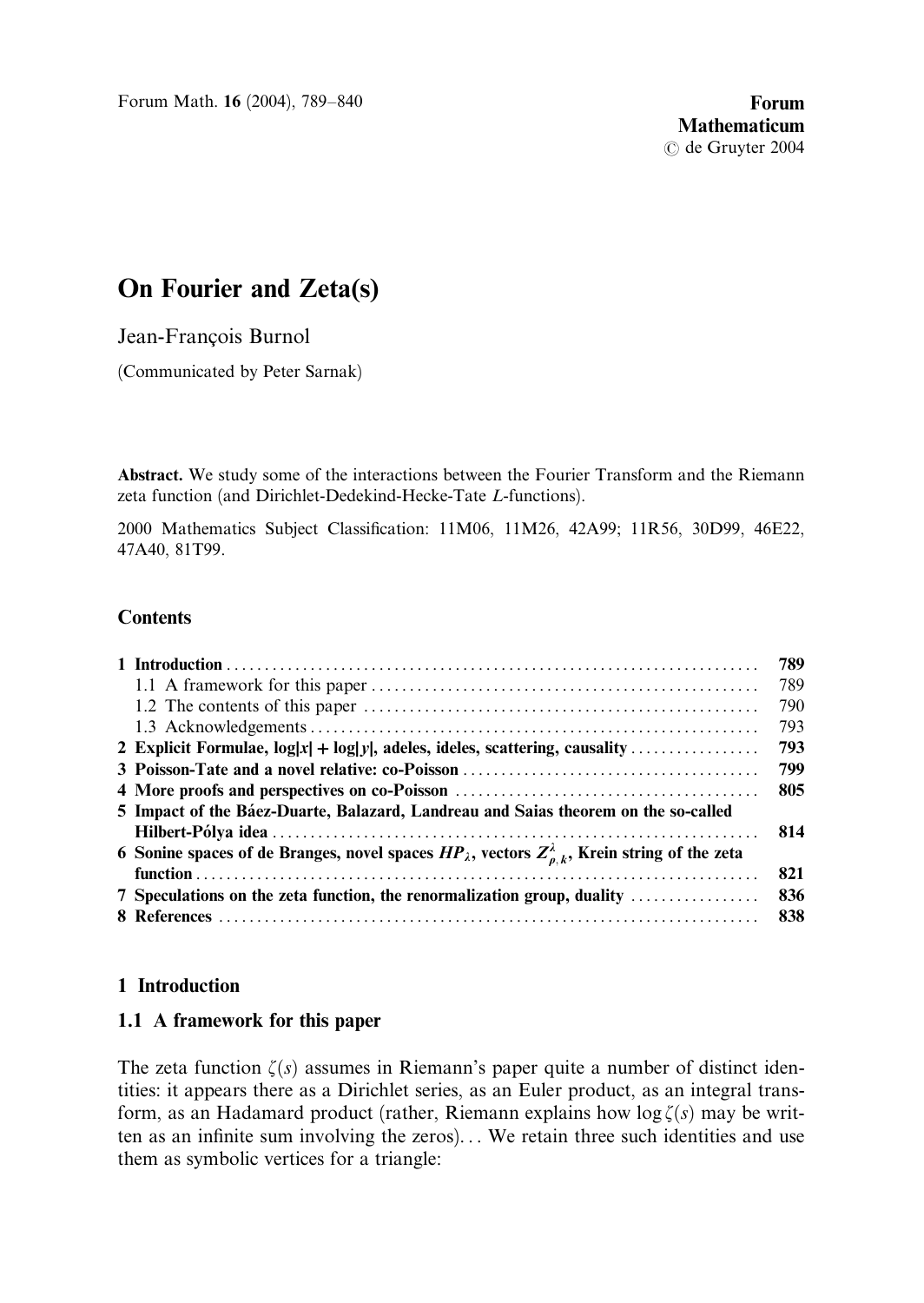

These formulae stand for various aspects of the zeta function which, for the purposes of this manuscript, we may tentatively name as follows:



Even a casual reading of Riemann's paper will reveal how much Fourier analysis lies at its heart, on a par with the theory of functions of the complex variable. Let us enhance appropriately the triangle:



Indeed, each of the three edges is an arena of interaction between the Fourier Transform, in various incarnations, and the Zeta function (and Dirichlet L-series, or even more general number theoretical zeta functions.) We thus specialize to a triangle which will be the framework of this manuscript:



The big question mark serves as a reminder that we are missing the 2-cell (or 2-cells) which would presumably be there if the nature of the Riemann zeta function was really understood.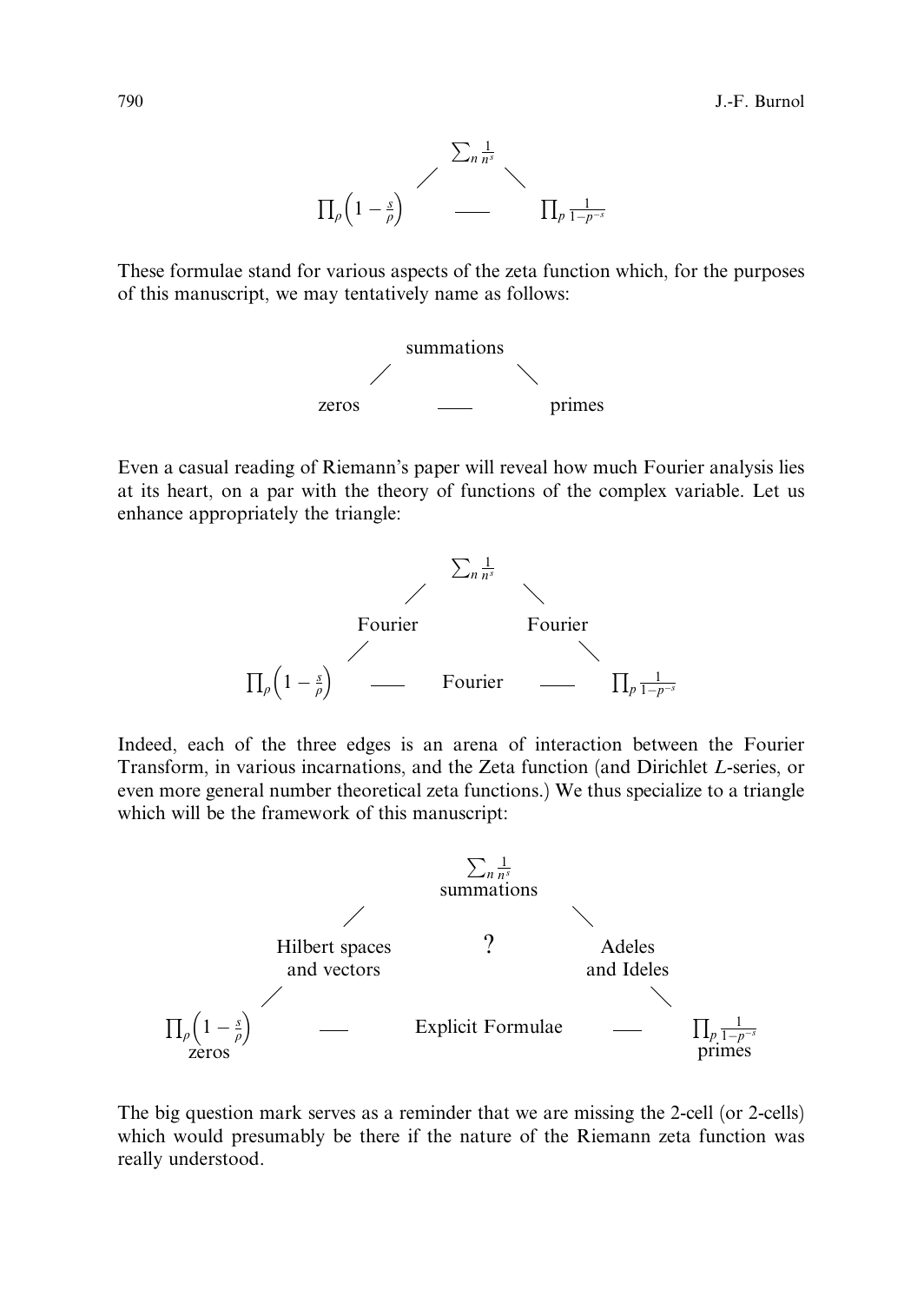#### 1.2 The contents of this paper

The paper contains in particular motivation, proofs, and developments related to a "fairly simple" (hence especially interesting) formula<sup>1</sup>:

$$
\int_{\mathbb{R}} \left( \sum_{n \neq 0} \frac{g(t/n)}{|n|} - \int_{\mathbb{R}} \frac{g(1/x)}{|x|} dx \right) e^{2\pi iut} dt = \sum_{m \neq 0} \frac{g(m/u)}{|u|} - \int_{\mathbb{R}} g(y) dy
$$

We call this the *co-Poisson intertwining formula*. The summations are over the nonzero relative integers. The formula applies, for example, to a function  $q(t)$  of class  $\mathscr{C}^{\infty}$  which is compactly supported on a closed set not containing the origin. Then the right-hand side is a function in the Schwartz class of smooth, rapidly decreasing functions, and the formula exhibits it as the Fourier Transform of another Schwartz function. These Schwartz functions have the peculiar property of being constant, together with their Fourier transform, in a neighborhood of the origin. A most interesting situation arises when the formula constructs square-integrable functions of this type and from our discussion of this it will be apparent that, although fairly simple, the co-Poisson Formula is related to a framework which is very far from being formal.

Once found, the formula is immediately proven, and in many different ways. Furthermore it is one among infinitely many such co-Poisson formulae (it is planned to discuss this further in [23]). This prototype is directly equivalent to the functional equation of the Riemann zeta function. It has implications concerning the problems of zeros.

We start with a discussion of our previous work  $\left[12\right] \left[13\right] \left[16\right]$  on the "Explicit Formulae" and the *conductor operators*  $\log |x|_v + \log |y|_v$ . We also include a description of our work on adeles, ideles, scattering and causality [14] [15], which is a first attempt to follow from local to global the idea of multiplicatively analysing the additive Fourier transform. This is necessary to explain the motivation which has led to a reexamination of the Poisson-Tate summation formula on adeles and to the discovery of the related but subtly distinct co-Poisson intertwining.

Both the *conductor operators* and the *co-Poisson intertwining* originated from an effort to move Tate's Thesis [43] towards the zeros and the *so-called Hilbert-Po<sup>lya</sup> idea*. It is notable that the zeros do not show up at all in Tate's Thesis: the conductor operator results in part from a continuation of the local aspects of Tate's Thesis; the co-Poisson formula results from a reexamination of the global aspects of Tate's Thesis. This reexamination, initially undergone during the fall of 1998, shortly after the discovery of the conductor operator, was also in part motivated by the preprint version of the work of Connes [25] (extending his earlier Note [24]) which had just appeared and where a very strong emphasis is put on the *so-called Hilbert-Pólya idea*.

 $1$  Note added in proofs (March 2003): The formula has in fact been discovered earlier by Du‰n and Weinberger (Proc. Nat. Acad. Sci. 88 (1991), no. 16, 7348–7350; J. Fourier Anal. Appl. 3 (1997), 487–497) and should have been referred to here as the Duffin-Weinberger dualized Poisson formula. Our whole analysis, which relates it to the study of the Riemann zeta function and generalizations, is a novel contribution.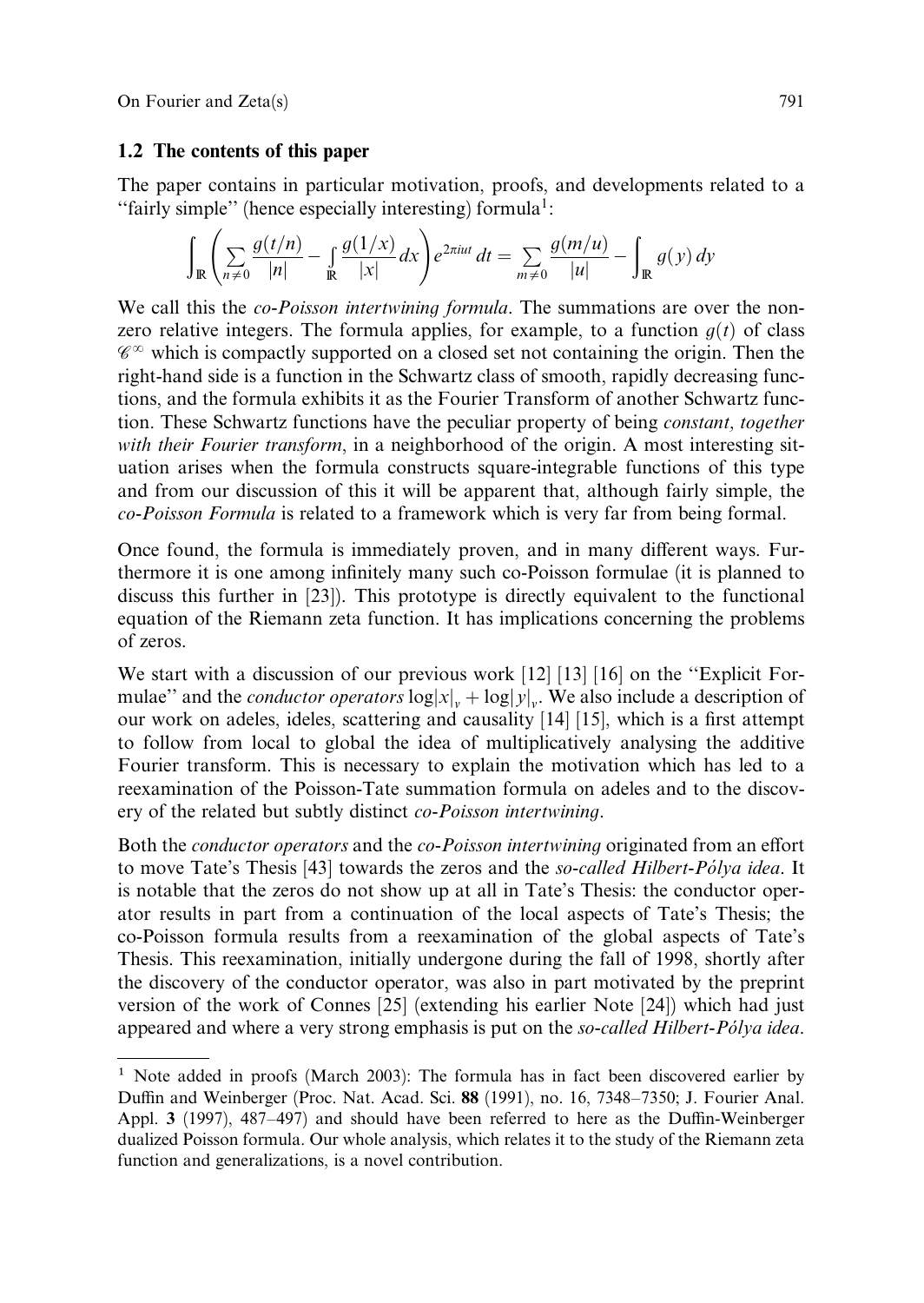As we felt that the symmetries of the local conductor operators should have some bearing on global constructions we were very much interested by the constructions of Connes, and especially by the attempt to realize a cut-off simultaneously in position and momentum. This provides an indirect connection with our work, as reported upon here. But our cut-off is (or, perhaps better, appears to be) infrared, not ultraviolet. On our first encounter (on the adeles) with the formula we call here co-Poisson, we realized that we were constructing distributions for which it was easy to compute the Fourier Transform, and that these distributions were formally perpendicular to the zeros, but it was not immediately apparent to us that something beyond the usual use of the Poisson Formula was at work, as we did not at first understand that there was a temperature parameter, and that the Riemann zeta function is associated with a phase transition as we vary the temperature below a certain point. So, we left this aside for a while.

A key additional component to our effort came from the Theorem of Báez-Duarte, Balazard, Landreau and Saias [3] which is related to the Nyman-Beurling criterion [37, 6] for the validity of the Riemann Hypothesis. The link we have established  $([18])$  between the so-called Hilbert-Pólya idea and this important Theorem of Báez-Duarte, Balazard, Landreau and Saias leads under a further examination, which is reported upon here, to the consideration of certain functions which are meromorphic in the entire complex plane.

This then connects to the mechanism provided by the co-Poisson intertwining for the construction of Hilbert Spaces  $HP_\lambda$  and Hilbert vectors  $Z_{\rho,k}^\lambda$  associated with the non-trivial zeros of the Riemann zeta function. The method applies to Dirichlet Lseries as well, and the last theorem of this paper is devoted to this. Some importance is ascribed by the author to this concluding result, not in itself of course (as many infinitely more subtle results than this one have been established on the zeta and L-functions since Riemann's paper), but rather as a clue which could provide inspiration for further endeavours. The light is extremely dim, but it has the merit of existence.

The discussion leading to this final result makes use in particular of an important theorem of Krein (on entire functions of finite exponential type [33]), and we relate the matter with the theory of Krein type spaces as exposed in the book [29] by Dym and McKean. An intriguing question arises on the properties of the Krein string which is thus associated with the Riemann zeta function. It seems that this Krein string is considered here for the first time, but we add immediately that we do not provide anything beyond mentioning it! Rather our technical efforts, which are not completely obvious, and not even fairly simple, lead to a realization of the Krein type spaces of this very special Krein string as subspaces of certain spaces  $K_{\lambda}$   $(0 < \lambda < \infty)$ which are involved in a kind of multiplicative spectral (scattering) analysis of the Fourier cosine transform. The quotient spaces  $HP_\lambda$   $(0 < \lambda < 1)$  are the spaces we propose as an approximation (getting better as  $\lambda \to 0$ ) to an hypothetical so-called Hilbert-Pólya space.

The ambient spaces  $K_{\lambda}$  have a realization as Hilbert Spaces of entire functions in the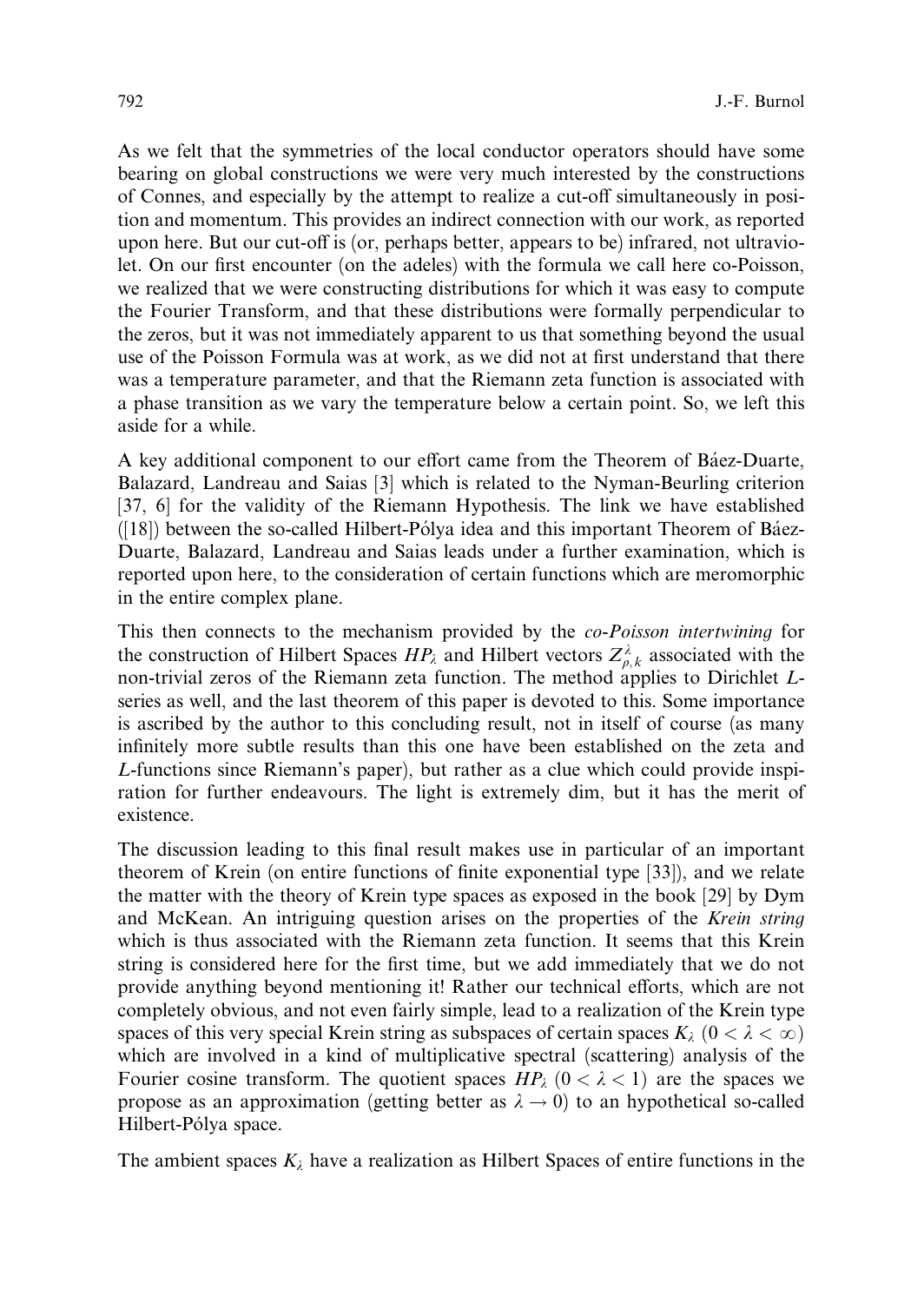sense of de Branges [8]. The co-Poisson formula and the discussion ot the Nyman-Beurling criterion both suggest that it is useful to go beyond the framework of entire functions and consider more generally certain Hilbert spaces of meromorphic functions, but no general development has been attempted here.

The spaces  $K_{\lambda}$  are among the *Sonine spaces* originally studied in the sixties by de Branges [7], V. Rovnyak [39] and J. Rovnyak and V. Rovnyak [40, 41] (the terminology ''Sonine spaces of entire functions'' was introduced in [41]). They are a special instance of the theory of Hilbert spaces of entire functions [8]. But it is only for the Sonine spaces associated to the Hankel transform of integer orders that the de Branges structure could be explicited in these papers. The theory of the Sonine spaces for the cosine and sine transforms is far less advanced. Recently though, the author has made some initial progress on this topic ([22]).

As de Branges has considered the use of the general Hankel-Sonine spaces in papers [10, 11] (and also in electronically available unpublished manuscripts) where the matter of the Riemann Hypothesis is mentioned, it is important to clarify that neither the co-Poisson formula, nor the spaces  $HP_\lambda$   $(0 < \lambda < 1)$ ,  $W_\lambda$  and  $W'_\lambda$ , nor the vectors  $Z_{\rho,k}^\lambda$ for  $k \ge 1$ , have arisen in any of de Branges's investigations known to this author (this is said after having spent some time to investigate the demands of the situation created by these papers).

The circumstances of the genesis of this paper have led us to devote a special final section, which is very brief, to some speculations on the nature of the zeta function, the GUE hypothesis, and the Riemann hypothesis.

# 1.3 Acknowledgements

The initial version of the manuscript, containing all essentials, was completed in December 2001, on the occasion of the author's ''habilitation'', which took place at the University of Nice. The author thanks Michel Balazard, Enrico Bombieri, Bernard Candelpergher, Jean-Pierre Kahane, Philippe Maisonobe, Michel Miniconi, and Joseph Oesterlé for their contribution and/or participation. The author thanks Luis Ba´ez-Duarte for permission to incorporate a joint-proof of co-Poisson, and Bernard Candelpergher for permission to incorporate another, related, joint-proof of co-Poisson. The author thanks Jean-Pierre Kahane for communicating his method of construction of Sonine functions. The author thanks Michel Balazard and Éric Saias for general discussion on the zeta function and Sonine functions. The author thanks Michael McQuillan for support related to matters of publication.

# 2 Explicit Formulae,  $log|x| + log|y|$ , adeles, ideles, scattering, causality

Riemann discovered the zeros and originated the idea of counting the primes and prime powers (suitably weighted) using them. Indeed this was the main focus of his famous paper. Later a particularly elegant formula was rigorously proven by von Mangoldt: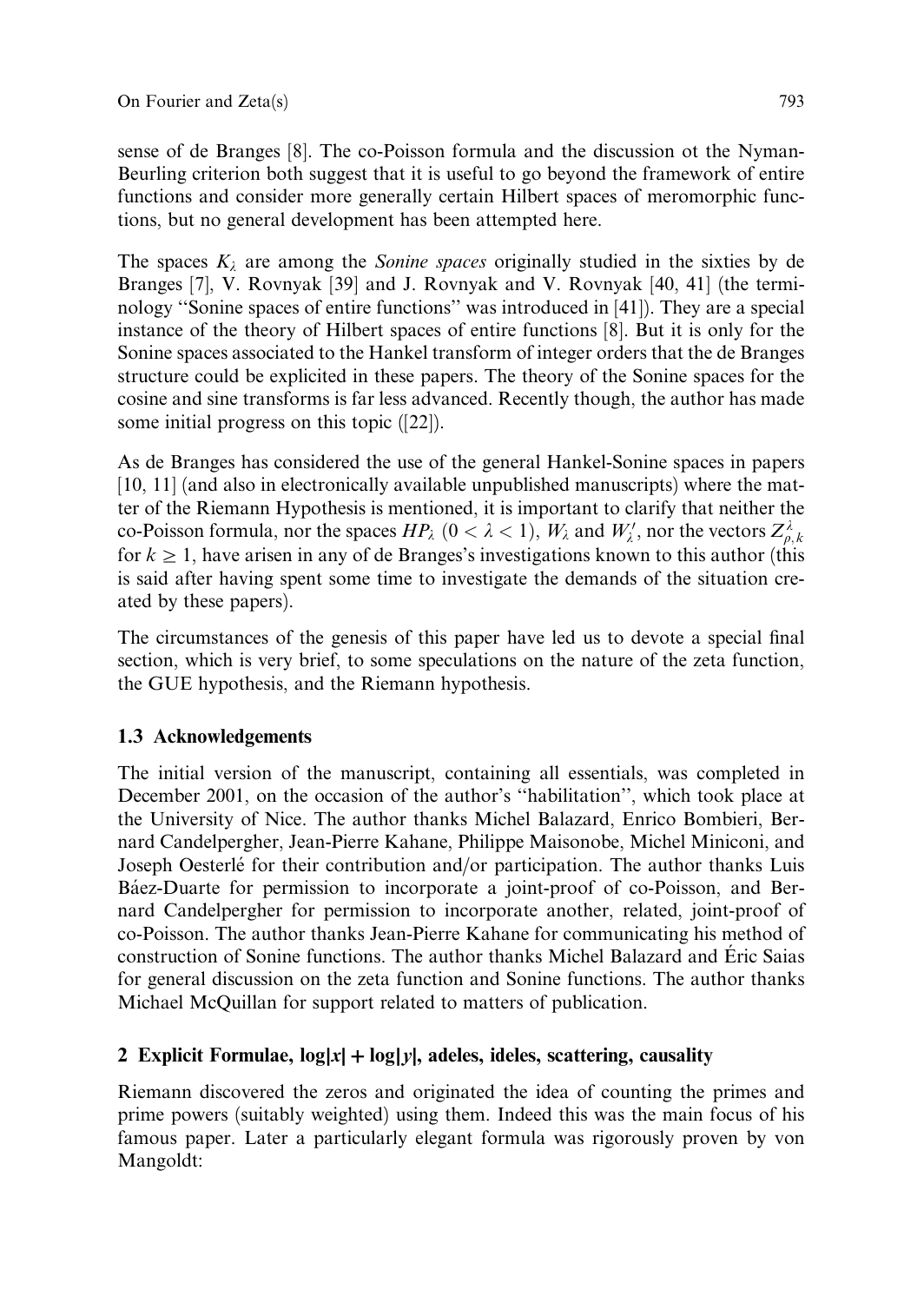794 J.-F. Burnol

$$
\sum_{1 < n < X} \Lambda(n) + \frac{1}{2}\Lambda(X) = X - \sum_{\rho} \frac{X^{\rho}}{\rho} - \log(2\pi) - \frac{1}{2}\log(1 - X^{-2})
$$

Here  $X > 1$  (not necessarily an integer) and  $\Lambda(Y) = \log(p)$  if  $Y > 1$  is a positive power of the prime number p, and is 0 for all other values of Y. The  $\rho$ 's are the Riemann Zeros (in the critical strip), the sum over them is not absolutely convergent, even after pairing  $\rho$  with  $1 - \rho$ . It is defined as  $\lim_{T \to \infty} \sum_{|\text{Im}(\rho)| \le T} X^{\rho}/\rho$ .

In the early fifties Weil published a paper [46] on the Riemann-von Mangoldt Explicit Formula, and then another one [47] in the early seventies which considered non-abelian Artin (and Artin-Weil) L-functions. While elucidating already in his first paper new algebraic structure, he did this maintaining a level of generality encompassing in its scope the von Mangoldt formula (although it requires some steps to deduce this formula from the Weil explicit formula.) The analytical difficulties arising are an expression of the usual difficulties with Fourier inversion. The "test-function" flavor'' of the ''Riemann-Weil explicit formula'' had been anticipated by Guinand [31].

So in our opinion a more radical innovation was Weil's discovery that the local terms of the Explicit Formulae acquire a natural expression on the  $\nu$ -adics, and that this enables to put the real and complex places on a par with the finite places (clearly Weil was motivated by analogies with function fields, we do not discuss that here.) Quite a lot of algebraic number theory [48] is necessary in Weil's second paper to establish this for Artin-Weil L-functions.

We stay here at the simpler level of Weil's first paper and show how to put all places of the number field at the same level. It had first appeared in Haran's work [32] that it was possible to formulate the Weil's local terms in a more unified manner than had originally been done by Weil. We show that an operator theoretical approach allows, not only to formulate, but also to deduce the local terms in a unified manner. The starting point is Tate's Thesis [43]. Let K be a number field and  $K_v$  one of its completions. Let  $\chi_{\nu} : K_{\nu}^{\times} \to S^1$  be a (unitary) multiplicative character. For  $0 < \text{Re}(s) < 1$ both  $\chi_{\nu}(x)|x|^{\delta-1}$  and  $\chi_{\nu}(x)^{-1}|x|^{-\delta}$  are tempered distributions on the additive group  $K_{\nu}$ and the Tate's functional equations are the identities of distributions:

$$
\mathscr{F}_\nu(\chi_\nu(x)|x|^{s-1})=\Gamma(\chi_\nu,s)\chi_\nu(x)^{-1}|x|^{-s}
$$

for certain functions  $\Gamma(\chi_v, s)$  analytic in  $0 < \text{Re}(s) < 1$ , and meromorphic in the complex plane. This is the local half of Tate's Thesis, from the point of view of distributions. See also [30]. Implicit in this equation is a certain normalized choice of additive Haar measure on  $K_v$ , and  $\mathcal{F}_v$  is the corresponding additive Fourier transform.

Let us view this from a Hilbert space perspective. The quasi-characters  $\chi_{\nu}(x)^{-1}|x|^{-s}$ are never square-integrable, but for  $Re(s) = 1/2$  they are the generalized eigenvectors arising in the spectral analysis of the unitary group of dilations (and contractions):  $\phi(x) \mapsto \phi(x/t)/\sqrt{|t|_y}$ ,  $x \in K_y$ ,  $t \in K_y^{\times}$ . Let  $I_y$  be the unitary operator  $\phi(x) \mapsto$  $\phi(1/x)/|x|_v$ , and let  $\Gamma_v = \mathscr{F}_v \cdot I_v$ . Then:

$$
\Gamma_{\nu}(\chi_{\nu}(x)^{-1}|x|^{-s}) = \Gamma(\chi_{\nu},s)\chi_{\nu}(x)^{-1}|x|^{-s}
$$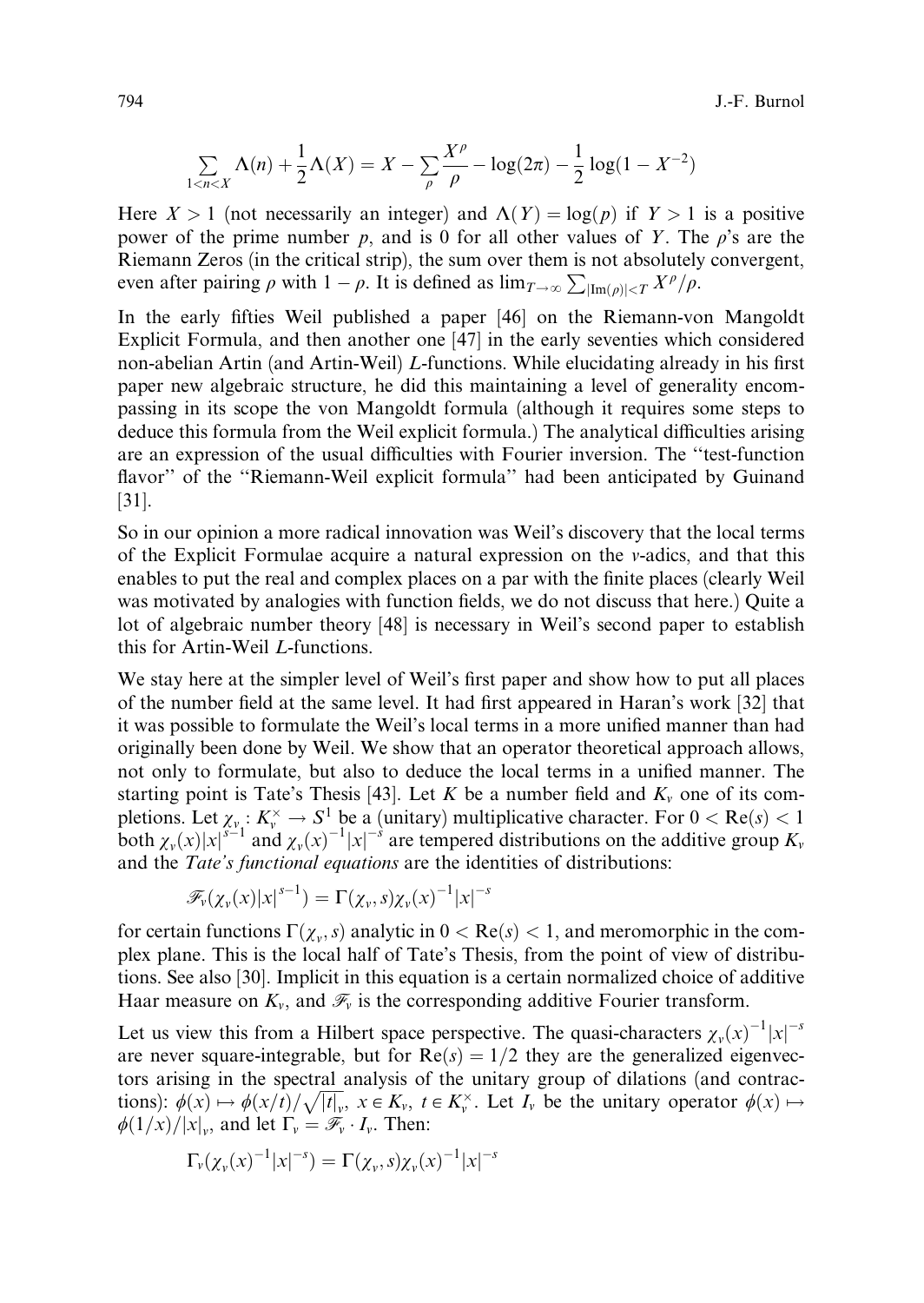On Fourier and Zeta(s) 795

and this says that the  $\chi_v(x)^{-1}|x|_v^{-s}$ , for  $\text{Re}(s) = 1/2$ , are the generalized eigenvectors arising in the spectral analysis of the unitary scale invariant operator  $\Gamma_v = \mathscr{F}_v \cdot I_v$ .

The question [12] which leads from Tate's Thesis (where the zeros do not occur at all) to the topic of the Explicit Formulae is: what happens if we take the derivative with respect to s in Tate's functional equations? Proceeding formally we obtain:

$$
-\Gamma_{\nu}(\log |x|_{\nu}\chi_{\nu}(x)^{-1}|x|_{\nu}^{-s}) = \Gamma'(\chi_{\nu},s) \cdot \chi_{\nu}(x)^{-1}|x|_{\nu}^{-s}
$$

$$
-\Gamma(\chi_{\nu},s)\log |x|_{\nu} \cdot \chi_{\nu}(x)^{-1}|x|_{\nu}^{-s}
$$

$$
\log(|x|_{\nu}) \cdot \chi_{\nu}(x)^{-1}|x|_{\nu}^{-s} - \Gamma_{\nu}\left(\log |x|_{\nu}\frac{\chi_{\nu}(x)^{-1}|x|_{\nu}^{-s}}{\Gamma(\chi_{\nu},s)}\right)
$$

$$
= \left(\frac{d}{ds}\log \Gamma(\chi_{\nu},s)\right) \cdot \chi_{\nu}(x)^{-1}|x|_{\nu}^{-s}
$$

$$
(\log |x|_{\nu} - \Gamma_{\nu} \cdot \log |x|_{\nu} \cdot \Gamma_{\nu}^{-1}) \cdot (\chi_{\nu}(x)^{-1}|x|_{\nu}^{-s}) = \left(\frac{d}{ds}\log \Gamma(\chi_{\nu},s)\right) \cdot \chi_{\nu}(x)^{-1}|x|_{\nu}^{-s}
$$

Let  $H_v$  be the scale invariant operator  $\log |x|_v - \Gamma_v \cdot \log |x|_v \cdot \Gamma_v^{-1} = \log |x|_v + \mathcal{F}_v \cdot$  $log|x|_v \cdot \mathcal{F}_v^{-1}$ , which we also write symbolically as:

 $H_v = \log |x|_v + \log |y|_v$ 

Then we see that the conclusion is:

**2.1 Theorem ([12] [13]).** The generalized eigenvalues of the conductor operator  $H<sub>v</sub>$  are the logarithmic derivatives of the Tate Gamma functions:

$$
H_{\nu}(\chi_{\nu}(x)^{-1}|x|_{\nu}^{-s}) = \left(\frac{d}{ds}\log\Gamma(\chi_{\nu},s)\right)\cdot\chi_{\nu}(x)^{-1}|x|_{\nu}^{-s}
$$

Let  $g(u)$  be a smooth function with compact support in  $\mathbb{R}_+^{\times}$ . Let  $\hat{g}(s) = \int g(u)u^{s-1} du$ be its Mellin transform. Let  $\chi$  be a unitary character on the idele class group of the number field K, with local components  $\chi_v$ . Let  $Z(g, \chi)$  be the sum of the values of  $\hat{g}(s)$ at the zeros of the (completed) Hecke L-function  $L(\chi, s)$  of  $\chi$ , minus the contribution of the poles when  $\chi$  is a principal character  $(t \mapsto |t|^{-it})$ . Using the calculus of residues we obtain  $Z(g, \chi)$  as the integral of  $\hat{g}(s)(d/ds)\log L(\chi,s)$  around the contour of the infinite rectangle  $-1 \leq \text{Re}(s) \leq 2$ . It turns out that the compatibility between Tate's Thesis (local half) and Tate's Thesis (global half) allows to use the functional equation without having ever to write down explicitely all its details (such as the discriminant of the number field and the conductor of the character), and leads to:

**2.2 Theorem ([12]).** The explicit formula is given by the logarithmic derivatives of the Tate Gamma functions:

n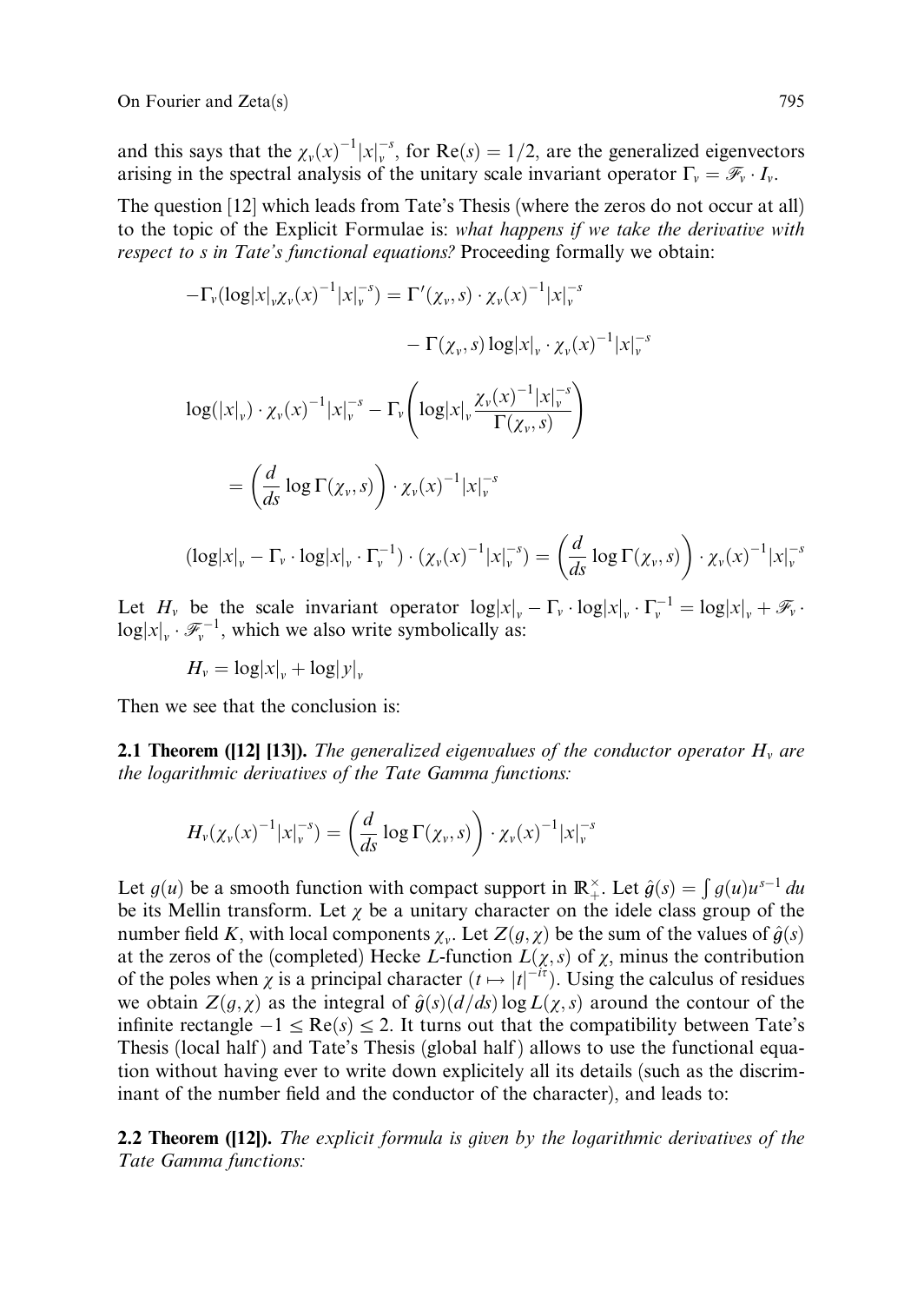796 J.-F. Burnol

$$
Z(g,\chi)=\sum_{v}\,\int_{\text{Re}(s)=1/2}\bigg(\frac{d}{ds}\log\Gamma(\chi_v,s)\bigg)\hat{g}(s)\frac{|ds|}{2\pi}
$$

At an archimedean place the values  $\hat{q}(s)$  on the critical line give the multiplicative spectral decomposition of the function  $g_{\chi,\nu} := x \mapsto \chi_{\nu}(x)^{-1} g(|x|_{\nu})$  on (the additive group)  $K_v$ , and, after checking normalization details, one finds that the local term has exact value  $H_v(g_{\chi,v})(1)$ . At a non-archimedean place, one replaces the integral on the full critical line with an integral on an interval of periodicity of the Tate Gamma function, and applying Poisson summation (in the vertical direction) to  $\hat{g}(s)$  to make it periodical as well it is seen to transmute into the multiplicative spectral decomposition of the function  $g_{\chi,\nu} := x \mapsto \chi_{\nu}(x)^{-1} g(|x|_{\nu})$  on  $K_{\nu}!$ . So we jump directly from the critical line to the completions of the number field  $K$ , and end up with the following version of the explicit formula:

**2.3 Theorem ([12] [13]).** Let at each place  $v$  of the number field  $K$ :

$$
g_{\chi,\nu} = x \mapsto \chi_{\nu}(x)^{-1} g(|x|_{\nu})
$$

on  $K_v$   $(g_{\chi,v}(0) = 0)$ . Then

$$
Z(g,\chi)=\sum_{v}H_{v}(g_{\chi,v})(1)
$$

where  $H_v$  is the scale invariant operator  $\log |x|_v + \log |y|_v$ , acting on  $L^2(K_v, dx_v)$ .

As we evaluate at 1, the "log|x|<sub>v</sub>" half of  $H_v$  could be dropped, and we could sum up the situation as follows: Weil's local term is the (additive) Fourier transform of the logarithm! This is what Haran had proved ([32], for the Riemann zeta function), except that he formulated this in terms of Riesz potentials  $|y|_v^{-s}$ , and did a separate check for finite places and the infinite place that the Weil local terms may indeed be written in this way. The explicit formula as stated above with the help of the operator  $\log |x|_y + \log |y|_y$  incorporates in a more visible manner the compatibility with the functional equations. Indeed we have

**2.4 Theorem ([12] [13]).** The conductor operator  $H_v$  commutes with the operator  $I_v$ :

$$
H_{\nu} \cdot I_{\nu} = I_{\nu} \cdot H_{\nu}
$$

or equivalently as  $I_v \cdot \log |x|_v \cdot I_v = -\log |x|_v$ :

$$
I_v \cdot \log |y|_v \cdot I_v = 2 \log |x|_v + \log |y|_v
$$

To see abstractly why this has to be true, one way is to observe that  $H_v$  and  $\Gamma_v$  are simultaneously diagonalized by the multiplicative characters, hence they commute. But obviously  $H_v$  commutes with  $\mathcal{F}_v$  so it has to commute with  $I_v$ . Later, when dealing with what we call "co-Poisson intertwining", we will see a similar argument in another context.

Let us suppose  $\chi_v$  to be ramified (which means not trivial when restricted to the v-adic units) and let  $f(\chi_v)$  be its *conductor exponent*,  $e_v$  the number field *differental exponent*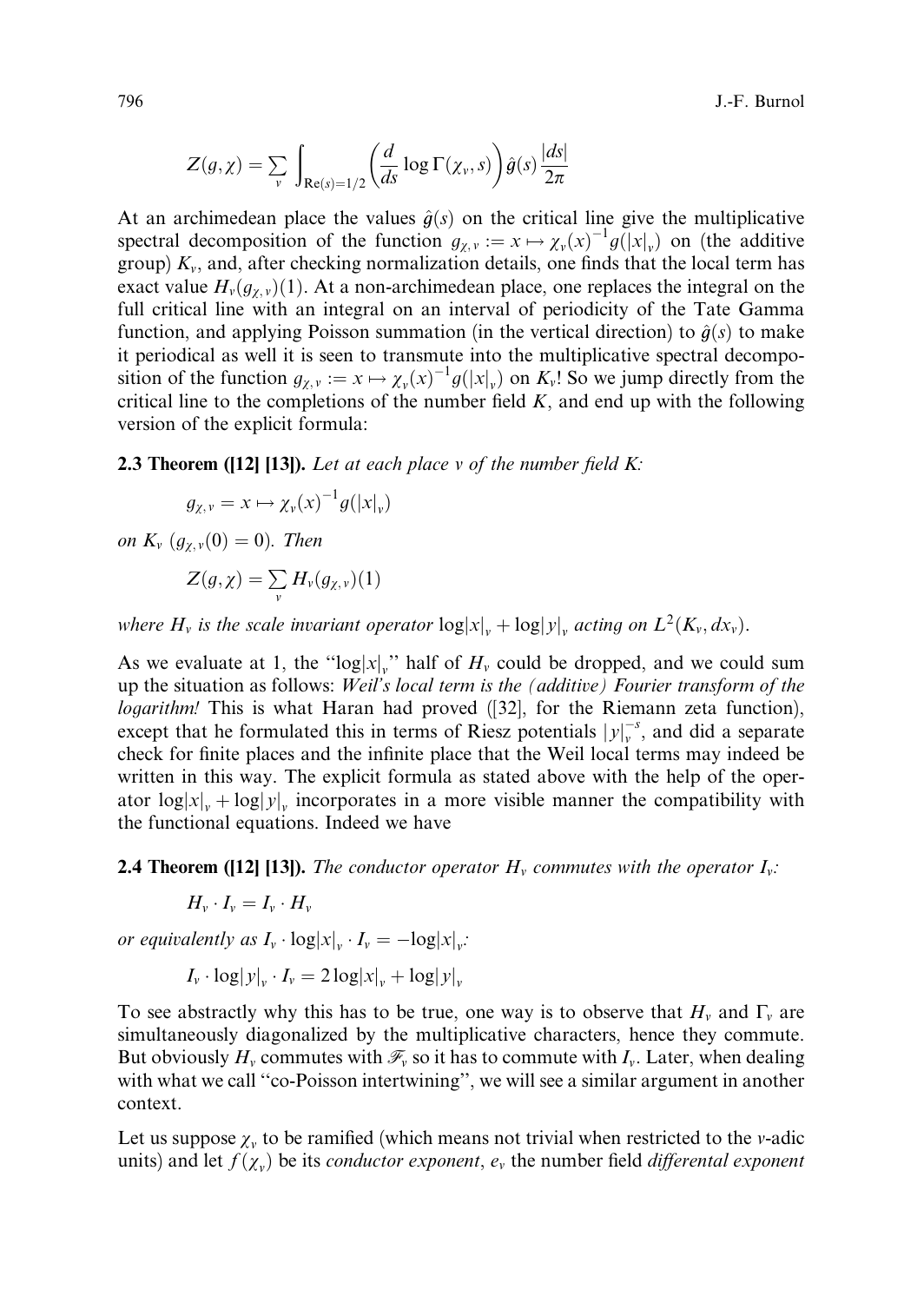at v, and  $q_v$  the cardinality of the residue field. In Tate's Thesis [43], one finds for a ramified character

$$
\Gamma(\chi_{v},s)=w(\chi_{v})q_{v}^{(f(\chi_{v})+e_{v})(s-1/2)}
$$

where  $w(\chi_v)$  is a certain non-vanishing complex number, quite important in Algebraic Number Theory, but not here. Indeed we take the logarithmic derivative and find:

$$
\frac{d}{ds}\log\Gamma(\chi_v,s)=(f(\chi_v)+e_v)\log q_v
$$

So that:

$$
H_{\nu}(\chi_{\nu}^{-1}(x)\mathbf{1}_{|x|_{\nu}=1}(x)) = (f(\chi_{\nu}) + e_{\nu}) \log(q_{\nu})\chi_{\nu}^{-1}(x)\mathbf{1}_{|x|_{\nu}=1}(x)
$$

which says that ramified characters are eigenvectors of  $H<sub>v</sub>$  with eigenvalues  $(f(\chi_v)+e_v) \log q_v$ . Hence the name "conductor operator" for  $H_v$ . We note that this contribution of the differental exponent is there also for a non-ramified character and explains why in our version of the Explicit Formula there is no explicit presence of the discriminant of the number field. If we now go through the computation of the distribution theoretic additive Fourier transform of  $log|x|_v$  and compare with the above we end up with a proof [12] of the well-known Weil integral formula [46] [47] [48] (Weil writes  $d^{\times}t$  for  $\log(q_v) d^*t$ ):

$$
f(\chi_v) \log q_v = \int_{K_v^{\times}} \mathbf{1}_{|t|_v=1}(t) \frac{1 - \chi_v(t)}{|1 - t|_v} d^{\times} t
$$

In Weil's paper [46] we see that this formula's rôle has been somewhat understated. Clearly it was very important to Weil as it confirmed that it was possible to express similarly all contributions to the Explicit Formula: from the infinite places, from finite unramified places, and from finite ramified places. Weil leaves establishing the formula to the attentive reader. In his second paper [47] he goes on to extend the scope to Artin L-function, and this is far from an obvious thing.

Let us now consider the zeta and L-functions from the point of view of Adeles and Ideles. Again a major input is Tate's Thesis. There the functional equations of the abelian L-functions are established in a unified manner, but the zeros do not appear at all. It is only recently that progress on this arose, in the work of Connes [25]. We have examined this question anew [14] [15], from the point of view of the study of the interaction between the additive and multiplicative Fourier Transforms [12] [14], which as we saw is a mechanism underlying the operator theoretic approach to the explicit formula. This led us to the scattering theory of Lax and Phillips [35] and to a formulation of the Riemann Hypothesis, simultaneous for all L-functions, as a property of causality [15]

A key theorem from the global half of Tate's Thesis is the following: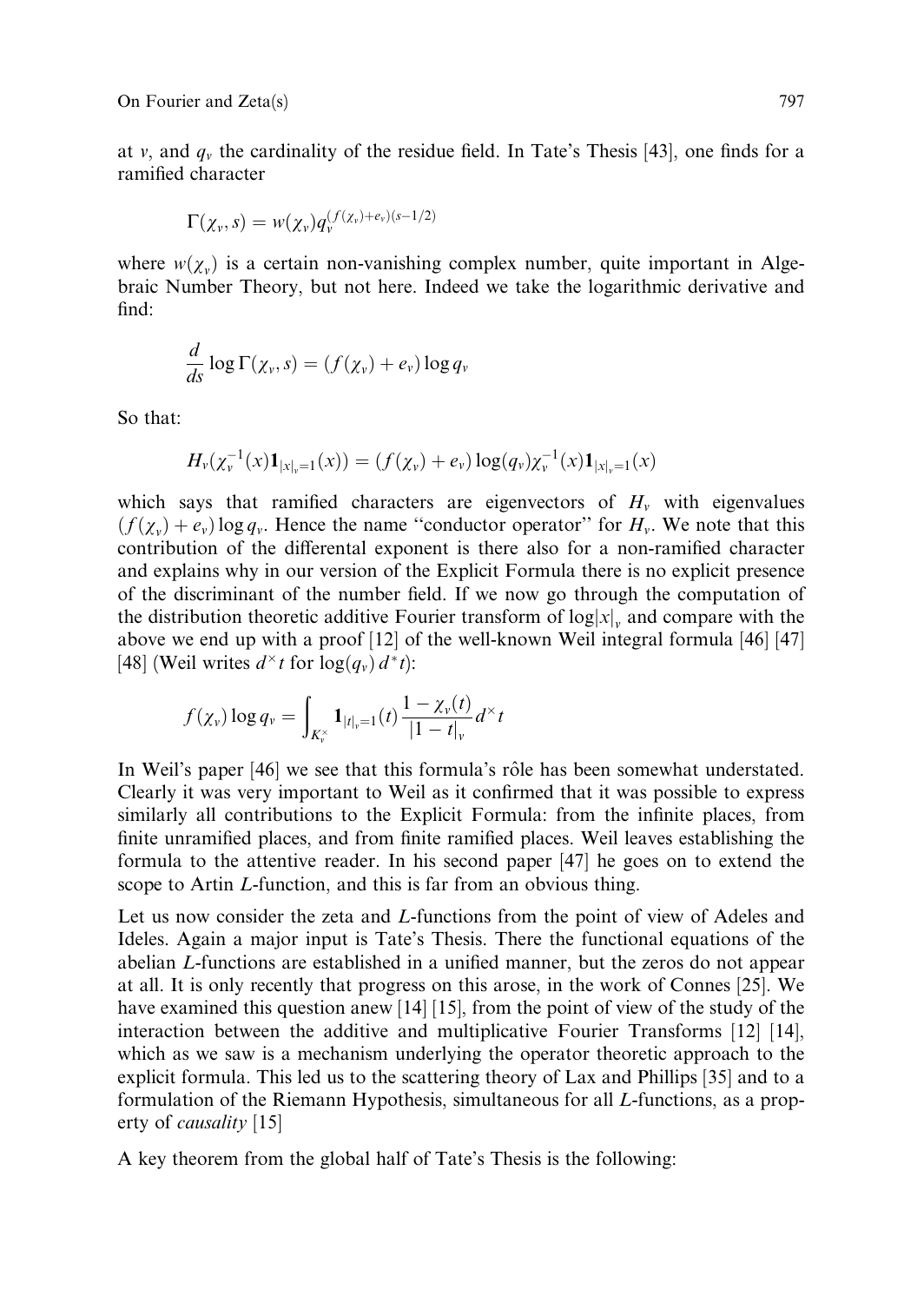$$
\sum_{q \in K} \mathscr{F}(\varphi)(qv) = \frac{1}{|v|} \sum_{q \in K} \varphi\left(\frac{q}{v}\right)
$$

This was called the ''Riemann-Roch Theorem'' by Tate, but we prefer to call it the Poisson-Tate formula (which sounds less definitive, and more to the point). Let us explain the notations: K is a number field,  $\varphi(x)$  is a function on the adeles A of K (satisfying suitable conditions),  $q \in K$  is diagonally considered as an adele,  $v \in \mathbb{A}^{\times}$  is an idele and |v| is its module. Finally  $\mathcal F$  is the adelic additive Fourier Transform (we refer to  $[43]$  for the details of the normalizations<sup>1</sup>). We note that it does not matter if we exchange the  $\varphi$  on the right with the  $\mathcal{F}(\varphi)$  on the left as  $\mathcal{F}(\mathcal{F}(\varphi))(x) = \varphi(-x)$ and  $-1 \in K^{\times}$ . A suitable class of functions stable under  $\mathcal F$  for which this works is given by the Bruhat-Schwartz functions: finite linear combinations of infinite product of local factors, almost all of them being the indicator function of the local ring of integers, in the Schwartz class for the infinite places, locally constant with compact support at each finite place. To each such function and unitary character  $\chi$  on the idele class group Tate associates an *L*-function  $L(\chi, \varphi)(s) = \int_{\text{ideles}} \varphi(v) \chi(v) |v|^s d^*v$ , and shows how to choose  $\varphi$  so that this coincides exactly with the complete Hecke Lfunction with grossencharakter  $\gamma$ .

Let us write  $E_0$  (very soon we will switch to a related  $E$ ) for the map which to the function  $\varphi(x)$  on the *adeles* associates the function  $\sum_{q \in K} \varphi(qv) \sqrt{|v|}$  on the *ideles* or even on the *idele class group*  $\mathcal{C}_K$  (ideles quotiented by  $K^{\times}$ ). This map  $E_0$  plays an important rôle in the papers of Connes  $\left[24\right]$   $\left[25\right]$  (where it is used under the additional assumption  $\varphi(0) = 0 = \mathcal{F}(\varphi)(0)$ , and then coincides with the E we introduce next.) The Poisson-Tate formula tells us that  $E_0$  intertwines the additive Fourier transform with the operator  $I : g(v) \mapsto g(1/v)$ .

$$
(E_0\cdot\mathscr{F})(\varphi)=(I\cdot E_0)(\varphi)
$$

If we ([15]) manipulate a little bit the Poisson-Tate formula into:

$$
\sqrt{|v|}\sum_{q\in K^\times}\mathscr{F}(\varphi)(qv)-\frac{1}{\sqrt{|v|}}\varphi(0)=\frac{1}{\sqrt{|v|}}\sum_{q\in K^\times}\varphi\left(\frac{q}{v}\right)-\sqrt{|v|}\int_{\text{adeles}}\varphi(x)\,dx
$$

we still have the intertwining property

$$
(E \cdot \mathscr{F})(\varphi) = (I \cdot E)(\varphi)
$$

where we have written E for the map which to  $\varphi(x)$  associates

$$
u \mapsto \sqrt{|v|} \sum_{q \in K^{\times}} \varphi(qv) - \frac{\int_{\text{adeles}} \varphi(x) \, dx}{\sqrt{|u|}}
$$

on the idele class group  $(v$  in the class  $u$ ).

<sup>1</sup> e.g., on **R** the Fourier transform is  $\tilde{\varphi}(y) = \int_{\mathbb{R}} e^{2\pi i y x} \varphi(x) dx$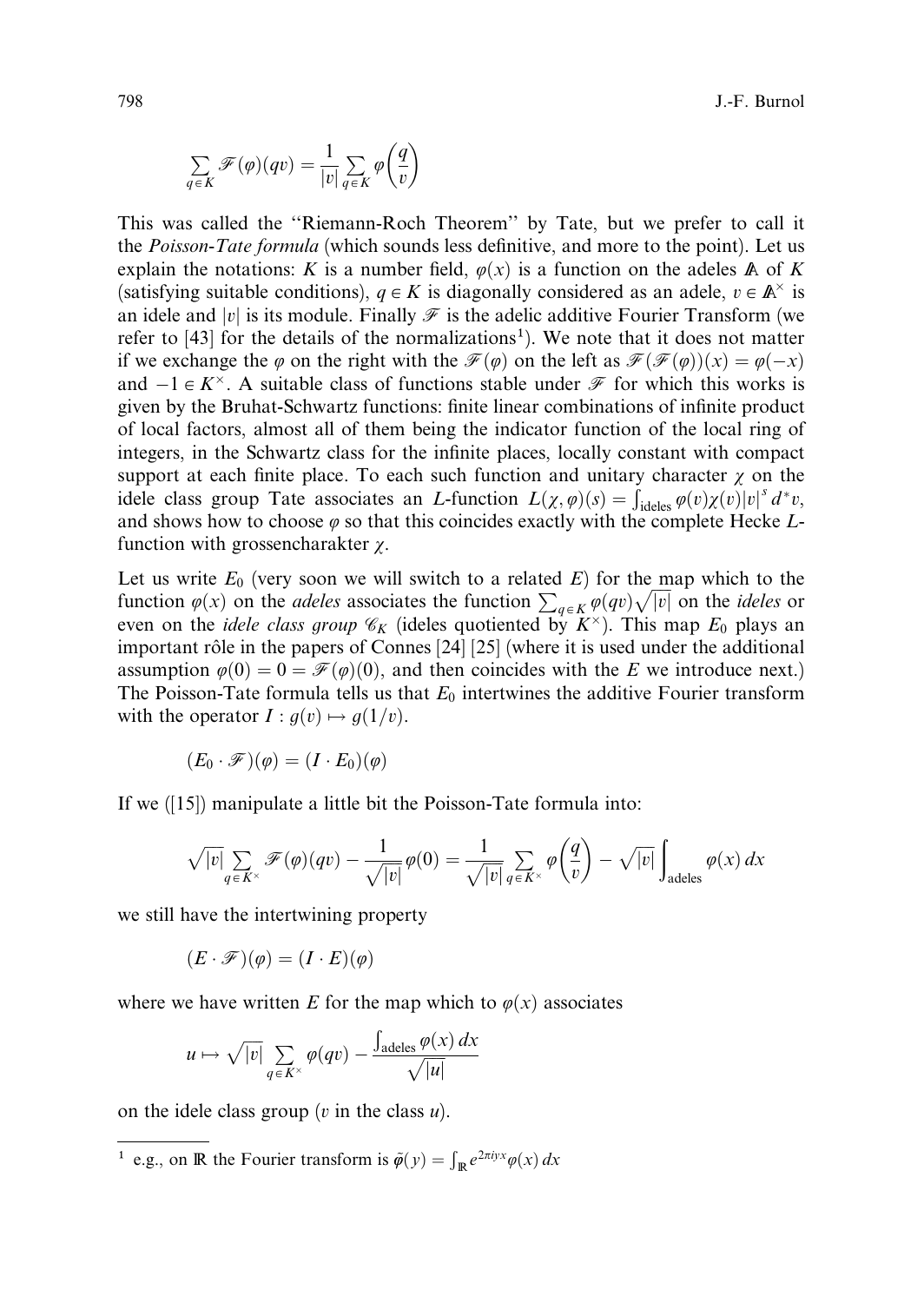On Fourier and Zeta(s) 799

**2.5 Note.** Let  $\phi(x)$  be an even Schwartz function on R. Let  $F(x) = \sum_{n \geq 1} \phi(nx)$ . We have  $\lim_{x\to 0} |x|F(x) = \int_0^\infty \phi(x) dx$ . For Re $(s) > 1$  we may intervert the integral with the summation and this gives  $\int_0^\infty F(x)x^{s-1} dx = \zeta(s) \int_0^\infty \phi(x)x^{s-1} dx$ . The analytic continuation of this formula to the critical strip  $(0 < Re(s) < 1)$  requires a modification which is due to Müntz (as stated in Titchmarsh's book  $[45, II, 11]$ )

$$
\int_0^\infty \left( F(x) - \frac{\int_0^\infty \phi(y) \, dy}{x} \right) x^{s-1} \, dx = \zeta(s) \int_0^\infty \phi(x) x^{s-1} \, dx
$$

So it is in truth not the original Poisson summation but the Müntz-modified Poisson We are the sum of the original T observation of the Wallet modified T observed to the Wallet School (where one takes out  $\phi(0)$  and replaces it with  $-(\int_{\mathbb{R}} \phi(y) dy)/|x|$ ) which corresponds to  $\zeta(s)$  as multiplier. The Müntz modification was used by the author in [15] unknowingly of its previous appearance in the literature. The author thanks Luis Báez-Duarte for pointing out the reference to the section of the book of Titchmarsh where the Müntz formula is discussed.

**2.6 Theorem ([15]).** For  $\varphi$  a Bruhat-Schwartz function  $E(\varphi)$  is square-integrable on the idele class group  $\mathscr{C}_K$  (for the multiplicative Haar measure  $d^*u$ ), and its unitary multiplicative Fourier transform, as a function of the unitary characters, coincides up to an overall constant with the Tate L-function on the critical line  $Re(s) = 1/2$ . The functions  $E(\varphi)$  are dense in  $L^2(\mathscr{C}_K, d^*u)$  and  $E(\mathscr{F}(\varphi)) = I(E(\varphi)).$ 

Connes [24] [25] had already considered the functions  $\sqrt{|v|} \sum_{q \in K^\times} \varphi(qv)$  with  $\varphi(0) =$  $0 = \mathcal{F}(\varphi)(0)$  and he had shown that they are dense in  $L^2(\mathscr{C}_K, d^*u)$ . Let  $\mathcal{S}_1$  be the set of Bruhat-Schwartz functions  $\varphi(x)$  which are supported in a parallelepiped  $P(v)$  =  $\{\forall v |x|_v \le |v|_v\}$  with  $|v| \le 1$ . Let  $\mathcal{D}_+ = E(\mathcal{F}(\mathcal{S}_1)^\perp$  and let  $\mathcal{D}_- = E(\mathcal{F}(\mathcal{S}_1))^\perp$ . The following holds:

**2.7 Theorem ([15]).** The subspaces  $\mathcal{D}_+$  and  $\mathcal{D}_-$  of the Hilbert space of square-integrable functions on the idele class group are outgoing and incoming subspaces for a Lax-Phillips scattering system, where the idele class group plays the rôle of time. The Riemann Hypothesis for all abelian  $L$ -functions of  $K$  holds if and only if the causality axiom  $\mathscr{D}_+ \perp \mathscr{D}_-$  is satisfied.

#### 3 Poisson-Tate and a novel relative: co-Poisson

We have already mentioned the Tate L-functions (the integral is absolutely convergent for  $Re(s) > 1$ :

$$
L(\chi,\varphi)(s) = \int_{\text{ideles}} \varphi(v)\chi(v)|v|^s \, d^*v
$$

Using the Poisson-Tate summation formula, Tate established the analytic continuation and the functional equations:

$$
L(\chi, \mathscr{F}(\varphi))(s) = L(\chi^{-1}, \varphi)(1-s)
$$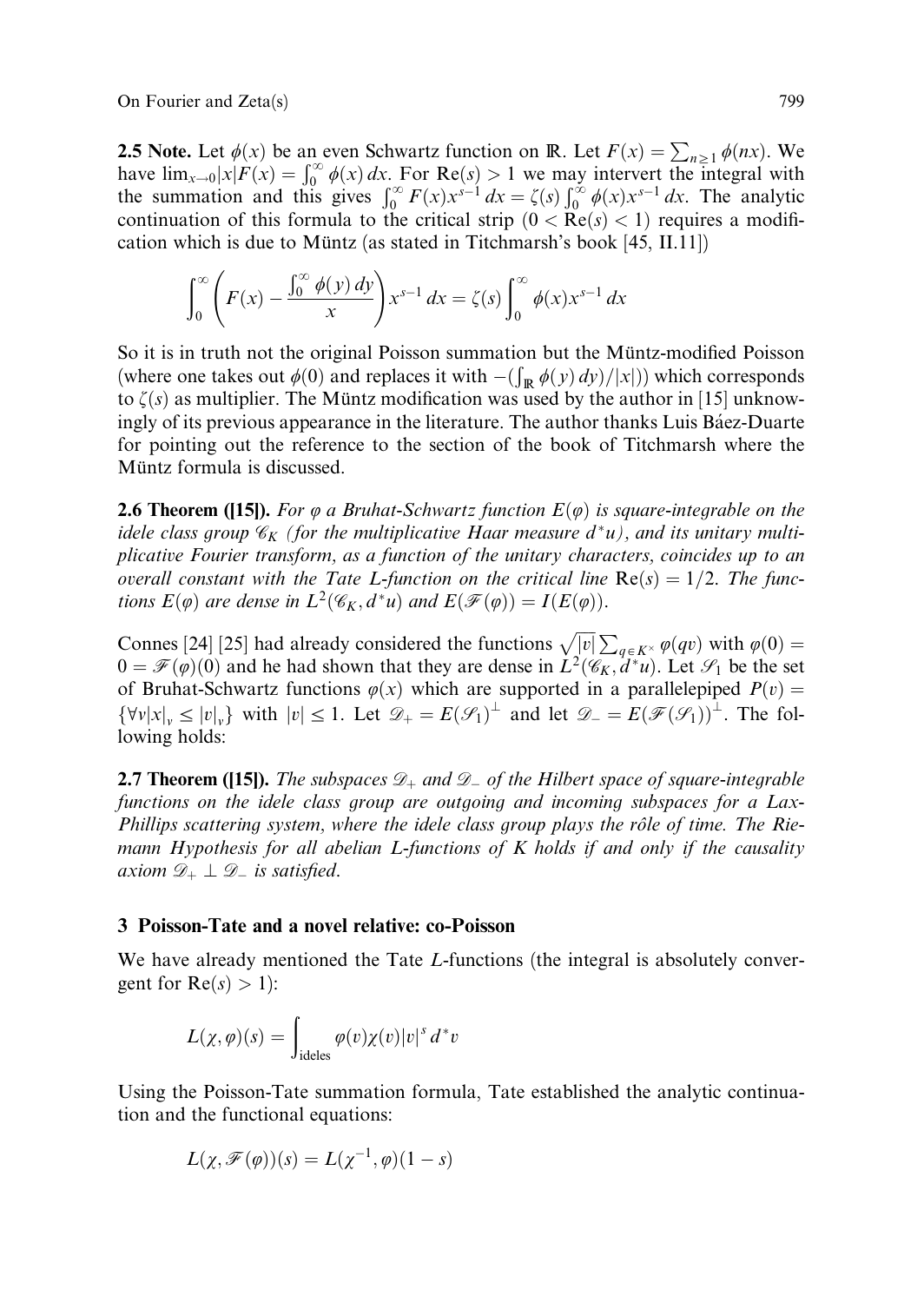This follows from an integral representation

$$
L(\chi, \varphi)(s) = C\delta_{\chi} \left( \frac{\mathcal{F}(\varphi)(0)}{s - 1 - i\tau} - \frac{\varphi(0)}{s - i\tau} \right)
$$
  
+ 
$$
\int_{|v| \ge 1} (\varphi(v)\chi(v)|v|^s + \mathcal{F}(\varphi)(v)\chi(v)^{-1}|v|^{1-s}) d^*v
$$

where  $C$  is a certain constant associated to the number field  $K$  (and relating the Haar measures  $d^*v$  on  $\mathbb{A}^\times$  and  $d^*u$  on  $\mathscr{C}_K$ ), and the Kronecker symbol  $\delta_\chi$  is 1 or 0 according to whether  $\chi(v) = |v|^{-it}$  for a certain  $\tau \in \mathbb{R}$  (principal unitary character) or not (ramified unitary character). The integral over the ideles (this is not an integral over the idele *classes*) with  $|v| \ge 1$  is absolutely convergent for all  $s \in \mathbb{C}$ .

We recall that we associated to the Bruhat-Schwartz function  $\varphi(x)$  on the adeles the square-integrable function  $E(\varphi)(u)$  on the idele class group  $\mathscr{C}_K$  (with  $u \in \mathscr{C}_K$  the class of  $v \in \mathbb{A}^{\times}$ :

$$
E(\varphi)(u) = \sqrt{|u|} \sum_{q \in K^{\times}} \varphi(qv) - \frac{\int_{\text{adeles}} \varphi(x) dx}{\sqrt{|u|}}
$$

The precise relation  $[15]$  to the Tate *L*-functions is:

$$
L(\chi,\varphi)(s) = C \int_{\mathscr{C}_K} E(\varphi)(u) \chi(u) |u|^{s-1/2} d^*u
$$

This integral representation is absolutely convergent for  $0 < Re(s) < 1$  and we read the functional equations directly from it and from the intertwining property  $E \cdot \mathscr{F} = I \cdot E$ .

Let  $\Delta(u)$  be the function of u with values in the distributions on the adeles:

$$
\Delta(u)(\varphi) = C \cdot \left( \sqrt{|u|} \sum_{q \in K^{\times}} \varphi(qv) - \frac{\int_{\text{adeles}} \varphi(x) dx}{\sqrt{|u|}} \right) = C \cdot E(\varphi)(u)
$$

We will show that it is relevant to look at  $\Delta(u)$  not as a *function* in u (which it is from the formula above) but as a *distribution* in u (so that  $\Delta$  is a distribution with values in distributions . . .) It takes time to explain why this is not a tautological change of perspective. Basically we shift the emphasis from the Poisson-Tate summation [43] [25] [15] which goes from adeles to ideles, to the *co-Poisson summation* which goes from ideles to adeles. The Poisson-Tate summation is a function with values in distributions, whereas the co-Poisson-Tate summation is a distribution whose values we try to represent as  $L^2$ -functions.

Let  $g(v)$  be a compact Bruhat-Schwartz function on the idele group  $\mathbb{A}^{\times}$ . This is a finite linear combination of infinite products  $v \mapsto \prod_{y} g_{y}(v_{y})$ , where almost each component is the indicator function of the v-adic units, the component  $g_v(v_v)$  at an infi-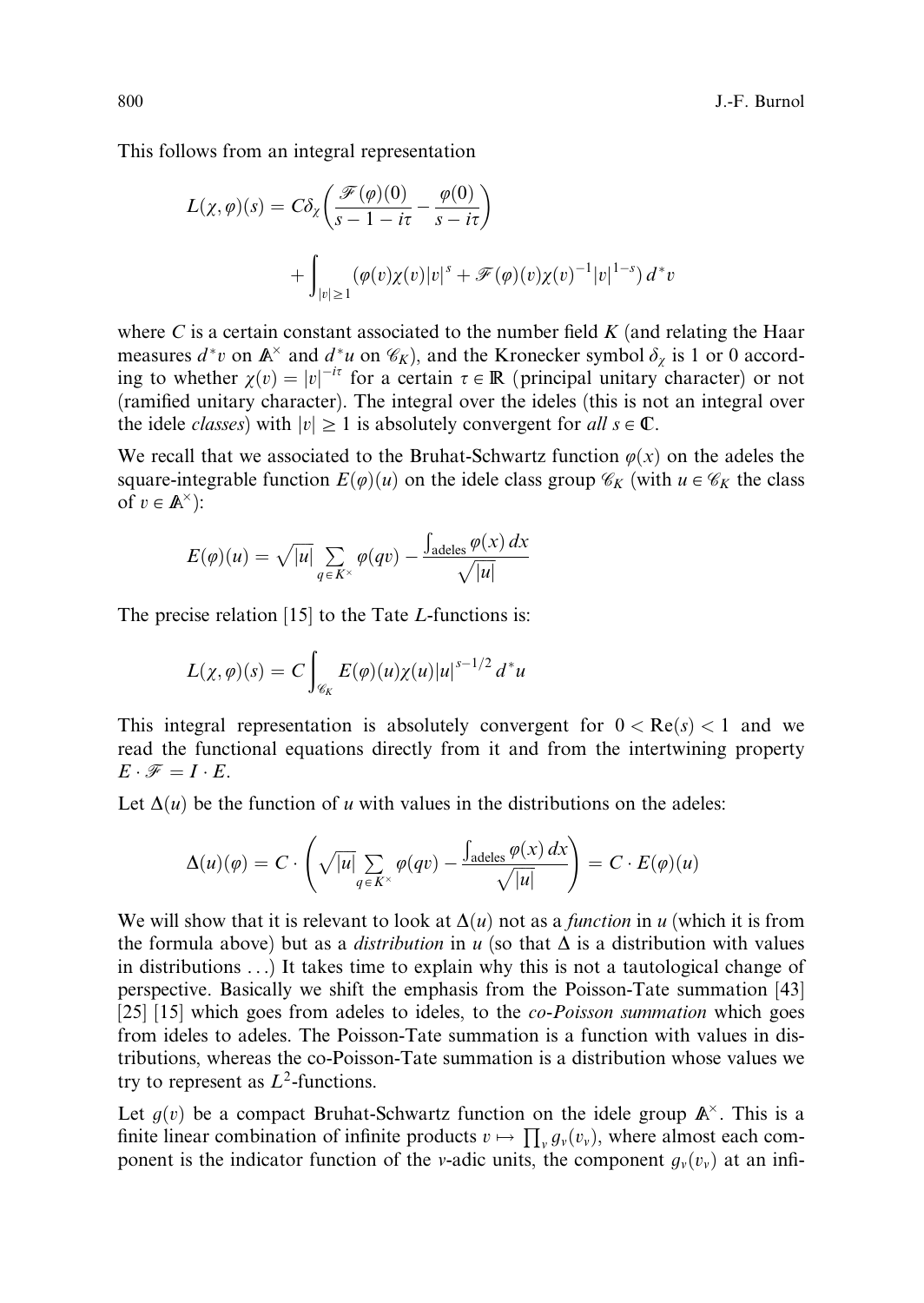nite place is a smooth compactly supported function on  $K_v^{\times}$ , and the components at finite places are locally constant compactly supported.

**3.1 Definition.** The *co-Poisson summation* is the map  $E'$  which assigns to each compact Bruhat-Schwartz function  $g(v)$  the distribution on the *adeles* given by:

$$
E'(g)(\varphi) = \int_{\mathbb{A}^\times} \varphi(v) \sum_{q \in K^\times} g(qv) \sqrt{|v|} \, d^*v - \int_{\mathbb{A}^\times} g(v)|v|^{-1/2} \, d^*v \int_{\mathbb{A}} \varphi(x) \, dx
$$

**3.2 Note.** Clearly  $E'(g)$  depends on  $g(v)$  only through the function  $R(g)$  on  $\mathscr{C}_K$  given by  $R(g)(u) = \sum_{q \in K^\times} g(qv)$ , with  $u \in \mathscr{C}_K$  the class of  $v \in \mathbb{A}^\times$ . However, for various reasons (among them avoiding the annoying constant  $C$  in all our formulae), it is better to keep the flexibility provided by g. The function  $R(g)$  has compact support. To illustrate this with an example, and explain why the integral above makes sense, we take  $K = \mathbb{Q}$ ,  $g(v) = \prod_p 1_{|v_p|_p=1}(v_p) \cdot g_{\infty}(v_{\infty})$ . Then  $\sum_{q \in \mathbb{Q}^{\times}} g(qv) = g_{\infty}(|v|) +$  $g_{\infty}(-|v|)$ . We may bound this from above by a multiple of  $|v|$  (as  $g_{\infty}$  has compact support in  $\mathbb{R}^{\times}$ ), and the integral  $\int_{\mathbb{R}^{\times}} \varphi(v)|v|^{3/2} d^*v$  converges absolutely as  $1 < 3/2$ (we may take  $\varphi(x)$  itself to be an infinite product here.)

**3.3 Theorem.** The co-Poisson summation intertwines the operator  $I : g(v) \mapsto g(1/v)$ with the additive adelic Fourier Transform  $\mathcal{F}$ :

$$
\mathscr{F}(E'(g)) = E'(I(g))
$$

Furthermore it intertwines between the multiplicative translations  $g(v) \mapsto g(v/w)$  on Furthermore a microwines between the matriplicative translations  $g(v) \rightarrow g(v/w)$  on<br>ideles and the multiplicative translations on adelic distributions  $D(x) \mapsto D(x/w)/\sqrt{|w|}$ . And the distribution  $E'(g)$  is invariant under the action of the multiplicative group  $K^{\times}$ on the adeles.

Proof. We have:

$$
E'(g)(\varphi)
$$
  
\n
$$
= C \int_{\mathscr{C}_K} \sum_{q \in K^\times} \varphi(qv) R(g)(u) \sqrt{|u|} d^* u - \int_{\mathbb{A}^\times} g(v)|v|^{-1/2} d^* v \int_{\mathbb{A}} \varphi(x) dx
$$
  
\n
$$
= C \int_{\mathscr{C}_K} \left( \frac{E(\varphi)(u)}{\sqrt{|u|}} + \frac{\int \varphi(x) dx}{|u|} \right) R(g)(u) \sqrt{|u|} d^* u - \int_{\mathbb{A}^\times} \frac{g(v)}{\sqrt{|v|}} d^* v \int_{\mathbb{A}} \varphi(x) dx
$$
  
\n
$$
= C \int_{\mathscr{C}_K} E(\varphi)(u) R(g)(u) d^* u + \left( C \int_{\mathscr{C}_K} \frac{R(g)(u)}{\sqrt{|u|}} d^* u - \int_{\mathbb{A}^\times} \frac{g(v)}{\sqrt{|v|}} d^* v \right) \int \varphi(x) dx
$$
  
\n
$$
= C \int_{\mathscr{C}_K} E(\varphi)(u) R(g)(u) d^* u
$$

Using the intertwinings  $E \cdot \mathcal{F} = I \cdot E$  and  $R(I(g))(u) = R(g)(1/u)$  we get: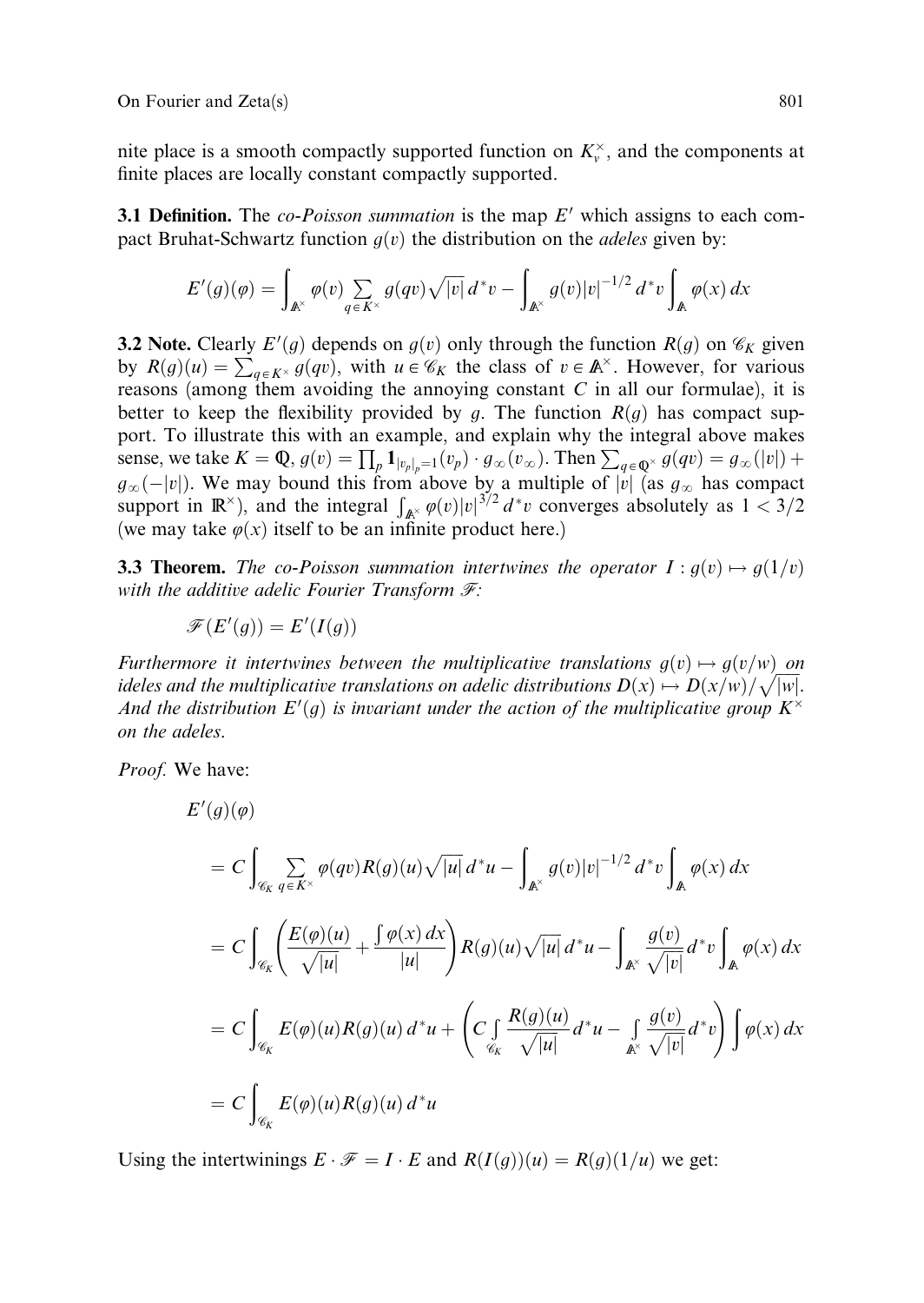802 J.-F. Burnol

$$
E'(g)(\mathscr{F}(\varphi)) = C \int_{\mathscr{C}_K} E(\varphi)(u) R(g) \left(\frac{1}{u}\right) d^*u = E'(I(g))(\varphi)
$$

which completes the proof of  $\mathcal{F}(E'(g)) = E'(I(g))$ . The compatibility with multiplicative translations is easy, and the invariance under the multiplication  $x \mapsto qx$  $\Box$  follows.

3.4 Note. The way the ideles have to act on the distributions on adeles for the intertwining suggests some Hilbert space properties of the distribution  $E'(g)$  (more on this later).

**3.5 Note.** The invariance under  $K^{\times}$  suggests that it could perhaps be profitable to discuss  $E'(g)$  from the point of view of the Connes space  $\mathbb{A}/K^{\times}$  [24] [25].

3.6 Theorem. The following Riemann-Tate formula holds:

$$
E'(g)(\varphi) = \int_{|v| \ge 1} \mathcal{F}(\varphi)(v) \sum_{q \in K^{\times}} g(q/v) \sqrt{|v|} d^* v + \int_{|v| \ge 1} \varphi(v) \sum_{q \in K^{\times}} g(qv) \sqrt{|v|} d^* v
$$

$$
- \varphi(0) \int_{|v| \ge 1} g(1/v) |v|^{-1/2} d^* v - \int_{\mathbb{A}} \varphi(x) dx \cdot \int_{|v| \ge 1} g(v) |v|^{-1/2} d^* v
$$

*Proof.* From  $E'(g)(\varphi) = C \int_{\mathscr{C}_K} E(\varphi)(u) R(g)(u) d^*u$  we get

$$
E'(g)(\varphi)
$$
  
\n
$$
= C \int_{|u| \le 1} E(\varphi)(u)R(g)(u) d^*u + C \int_{|u| \ge 1} E(\varphi)(u)R(g)(u) d^*u
$$
  
\n
$$
= C \int_{|u| \ge 1} E(\mathscr{F}(\varphi))(u)R(g)(1/u) d^*u + C \int_{|u| \ge 1} E(\varphi)(u)R(g)(u) d^*u
$$
  
\n
$$
= C \int_{|u| \ge 1} \left( E(\mathscr{F}(\varphi))(u) + \frac{\varphi(0)}{\sqrt{|u|}} \right) R(g)(1/u) d^*u - \varphi(0) \int_{|v| \ge 1} g(1/v)|v|^{-1/2} d^*v
$$
  
\n
$$
+ C \int_{|u| \ge 1} \left( E(\varphi)(u) + \frac{\int_{\mathbb{A}} \varphi(x) dx}{\sqrt{|u|}} \right) R(g)(u) d^*u - (\int \varphi) \int_{|v| \ge 1} g(v)|v|^{-1/2} d^*v
$$
  
\n
$$
= \int_{|v| \ge 1} \mathscr{F}(\varphi)(v) \sum_{q \in K^\times} g(q/v) \sqrt{|v|} d^*v + \int_{|v| \ge 1} \varphi(v) \sum_{q \in K^\times} g(qv) \sqrt{|v|} d^*v
$$
  
\n
$$
- \varphi(0) \int_{|v| \ge 1} g(1/v)|v|^{-1/2} d^*v - \left( \int_{\mathbb{A}} \varphi(x) dx \right) \int_{|v| \ge 1} g(v)|v|^{-1/2} d^*v
$$

which completes the proof.  $\Box$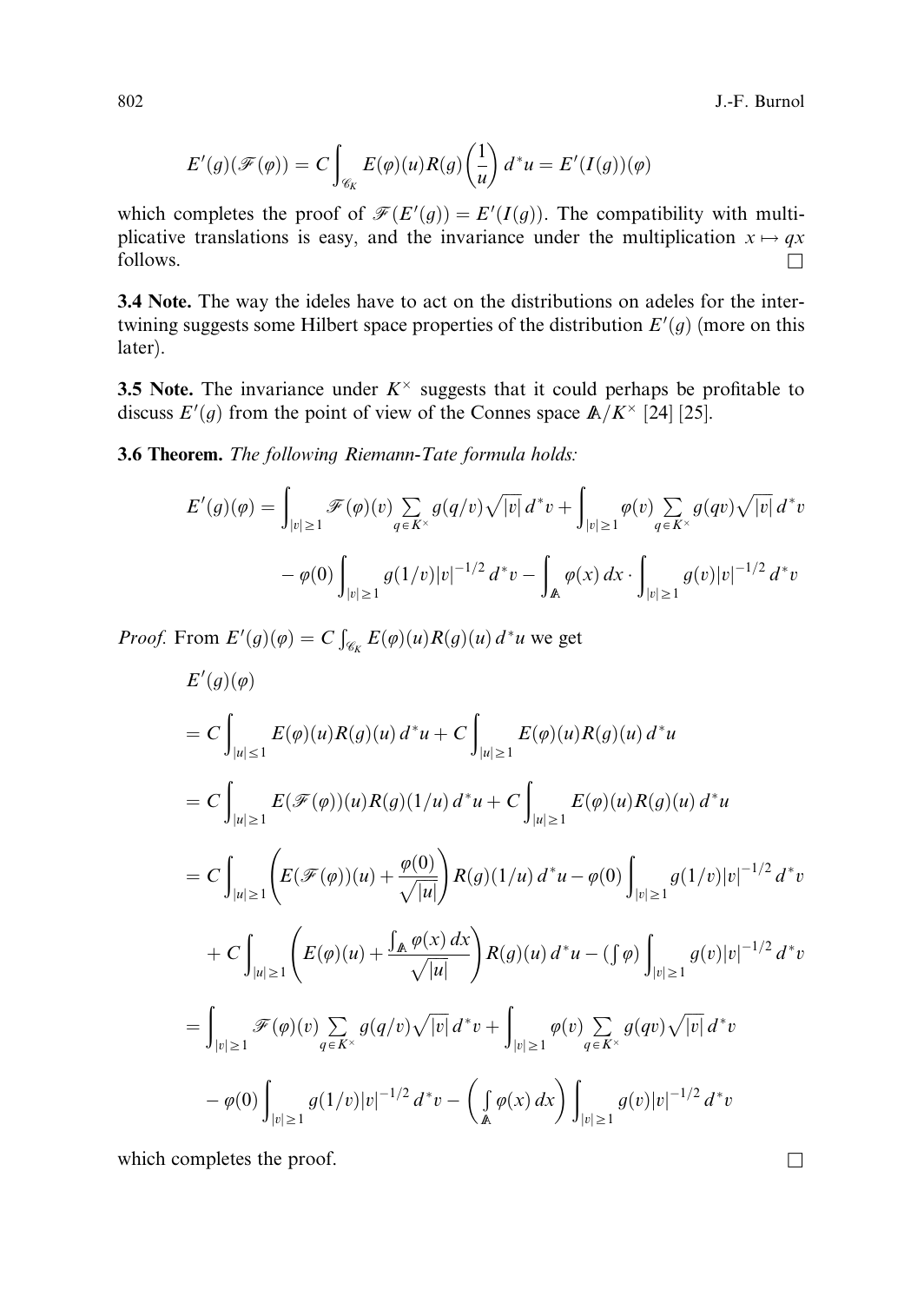We note that if we replace formally  $\sum_{q \in K^\times} g(qv) \sqrt{|v|}$  with  $\chi(v)|v|^s$  we obtain exactly the Tate formula for  $L(\chi, \varphi)(s)$ . But some new flexibility arises with a "compact"  $g(v)$ :

3.7 Theorem. The following formula holds:

$$
E'(g)(\varphi) = \int_{|v| \le 1} \mathcal{F}(\varphi)(v) \sum_{q \in K^{\times}} g(q/v) \sqrt{|v|} d^* v + \int_{|v| \le 1} \varphi(v) \sum_{q \in K^{\times}} g(qv) \sqrt{|v|} d^* v
$$

$$
- \varphi(0) \int_{|v| \le 1} g(1/v) |v|^{-1/2} d^* v - \int_{\mathbb{A}} \varphi(x) dx \cdot \int_{|v| \le 1} g(v) |v|^{-1/2} d^* v
$$

*Proof.* Exactly the same as above exchanging everywhere  $|u| \ge 1$  with  $|u| \le 1$  (we recall that  $R(g)$  has compact support and also that as we are dealing with a number field  $|v| = 1$  has zero measure). This is not possible with a quasicharacter in the place of  $R(g)(u)$ . Alternatively one adds to the previous formula and checks that one obtains  $2E'(g)(\varphi)$  (using  $E'(I(g))(\mathscr{F}(\varphi)) = E'(g)(\varphi)$ ).

To illustrate some Hilbert Space properties of the co-Poisson summation, we will assume  $K = \mathbb{Q}$ . The components  $(a_v)$  of an adele a are written  $a_v$  at finite places and  $a_r$  at the real place. We have an embedding of the Schwartz space of test-functions on R into the Bruhat-Schwartz space on A which sends  $\psi(x)$  to  $\varphi(a) = \prod_p 1_{a_p|_p \leq 1}(a_p)$ .  $\psi(a_r)$ , and we write  $E'_\mathbb{R}(g)$  for the distribution on R thus obtained from  $E'(g)$  on A.

3.8 Theorem. Let g be a compact Bruhat-Schwartz function on the ideles of  $Q$ . The co-Poisson summation  $E'_{\mathbb{R}}(g)$  is a square-integrable function (with respect to the Lebesgue measure). The  $L^2(\mathbb{R})$  function  $E'_{\mathbb{R}}(g)$  is equal to the constant  $-\int$  $\int_{\mathbb{A}^\times}^{\infty} g(v) |v|^{-1/2} \, d^*v$ in a neighborhood of the origin.

*Proof.* We may first, without changing anything to  $E'_{\mathbb{R}}(g)$ , replace g with its average under the action of the finite unit ideles, so that it may be assumed invariant. Any such compact invariant  $q$  is a finite linear combination of suitable multiplicative translates of functions of the type  $g(v) = \prod_p 1_{|v_p|_p=1}(v_p) \cdot f(v_r)$  with  $f(t)$  a smooth compactly supported function on  $\mathbb{R}^{\times}$ , so that we may assume that g has this form. We claim that:

$$
\int_{\mathbb{A}^\times}|\varphi(v)|\sum_{q\,\in\,\mathbb{Q}^\times}|g(qv)|\sqrt{|v|}\,d^*v<\infty
$$

Indeed  $\sum_{q \in \mathbb{Q}^{\times}} |g(qv)| = |f(|v|)| + |f(-|v|)|$  is bounded above by a multiple of |v|.<br>And  $\int_{\mathbb{A}^{\times}} |\varphi(v)| |v|^{3/2} d^* v < \infty$  for each Bruhat-Schwartz function on the adeles (basically, from  $\prod_{p} (1 - p^{-3/2})^{-1} < \infty$ ). So

$$
E'(g)(\varphi) = \sum_{q \in \mathbb{Q}^{\times}} \int_{\mathbb{A}^{\times}} \varphi(v)g(qv)\sqrt{|v|} d^*v - \int_{\mathbb{A}^{\times}} \frac{g(v)}{\sqrt{|v|}} d^*v \int_{\mathbb{A}} \varphi(x) dx
$$
  

$$
E'(g)(\varphi) = \sum_{q \in \mathbb{Q}^{\times}} \int_{\mathbb{A}^{\times}} \varphi(v/q)g(v)\sqrt{|v|} d^*v - \int_{\mathbb{A}^{\times}} \frac{g(v)}{\sqrt{|v|}} d^*v \int_{\mathbb{A}} \varphi(x) dx
$$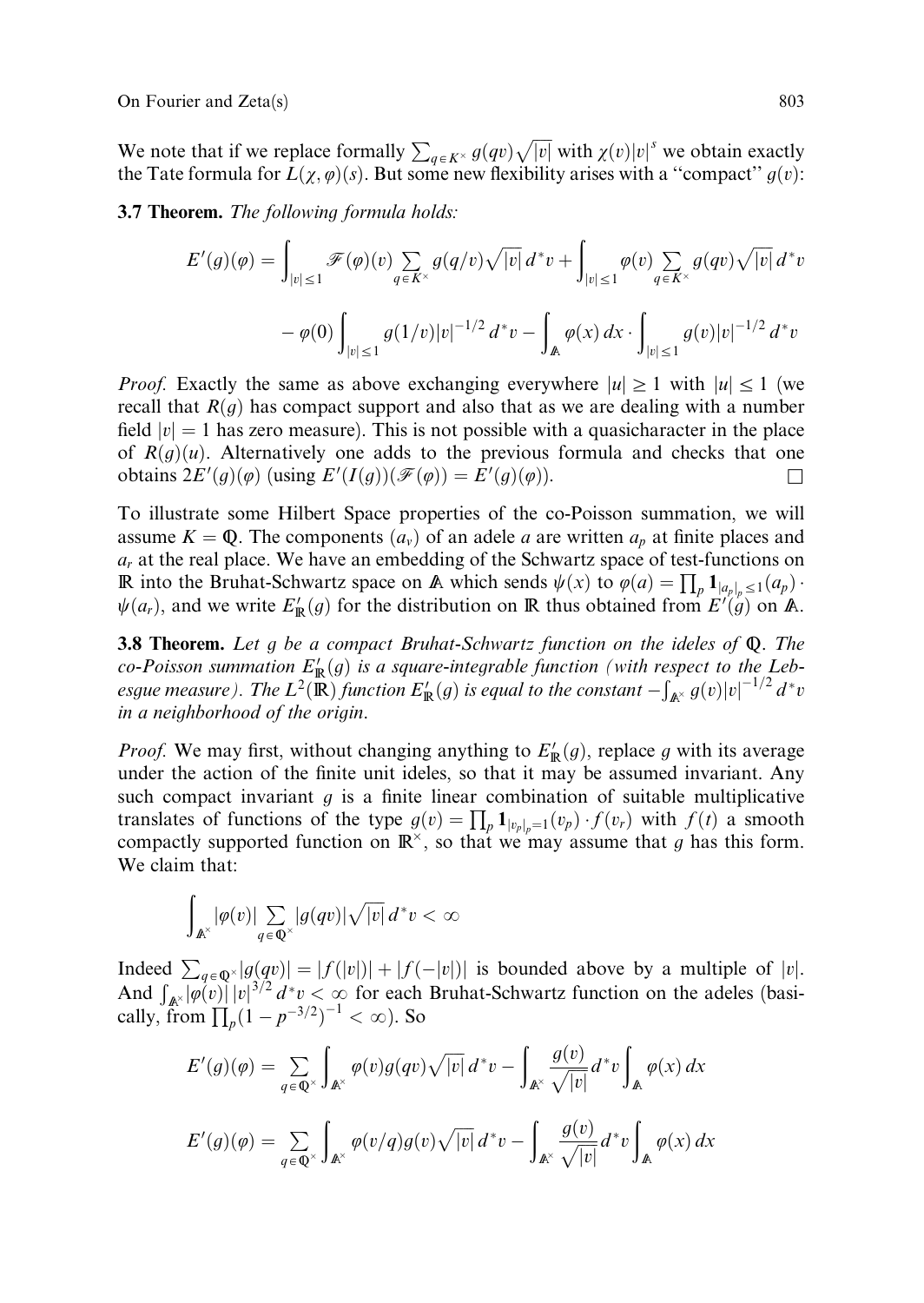Let us now specialize to  $\varphi(a) = \prod_p 1_{|a_p|_p \leq 1}(a_p) \cdot \psi(a_r)$ . Each integral can be evaluated as an infinite product. The finite places contribute 0 or 1 according to whether  $q \in \mathbb{Q}^{\times}$ satisfies  $|q|_p < 1$  or not. So only the inverse integers  $q = 1/n$ ,  $n \in \mathbb{Z}$ , contribute:

$$
E'_{\mathbb{R}}(g)(\psi) = \sum_{n \in \mathbb{Z}^\times} \int_{\mathbb{R}^\times} \psi(nt) f(t) \sqrt{|t|} \frac{dt}{2|t|} - \int_{\mathbb{R}^\times} \frac{f(t)}{\sqrt{|t|}} \frac{dt}{2|t|} \int_{\mathbb{R}} \psi(x) dx
$$

We can now revert the steps, but this time on  $\mathbb{R}^{\times}$  and we get:

$$
E'_{\mathbb{R}}(g)(\psi) = \int_{\mathbb{R}^\times} \psi(t) \sum_{n \in \mathbb{Z}^\times} \frac{f(t/n)}{\sqrt{|n|}} \frac{dt}{2\sqrt{|t|}} - \int_{\mathbb{R}^\times} \frac{f(t)}{\sqrt{|t|}} \frac{dt}{2|t|} \int_{\mathbb{R}} \psi(x) dx
$$

Let us express this in terms of  $\alpha(y) = (f(y) + f(-y))/2\sqrt{|y|}$ :

$$
E'_{\mathbb{R}}(g)(\psi) = \int_{\mathbb{R}} \psi(y) \sum_{n \ge 1} \frac{\alpha(y/n)}{n} dy - \int_0^\infty \frac{\alpha(y)}{y} dy \int_{\mathbb{R}} \psi(x) dx
$$

So the distribution  $E'_{\mathbb{R}}(g)$  is in fact the even smooth function

$$
E'_{\mathbb{R}}(g)(y) = \sum_{n\geq 1} \frac{\alpha(y/n)}{n} - \int_0^\infty \frac{\alpha(y)}{y} dy
$$

As  $\alpha(y)$  has compact support in  $\mathbb{R}\setminus\{0\}$ , the summation over  $n \geq 1$  contains only vanishing terms for |y| small enough. So  $E'_{\mathbb{R}}(g)$  is equal to the constant  $-\int_0^{\infty}$ 0  $\frac{\alpha(y)}{y}dy =$  $\frac{1}{2}$  $\int_{\mathbb{R}^{\times}} \frac{f(y)}{\sqrt{|y|}} \frac{dy}{|z|y|} = -\int_{\mathbb{A}^{\times}} g(t)/\sqrt{|t|} d^*t$  in a neighborhood of 0. To prove that it is  $L^2$ , let  $\beta(y)$  be the smooth compactly supported function  $\alpha(1/y)/2|y|$  of  $y \in \mathbb{R}$  ( $\beta(0)=0$ ). Then  $(y \neq 0)$ :

$$
E'_{\mathbb{R}}(g)(y) = \sum_{n \in \mathbb{Z}} \frac{1}{|y|} \beta\left(\frac{n}{y}\right) - \int_{\mathbb{R}} \beta(y) \, dy
$$

From the usual Poisson summation formula, this is also:

$$
\sum_{n \in \mathbb{Z}} \gamma(ny) - \int_{\mathbb{R}} \beta(y) \, dy = \sum_{n \neq 0} \gamma(ny)
$$

where  $\gamma(y) = \int_{\mathbb{R}} \exp(i2\pi yw)\beta(w) dw$  is a Schwartz rapidly decreasing function. From this formula we deduce easily that  $E'_{\mathbb{R}}(g)(y)$  is itself in the Schwartz class of rapidly decreasing functions, and in particular it is square-integrable.  $\Box$ 

It is useful to recapitulate some of the results arising in this proof:

**3.9 Theorem.** Let g be a compact Bruhat-Schwartz function on the ideles of  $\mathbb{Q}$ . The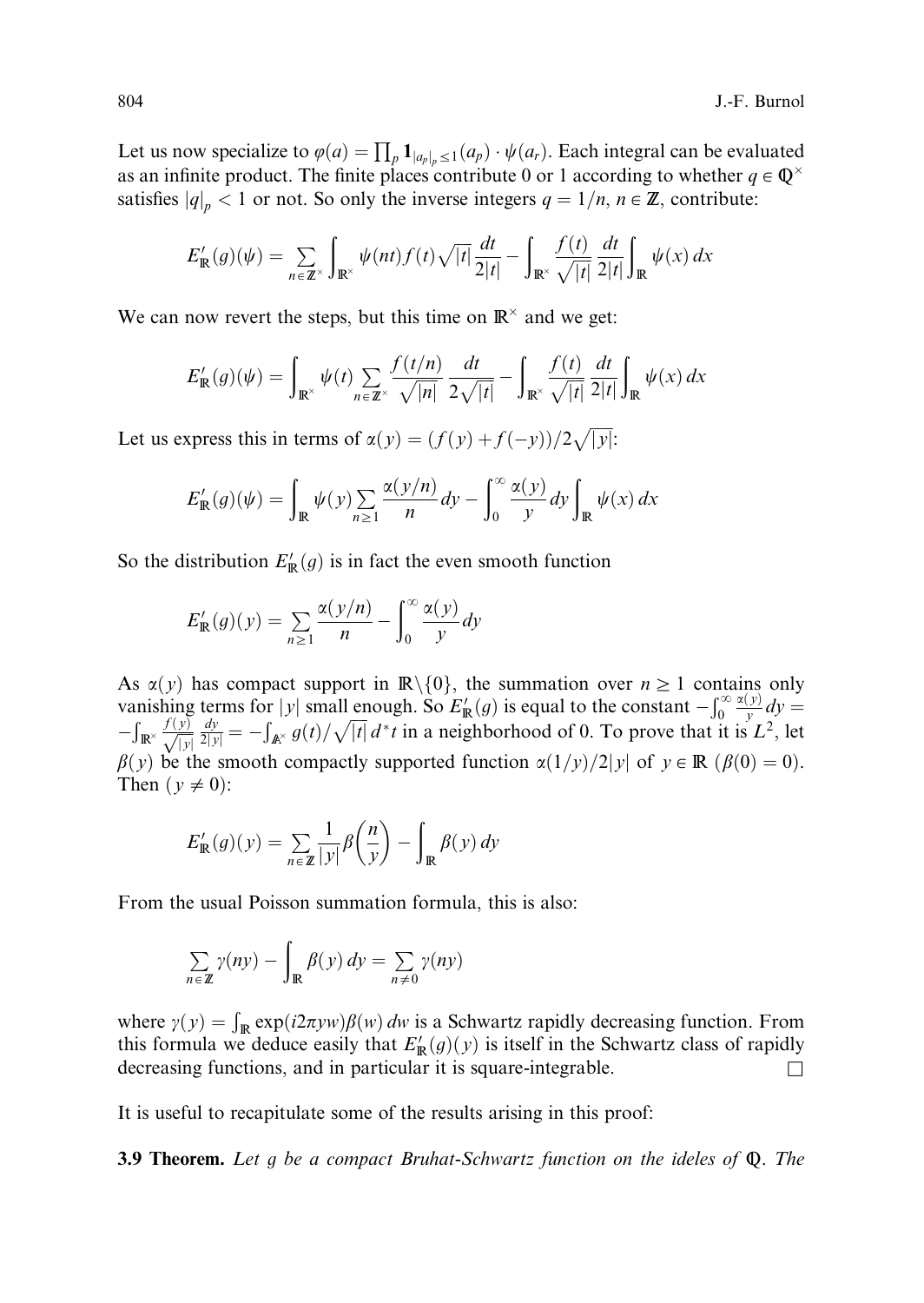co-Poisson summation  $E'_{\mathbb{R}}(g)$  is an even function on  $\mathbb{R}$  in the Schwartz class of rapidly decreasing functions. It is constant, as well as its Fourier Transform, in a neighborhood of the origin. It may be written as

$$
E'_{\mathbb{R}}(g)(y) = \sum_{n \ge 1} \frac{\alpha(y/n)}{n} - \int_0^\infty \frac{\alpha(y)}{y} dy
$$

with a function  $\alpha(y)$  smooth with compact support away from the origin, and conversely each such formula corresponds to the co-Poisson summation  $E'_{\mathbb{R}}(g)$  of a compact Bruhat-Schwartz function on the ideles of Q. The Fourier transform  $\int_{\mathbb{R}} E'_{\mathbb{R}}(g)(y) \exp(i2\pi w y) dy$ corresponds in the formula above to the replacement  $\alpha(y) \mapsto \alpha(1/y)/|y|$ .

Everything has been obtained previously.

#### 4 More proofs and perspectives on co-Poisson

The intertwining property was proven as a result on the adeles and ideles, but obviously the proof can be written directly on R. It will look like this, with  $\varphi(y)$  an even Schwartz function (and  $\alpha(y)$  as above):

*Proof.* From 
$$
\int_{\mathbb{R}} \sum_{n\geq 1} |\varphi(ny)| |\alpha(y)| dy < \infty
$$
:  

$$
\int_{\mathbb{R}} \sum_{n\geq 1} \varphi(ny) \alpha(y) dy = \sum_{n\geq 1} \int_{\mathbb{R}} \varphi(ny) \alpha(y) dy
$$

$$
= \sum_{n\geq 1} \int_{\mathbb{R}} \varphi(y) \frac{\alpha(y/n)}{n} dy = \int_{\mathbb{R}} \varphi(y) \sum_{n\geq 1} \frac{\alpha(y/n)}{n} dy
$$

On the other hand applying the usual Poisson summation formula:

$$
\int_{\mathbb{R}} \sum_{n\geq 1} \varphi(ny) \alpha(y) dy
$$
\n
$$
= \int_{\mathbb{R}} \left( \sum_{n\geq 1} \frac{\mathcal{F}(\varphi)(n/y)}{|y|} - \frac{\varphi(0)}{2} + \frac{\mathcal{F}(\varphi)(0)}{2|y|} \right) \alpha(y) dy
$$
\n
$$
= \int_{\mathbb{R}} \left( \sum_{n\geq 1} \mathcal{F}(\varphi)(ny) \right) \frac{\alpha(1/y)}{|y|} dy - \varphi(0) \int_{0}^{\infty} \alpha(y) dy + \mathcal{F}(\varphi)(0) \int_{0}^{\infty} \frac{\alpha(y)}{|y|} dy
$$
\n
$$
= \int_{\mathbb{R}} \mathcal{F}(\varphi)(y) \sum_{n\geq 1} \frac{\alpha(n/y)}{|y|} dy - \varphi(0) \int_{0}^{\infty} \alpha(y) dy + \mathcal{F}(\varphi)(0) \int_{0}^{\infty} \frac{\alpha(y)}{|y|} dy
$$

The conclusion being: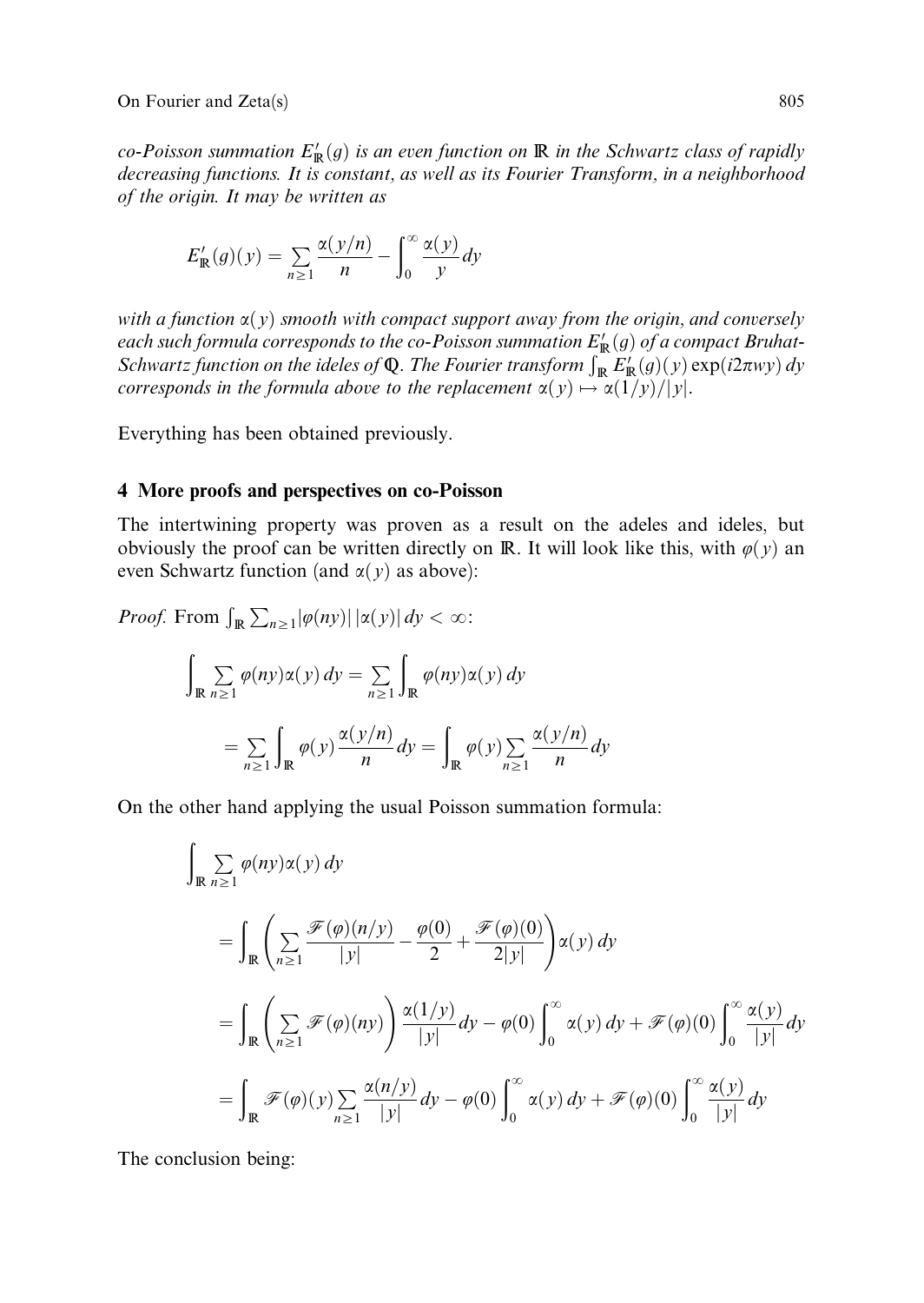806 J.-F. Burnol

$$
\int_{\mathbb{R}} \varphi(y) \sum_{n\geq 1} \frac{\alpha(y/n)}{n} dy - \mathcal{F}(\varphi)(0) \int_0^\infty \frac{\alpha(1/y)}{y} dy
$$

$$
= \int_{\mathbb{R}} \mathcal{F}(\varphi)(y) \sum_{n\geq 1} \frac{\alpha(n/y)}{|y|} dy - \varphi(0) \int_0^\infty \alpha(y) dy
$$

which, after exchanging  $\varphi$  with  $\mathcal{F}(\varphi)$ , is a distribution theoretic formulation of the intertwining property:

$$
\mathscr{F}\left(\sum_{n\geq 1}\frac{\alpha(y/n)}{n}-\int_{0}^{\infty}\frac{\alpha(y)}{y}dy\right)=\sum_{n\geq 1}\frac{\alpha(n/y)}{|y|}-\int_{0}^{\infty}\alpha(y)\,dy
$$

It is useful to have a version of co-Poisson intertwining without compactness nor smoothness conditions:

**4.1 Lemma.** Let  $g(u)$  be an even measurable function with

$$
\int_0^\infty \frac{|g(u)|}{u} du < \infty
$$

The sum  $\sum_{n\geq 1} \frac{g(t/n)}{n}$  is Lebesgue almost-everywhere absolutely convergent. It is a locally integrable function of t. It is a tempered distribution.

*Proof.* Let  $\varphi(t)$  be an arbitrary even measurable function. One has:

$$
\int_0^\infty \sum_{n\geq 1} |\varphi(nt)| |g(t)| dt = \int_0^\infty |\varphi(t)| \sum_{n\geq 1} \left| \frac{g(t/n)}{n} \right| dt
$$

If we take  $\varphi(t)$  to be 1 for  $|t| \leq \Lambda$ , 0 for  $|t| > \Lambda$ , we have  $\sum_{n\geq 1} |\varphi(nt)| = |\Lambda/|t|] \leq$  $\Lambda/|t|$ . From this:

$$
\int_0^{\Lambda} \sum_{n\geq 1} \left| \frac{g(t/n)}{n} \right| dt = O(\Lambda)
$$

and this implies that  $A(t) = \sum_{n\geq 1} \frac{g(t/n)}{n}$  is almost everywhere absolutely convergent,<br>that it is locally integrable and also that  $\int_0^u A(t) dt$  is  $O(u)$ . So the continuous function<br> $\int_0^u A(t) dt$  is a tempored distrib  $\int_0^u A(t) dt$  is a tempered distribution. Hence its distributional derivative  $A(u)$  is again a tempered distribution. a tempered distribution.

**4.2 Theorem.** Let  $q(t)$  be an even measurable function with

$$
\int_0^\infty \frac{|g(t)|}{t} dt + \int_0^\infty |g(t)| dt < \infty
$$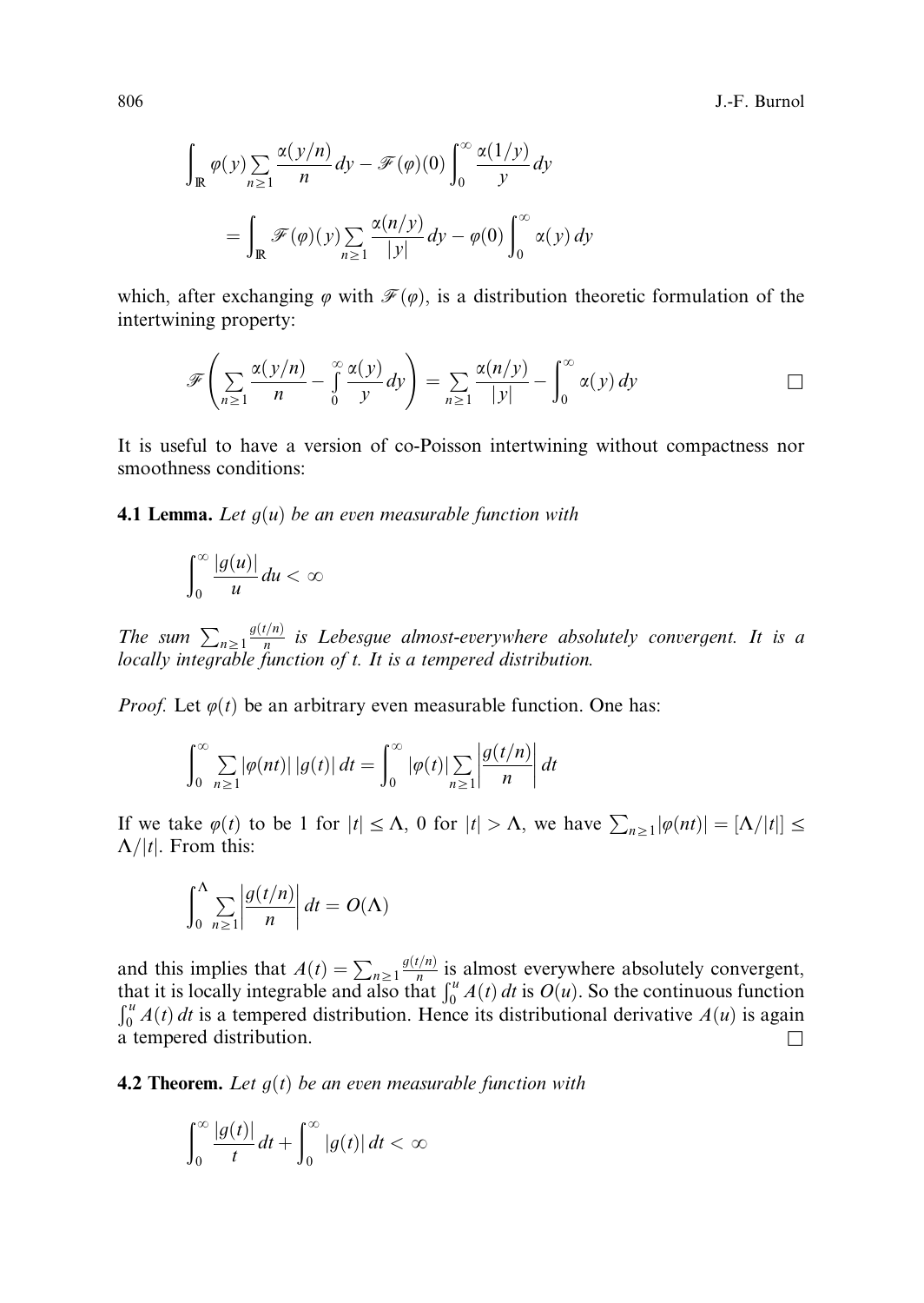Then the co-Poisson intertwining

$$
\mathscr{F}\left(\sum_{n\geq 1}\frac{g(t/n)}{n}-\int_{0}^{\infty}\frac{g(u)}{u}du\right)=\sum_{n\geq 1}\frac{g(n/t)}{t}-\int_{0}^{\infty}g(u)\,du
$$

holds as an identity of tempered distributions.

Proof. The proof 3.9 given above applies identically. To get it started one only has to state trivially for  $\varphi(y)$  a Schwartz function that  $\sum_{n\geq 1} |\varphi(ny)|$  is  $O(1/|y|)$ .

So the conclusion is that as soon as the two integrals are absolutely convergent the full co-Poisson intertwining makes sense and holds true. If one manages to get more information, the meaning of the  $\mathcal F$  will be accordingly improved. For example if one side is in  $L^2$  then the other side has to be too and the equality holds with  $\mathcal F$  being the Fourier-Plancherel (cosine) transform.

4.3 Note. In this familiar R setting our first modification of the Poisson formula was very cosmetic: the Poisson formula told us the equality of two functions and we exchanged a term on the left with a term on the right. This was to stay in a Hilbert space, but it remained a statement about the equality of two functions (and in the adelic setting, the equality of two functions with values in the distributions on the adeles). With the co-Poisson if we were to similarly exchange the integral on the left with the integral on the right, we would have to use Dirac distributions, and the nature of the identity would change. So the co-Poisson is more demanding than the (modified) Poisson. Going from Poisson to co-Poisson can be done in many ways: conjugation with I, or conjugation with  $\mathcal{F}$ , or Hilbert adjoint, or more striking still and at the same time imposed upon us from adeles and ideles, the switch from viewing a certain quantity as a function (Poisson) to viewing it as a distribution (co-Poisson). The co-Poisson is a distribution whose values we try to understand as  $L^2$ -functions, whereas the (modified) Poisson is a function with values in distributions (bad for Hilbert space).

We state again the important intertwining property as a theorem, with an alternative proof:

**4.4 Theorem.** Let  $\alpha(y)$  be a smooth even function on R with compact support away from the origin. Let  $P'(\alpha)$  be its co-Poisson summation:

$$
P'(\alpha)(y) = \sum_{n\geq 1} \frac{\alpha(y/n)}{n} - \int_0^\infty \frac{\alpha(y)}{y} dy
$$

Then the additive Fourier Transform of  $P'(\alpha)$  is  $P'(I(\alpha))$  with  $I(\alpha)(y) = \alpha(1/y)/|y|$ .

*Proof.* Let  $P$  be the (modified) Poisson summation on even functions: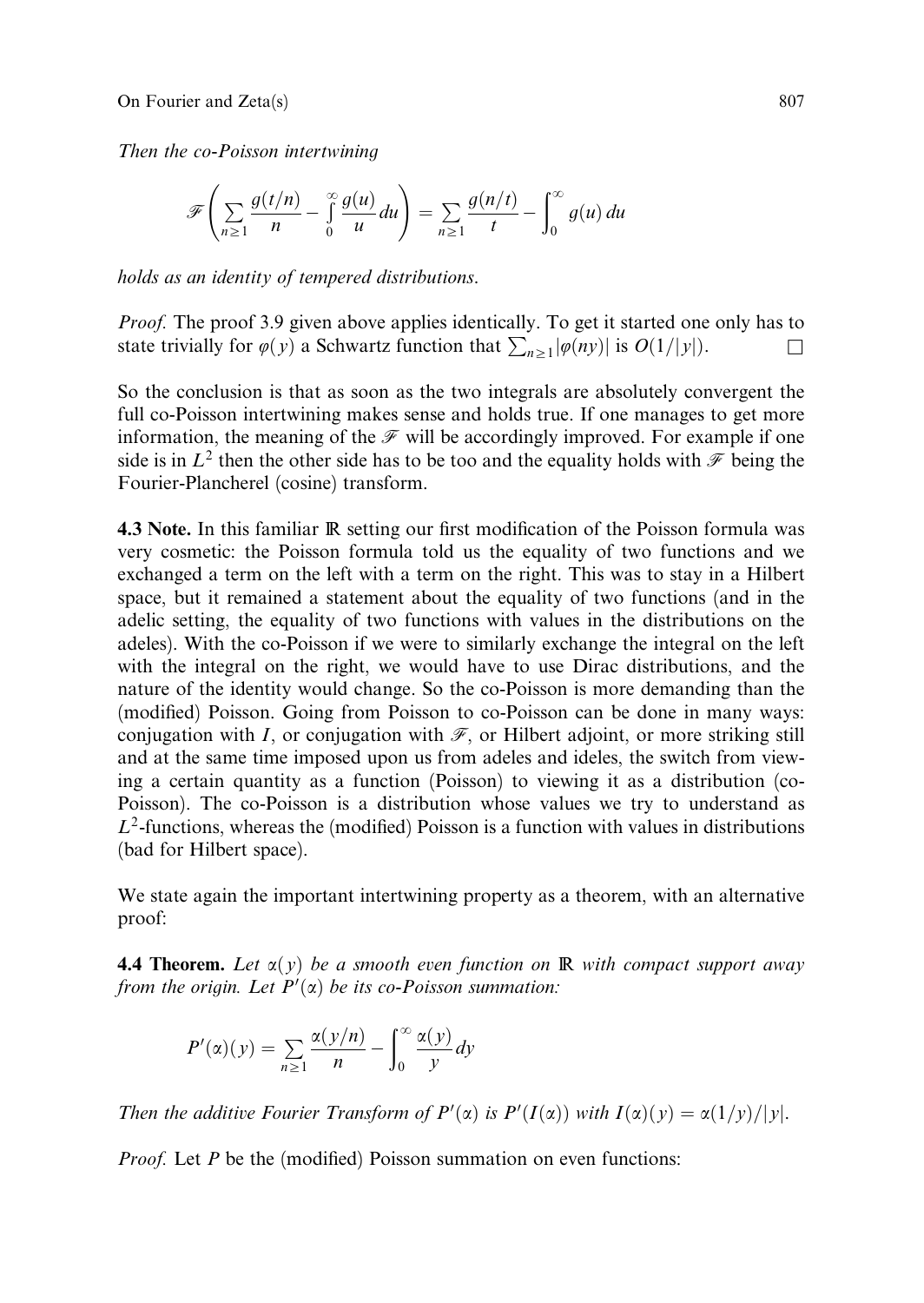808 J.-F. Burnol

$$
P(\alpha)(y) = \sum_{n \ge 1} \alpha(ny) - \frac{\int_0^\infty \alpha(y) \, dy}{|y|}
$$

Obviously  $P' = I \cdot P \cdot I$ . And we want to prove  $\mathcal{F}P' = P'I$ . Let us give a formal operator proof:

$$
\mathscr{F}P' = \mathscr{F}IPI = P\mathscr{F}II = P\mathscr{F} = IP = P'I
$$

Apart from the usual Poisson summation formula  $P\mathscr{F} = IP$  the crucial step was the commutativity of  $\mathscr{F}I$  and P. This follows from the fact that both operators commute with the multiplicative action of  $\mathbb{R}^{\times}$ , so they are simultaneously diagonalized by multiplicative characters, hence they have to commute.

To elucidate this in a simple manner we extend our operators I,  $\mathcal{F}$ , P and P' to a larger class of functions, a class stable under all four operators. It is not difficult  $[15]$ to show that for each Schwartz function  $\beta$  (in particular for  $\beta = I(\alpha)$ ) the Mellin Transform of  $P(\beta)(y)$  is:

$$
\int_0^\infty P(\beta)(y) y^{s-1} dy = \zeta(s) \int_0^\infty \beta(y) y^{s-1} dy
$$

initially at least for  $0 < \text{Re}(s) < 1$ . Let us consider the class of functions  $k(1/2 + i\tau)$ on the critical line which decrease faster than any inverse power of  $\tau$  when  $|\tau| \to \infty$ . On this class of functions we define I as  $k(s) \mapsto k(1-s)$ , P as  $k(s) \mapsto \zeta(s)k(s)$ , P' as  $k(s) \mapsto \zeta(1-s)k(s)$ , and  $\mathscr{F}I$  as  $k(s) \mapsto \gamma_+(s)k(s)$  with  $\gamma_+(s) = \pi^{-(s-1/2)}\Gamma(s/2)$  $\Gamma((1-s)/2)$ . The very crude bound (on Re $(s) = 1/2$ )  $|\zeta(s)| = O(|s|)$  (for example, from  $\zeta(s)/s = 1/(s-1) - \int_0^1 \{1/t\} t^{s-1} dt$ ) shows that it is a multiplier of this class (it is also a multiplier of the Schwartz class from the similar crude bounds on its derivatives one obtains from the just given formula). And  $|\gamma_+(s)| = 1$ , so this works for it too (and also for the Schwartz class, see [12]). The above formal operator proof is now not formal anymore (using, obviously, that the Mellin transform is one-to-one on our  $\alpha$ 's). The intertwining property for  $P'$  is equivalent to the intertwining property for  $P$ , because both are equivalent, but in different ways, to the functional equation for the zeta function.  $\Box$ 

As was stated in the previous proof a function space which is stable under all four operators I,  $\mathcal{F}, P$  and P' is the space of inverse Mellin transforms of Schwartz functions on the critical line: these are exactly the even functions on R with the form  $k(\log|y|)/\sqrt{|y|}$  where  $k(a)$  is a Schwartz function of  $a \in \mathbb{R}$ . We pointed out the stability under Fourier Transform in [12]. We note that although P and P' make sense when applied to  $k(\log|y|)/\sqrt{|y|}$  and that they give a new function of this type, this can not always be expressed as in their original definitions, for example because the integrals involved have no reason to be convergent (morally they correspond to evaluations away from the critical line at 0 and at 1.)

We may also study I, F, P and P' as operators on  $L^2$ , but some minimal care has to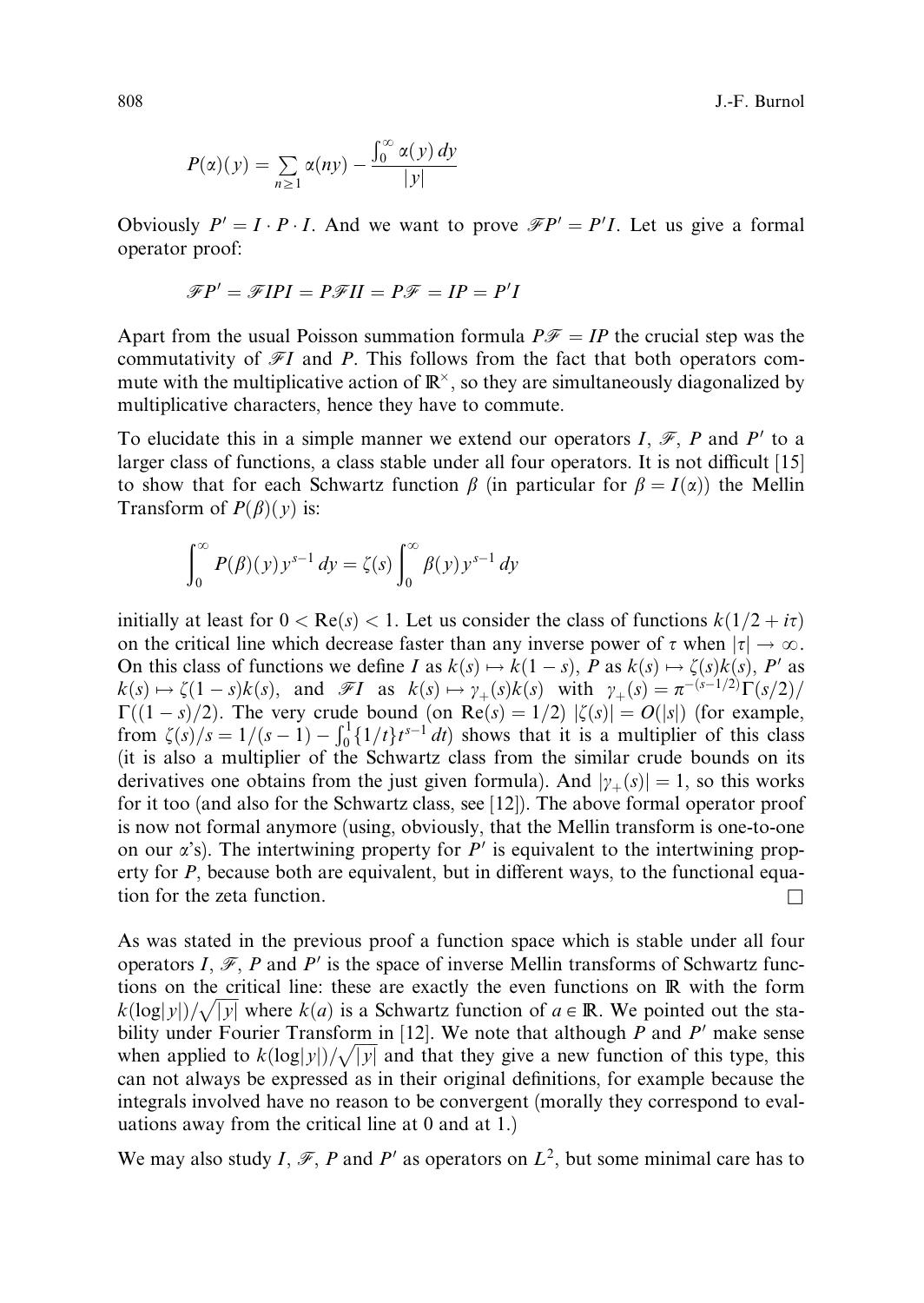be taken because  $P$  and its adjoint  $P'$  are not bounded. Nevertheless they are closed operators and they commute with the Abelian von Neumann algebra of bounded operators commuting with  $\mathbb{R}^{\times}$  (see [16]). This gives one more method to establish the co-Poisson intertwining as a corollary to the Poisson intertwining, as we may go from  $P\mathscr{F} = IP$  (*modified* Poisson) to  $\mathscr{F}P' = P'I$  (co-Poisson) simply by taking Hilbert adjoints:  $P' = P^*$  (and here  $\mathscr F$  is the cosine transform, so  $\mathscr F^* = \mathscr F$ ):

$$
P\mathscr{F} = IP \Rightarrow (P\mathscr{F})^* = (IP)^* \Rightarrow \mathscr{F}P' = P'I
$$

It is important to be aware that for this to be correct it is crucial that we are using  $$ to denote, not the *original* Poisson sums, but the *Müntz-modified* Poisson sums.

Another perspective on co-Poisson comes from a re-examination of the use of the multiplicative version (now called Mellin) of the Fourier Transform in Riemann's paper. To establish the functional equation, Riemann uses the *left* Mellin transform  $\int_{0}^{\infty} f(x) e^{-1} dx$  $\int_0^{\infty} f(u)u^{s-1} du$ , but when he relates the zeros to the primes with an explicit formula he uses the *right* Mellin transform  $\int_0^{\infty} f(u)u^{-s} du$ . After all the zeta-function itself is most simply expressed as the right Mellin transform of the sum of the Dirac at the positive integers. We said earlier that the Müntz-modified sums corresponded under Mellin Transform to the zeta function  $\zeta(s)$ , but this is using the *left* convention. If, rather, we use the *right* convention we are bound to associate to  $\zeta(s)$  the *co-Poisson* sums! If we now ask what the functional equation tells us, then the answer is: in particular the co-Poisson intertwining . . . It should be clear from this discussion that the co-Poisson intertwining is a formula of the nineteenth century which was discovered at the close of the twentieth century.

Immediately after being communicated the co-Poisson formula, Luis Báez-Duarte replied that an application of Euler-McLaurin summation establishes the co-Poisson intertwining in a more elementary manner, inasmuch as his method uses neither distributions nor Mellin transforms, and does not appeal directly to either the Poisson summation formula, nor to the functional equation of the Riemann zeta function. Here is the proof emerging from this discussion:

4.5 Theorem (proven jointly with Luis Báez-Duarte). Let  $g(t)$  be an (even) function of class  $C^2$  which has compact support away from the origin. Then both  $\sum_{n\geq 1} \frac{g(t/n)}{n}$  –<br> $\int_{\infty}^{\infty} g(u) dx$ , and  $\sum_{n\geq 1} \frac{g(n/t)}{n}$  ( $\infty$  a(x) dy are continuous I i functions and the see Reisen 0  $\frac{g(u)}{u}$  du and  $\sum_{n\geq 1} \frac{g(n/t)}{t} - \int_0^\infty g(u) du$  are continuous  $L^1$ -functions and the co-Poisson intertwining formula

$$
\mathscr{F}\left(\sum_{n\geq 1}\frac{g(t/n)}{n}-\int\limits_{0}^{\infty}\frac{g(u)}{u}du\right)=\sum_{n\geq 1}\frac{g(n/t)}{t}-\int\limits_{0}^{\infty}g(u)\,du
$$

holds as a pointwise equality and may be established as a corollary to the Euler-McLaurin summation formulae.

*Proof.* Let  $B(u)$  be the periodic funtion which on [0, 1) has values  $\frac{u^2}{2} - \frac{u}{2} + \frac{1}{12}$ . It is a continuous even function, which as is well-known is also expressed as: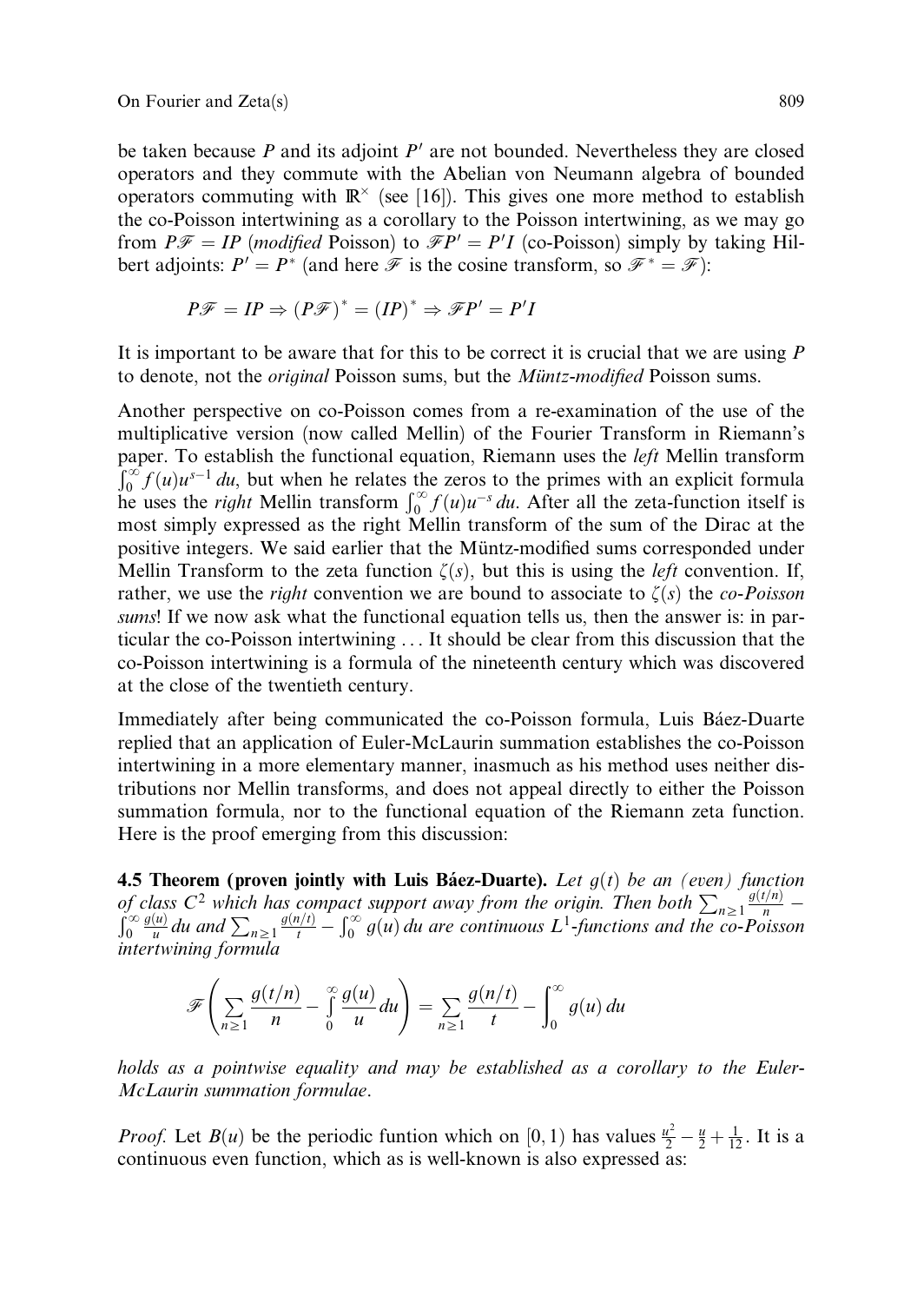$$
B(u) = \sum_{n\geq 1} \frac{\cos(2\pi nu)}{2\pi^2 n^2}
$$

Let  $f(t)$  be a  $C<sup>2</sup>$  function with compact support away from 0. We have:

$$
\sum_{n\geq 1} f(n) - \int_0^\infty f(u) \, du = - \int_0^\infty B(u) \left(\frac{d}{du}\right)^2 f(u) \, du
$$

If we apply this to the function  $u \rightarrow f(u/w)/w$  for  $w > 0$ , we obtain:

$$
\sum_{n\geq 1} \frac{f(n/w)}{w} - \int_0^\infty f(u) du = -\int_0^\infty B(u) \left(\frac{d}{du}\right)^2 \frac{f(u/w)}{w} du
$$

$$
= -\frac{1}{w^2} \int_0^\infty B(wv) \left(\frac{d}{dv}\right)^2 f(v) dv
$$

The left-hand side is locally a finite sum, hence of class  $C^2$  (and when |w| is sufficiently small it reduces to the constant  $-\int_0^\infty f(u) du$  and the formula above shows that it is  $O(1/w^2)$  when  $w \to \infty$ . If we only assume  $f(u)$  to be bounded but still with compact support away from the origin then obviously  $\sum_{n\geq 1} \frac{f(n/w)}{w}$  is at any rate bounded (the number of non-vanishing terms being  $O(w)$ ). We now apply the above formula to  $g(t) = f(1/t)/t$ :

$$
\sum_{n\geq 1} \frac{g(t/n)}{n} - \int_0^{\infty} \frac{g(1/u)}{u} du = -\int_0^{\infty} B(u) \left(\frac{d}{du}\right)^2 \frac{g(t/u)}{u} du
$$
  
= 
$$
-\sum_{n\geq 1} \int_0^{\infty} \frac{\cos(2\pi nu)}{2\pi^2 n^2} \left(\frac{d}{du}\right)^2 \frac{g(t/u)}{u} du = -\sum_{n\geq 1} \int_0^{\infty} \frac{\cos(2\pi tw)}{2\pi^2 t^2} \left(\frac{d}{dw}\right)^2 \frac{g(n/w)}{w} dw
$$

At this stage we expand the second derivative and using that  $\sum_{n\geq 1} \frac{k(n/w)}{w}$  is bounded with  $k(t) = |g(t)|, |tg'(t)|, |t^2g''(t)|$  we see that dominated convergence applies. So:

$$
= -\int_0^\infty \frac{\cos(2\pi t w)}{2\pi^2 t^2} \left(\frac{d}{dw}\right)^2 \left(\sum_{n\geq 1} \frac{g(n/w)}{w}\right) dw
$$
  

$$
= -\int_0^\infty \frac{\cos(2\pi t w)}{2\pi^2 t^2} \left(\frac{d}{dw}\right)^2 \left(\sum_{n\geq 1} \frac{g(n/w)}{w} - \int_0^\infty g(\alpha) d\alpha\right) dw
$$
  

$$
= +\int_0^\infty 2\cos(2\pi t w) \left(\sum_{n\geq 1} \frac{g(n/w)}{w} - \int_0^\infty g(\alpha) d\alpha\right) dw
$$

The first integration by parts at the end is justified by  $\lim_{w\to\infty} \frac{d}{dw} \sum_{n\geq 1} \frac{g(n/w)}{w} = 0$ ,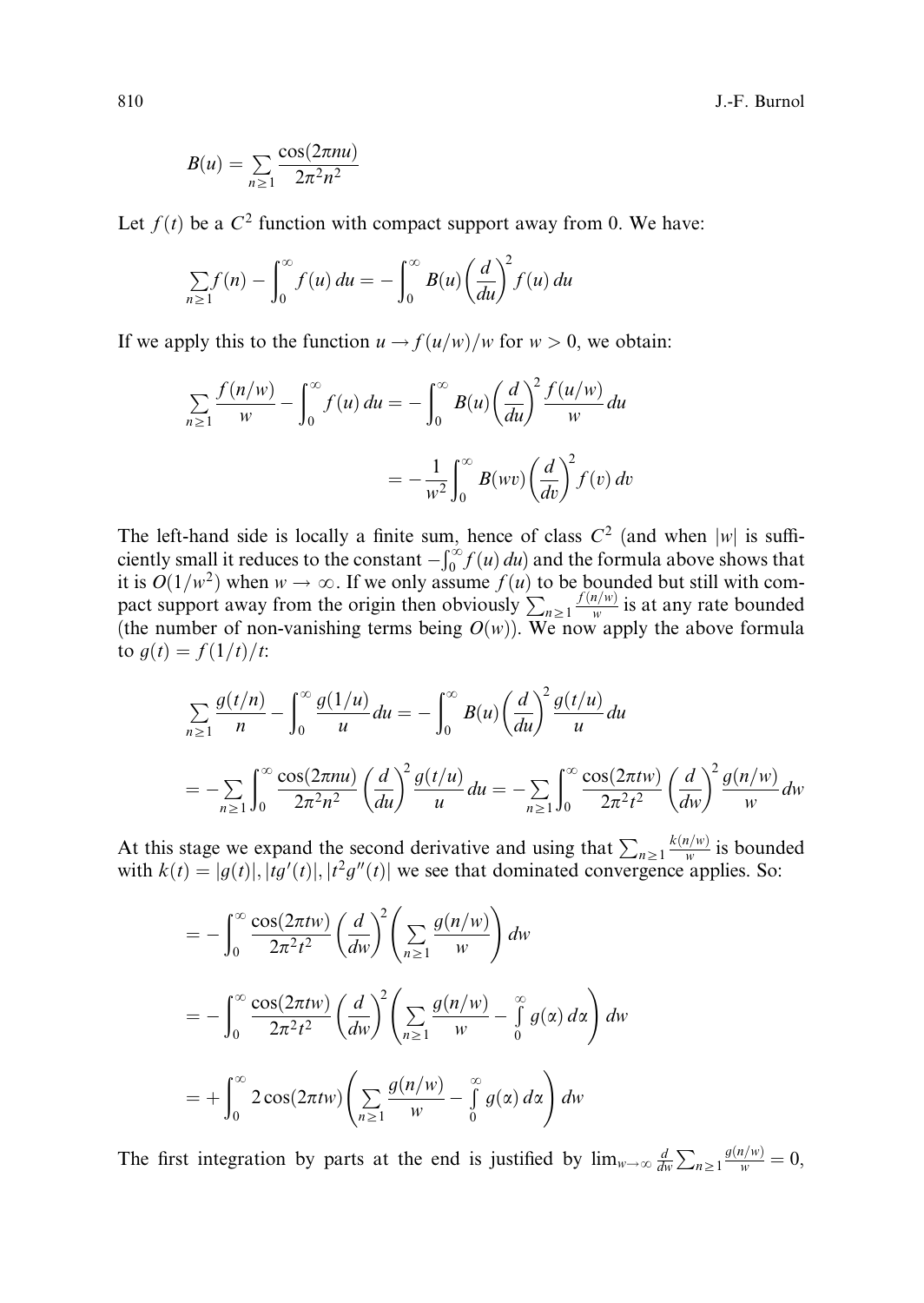using that  $\sum_{n\geq 1} \frac{k(n/w)}{w}$  is bounded with  $k(t) = |g(t)|, |tg'(t)|$ . So far we have  $t \neq 0$ , but the integral being dominated we may let  $t = 0$  in the final formula. If we now replace  $g(t)$  with  $g(1/t)/t$  we get the co-Poisson intertwining as a pointwise equality.

The most direct attack when first confronted with the co-Poisson formula is presumably this:  $\mathcal{F}(\sum g(t/n)/n) = \sum \mathcal{F}(g)(n\xi) = \sum g(m/\xi)/|\xi|$ , where we first intervert and then apply Poisson. This has a number of pitfalls (for whose unraveling the language of distributions is very useful), but it is possible to make it work to prove something correct. This proof is a joint-work with Bernard Candelpergher, and as in the previous approach it uses only elementary tools and especially the (simplest cases of ) Euler-McLaurin summation.

4.6 Theorem (proven jointly with Bernard Candelpergher). Let  $g(t)$  be an even function of class  $C^2$  which has compact support away from the origin. Then both  $\sum_{n\geq 1} \frac{g(t/n)}{n}$  –<br> $\int_{-\infty}^{\infty} g(u) dx$ , and  $\sum_{n=1}^{\infty} \frac{g(n/t)}{n}$  ( $\infty$  o(x) dy are sentimized I functions and the see Beissen 0  $\frac{g(u)}{u}$  du and  $\sum_{n\geq 1} \frac{g(n/t)}{t} - \int_0^\infty g(u) du$  are continuous  $L^1$ -functions and the co-Poisson intertwining formula

$$
\mathscr{F}\left(\sum_{n\geq 1}\frac{g(t/n)}{n}-\int_{0}^{\infty}\frac{g(u)}{u}du\right)=\sum_{n\geq 1}\frac{g(n/t)}{t}-\int_{0}^{\infty}g(u)\,du
$$

holds as a pointwise equality and may be established as a corollary to the Euler-McLaurin summation formulae.

*Proof.* We work on  $(0, \infty)$ . We have  $(t > 0)$ :

$$
\sum_{n\geq 1} \frac{g(t/n)}{n} - \int_0^\infty \frac{g(1/u)}{u} du = \sum_{n\geq 1} A_n(t)
$$

with:

$$
A_n(t) = \frac{1}{2} \left( \frac{g(t/n)}{n} + \frac{g(t/(n-1))}{n-1} \right) - \int_{n-1}^n \frac{g(t/u)}{u} du
$$

where the term with  $n-1$  is dropped for  $n = 1$ . With  $k(t) = g(1/t)/t$  one has:

$$
A_n(t) = \frac{1}{2} \left( \frac{k(n/t)}{t} + \frac{k((n-1)/t)}{t} \right) - \int_{n-1}^n \frac{k(u/t)}{t} du
$$

$$
= -\int_{n-1}^n C_2(u) \frac{d^2}{du^2} \frac{k(u/t)}{t} du
$$

where  $C_2(u) = (\{u\}^2 - \{u\})/2$ . From this:

$$
\sum_{n\geq 1} |A_n(t)| \leq \frac{1}{t^2} \int_0^{\infty} |C_2(u)| \, |k''(u/t)| \frac{du}{t} = O(1/t^2)
$$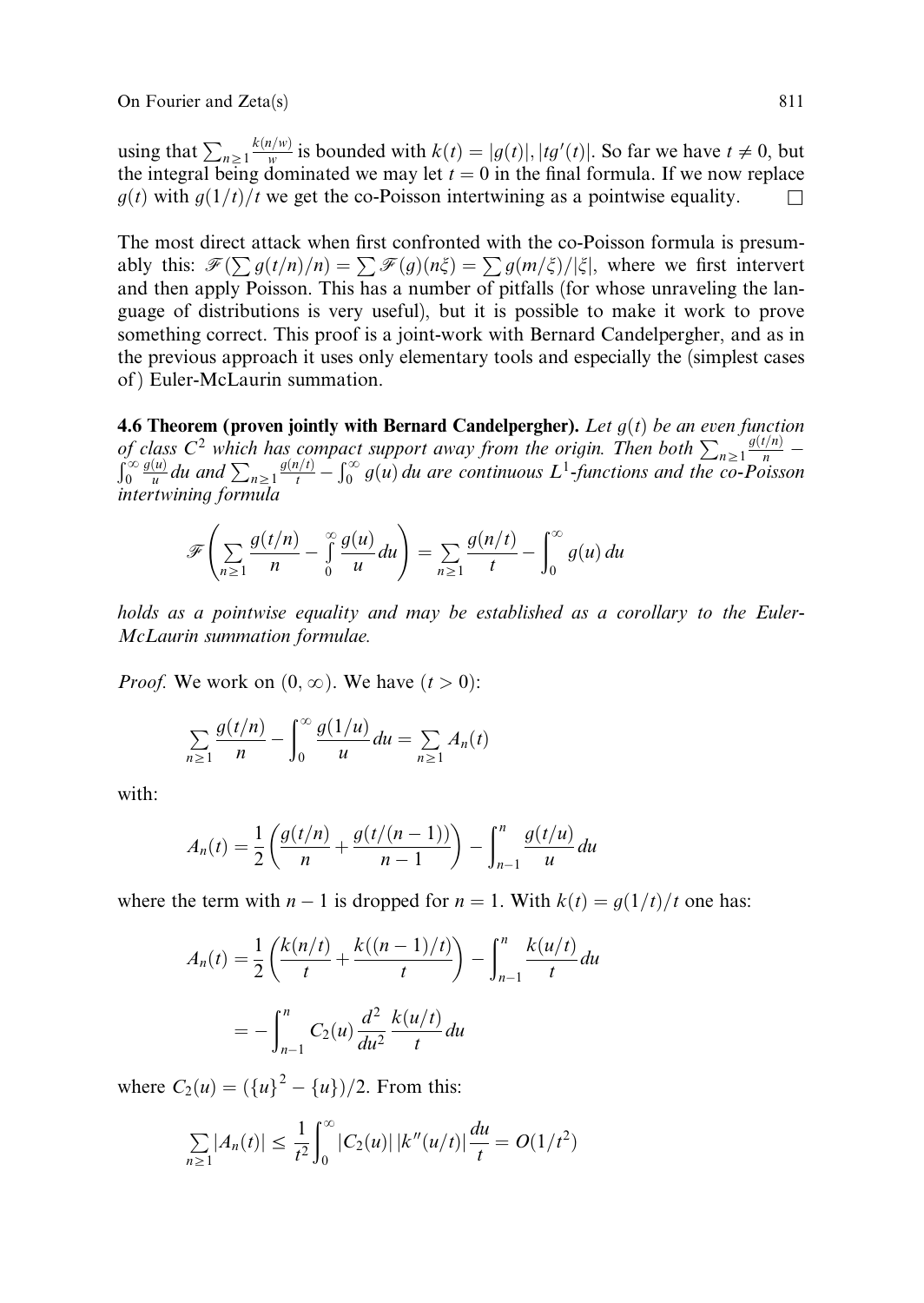On the other hand for t small enough one has  $A_n(t) \equiv 0$  for  $n \ge 2$ . So the sum  $\sum_{n\geq 1} A_n(t)$  is absolutely convergent to an  $L^1$ -function and also we can compute its Fourier transform termwise. This gives, with  $\tilde{g} = \mathcal{F}(g)$ :

$$
\mathscr{F}(\sum_{n\geq 1}A_n(t))(\xi) = \frac{-\tilde{g}(0)}{2} + \sum_{n\geq 1}\left(\frac{\tilde{g}(n\xi) + \tilde{g}((n-1)\xi)}{2} - \int_{n-1}^n\tilde{g}(u\xi) du\right)
$$

The appearance of  $-\tilde{g}(0)/2$  is from the fact that this time the  $n - 1$  term with  $n = 1$  is to be counted in the sum, so we have to compensate for this. The formula holds for all  $\xi$  ( $\xi \ge 0$ ), in particular for  $\xi = 0$  it reads:

$$
\int_{\mathbb{R}} \left( \sum_{n\geq 1} \frac{g(t/n)}{n} - \int_{0}^{\infty} \frac{g(1/u)}{u} du \right) dt = - \int_{0}^{\infty} g(v) dv
$$

For  $\xi > 0$  we are one step away from co-Poisson, it only remains to apply Poisson to our sum (note that  $\int_0^\infty \tilde{g}(u\xi) du = 0$ ). But we can also base this on Euler-McLaurin. Indeed with  $B_1(v) = \{v\} - \frac{1}{2}$ :

$$
\frac{\tilde{g}(n\xi) + \tilde{g}((n-1)\xi)}{2} - \int_{n-1}^{n} \tilde{g}(u\xi) du = \int_{n-1}^{n} B_1(v) \frac{d}{dv} \tilde{g}(v\xi) dv
$$

Hence

$$
\mathscr{F}(\sum_{n\geq 1}A_n(t))(\xi)=-\int_0^\infty g(v)\,dv+\int_0^\infty B_1(v)\frac{d}{dv}\tilde{g}(v\xi)\,dv
$$

Now, from the fact that  $g$  is  $C^2$  with compact support, its Fourier transform and all derivatives of it are  $O(1/|\xi|^2)$ . We may thus use the boundedly convergent expression:

$$
B_1(v) = \sum_{m \geq 1} \frac{-\sin(2\pi mv)}{m\pi}
$$

and then

$$
\int_0^\infty B_1(v) \frac{d}{dv} \tilde{g}(v\xi) dv = \lim_{M \to \infty} \sum_{1 \le m \le M} \int_0^\infty \frac{-\sin(2\pi m v)}{m\pi} \frac{d}{dv} \tilde{g}(v\xi) dv
$$

$$
= \lim_{M \to \infty} \sum_{1 \le m \le M} 2 \int_0^\infty \cos(2\pi m v) \tilde{g}(v\xi) dv = \lim_{M \to \infty} \sum_{1 \le m \le M} \frac{g(m/\xi)}{\xi}
$$

where Fourier inversion was used  $(\xi > 0)$ . This completes the proof of co-Poisson. It is also interesting to prove in another manner the special formula  $(\xi = 0)$ :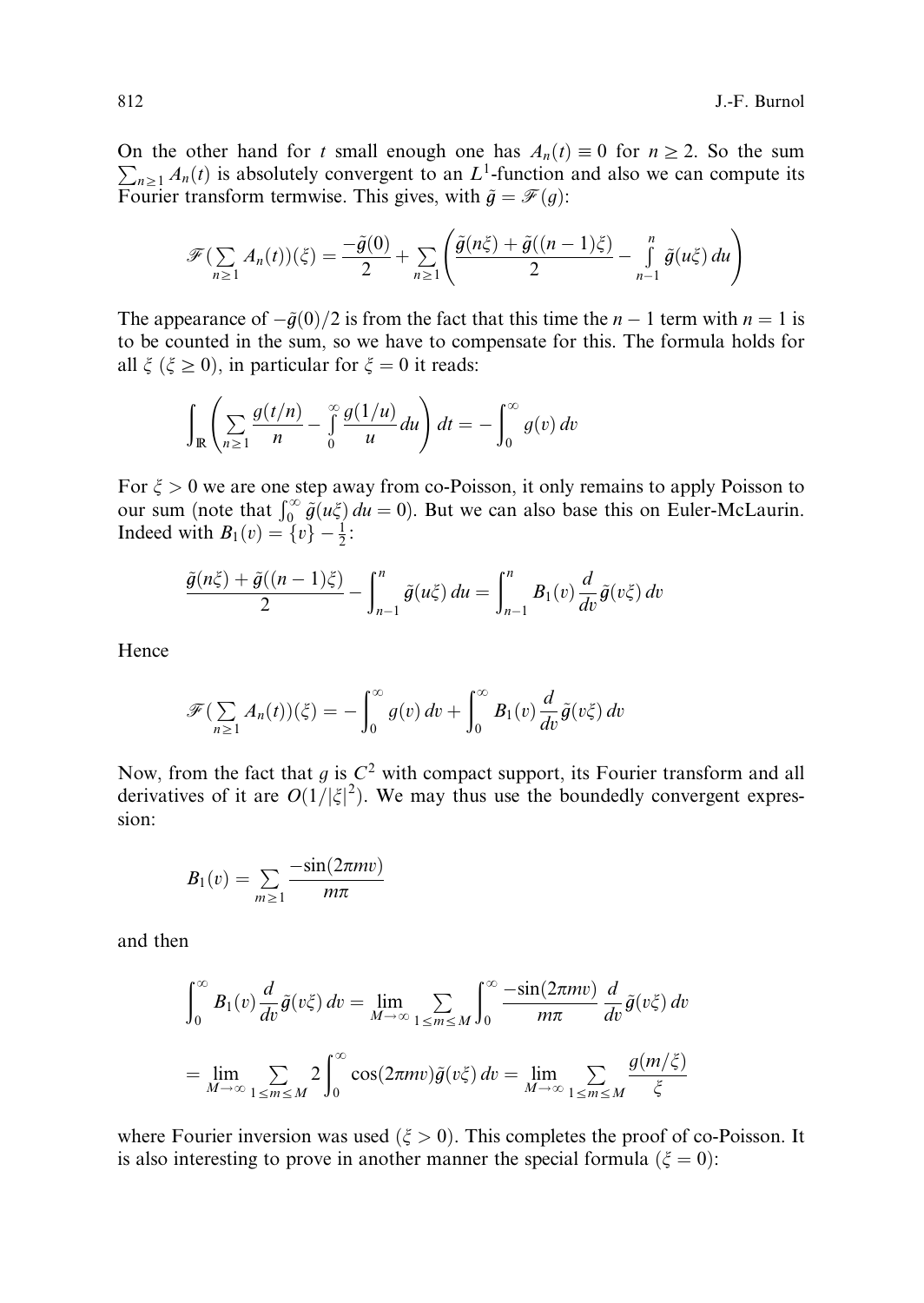On Fourier and Zeta(s) 813

$$
\int_0^\infty \left( \sum_{n\geq 1} \frac{g(t/n)}{n} - \int_0^\infty \frac{g(1/u)}{u} du \right) dt = -\frac{1}{2} \int_0^\infty g(v) dv
$$

This may be done as follows: first,

$$
\int_0^{\Lambda} \sum_{n\geq 1} \frac{g(t/n)}{n} dt = \sum_{n\geq 1} \int_0^{\Lambda/n} g(t) dt = \int_0^{\infty} \left[ \frac{\Lambda}{t} \right] g(t) dt
$$

so we are looking at

$$
\lim_{\Lambda \to \infty} -\int_0^\infty \left\{ \frac{\Lambda}{t} \right\} g(t) dt = -\lim_{\Lambda \to \infty} \int_0^\infty \left\{ \Lambda v \right\} h(v) dv
$$

with the L<sup>1</sup>-function  $h(v) = q(1/v)/v^2$ . It is obvious that

$$
0 \le A \le B \text{ implies } \lim_{\Lambda \to \infty} \int_0^\infty {\{\Lambda v\}} 1_{A \le v \le B}(v) dv = \frac{B - A}{2}
$$

so using the density argument from the usual proof of the Riemann-Lebesgue lemma one deduces that

$$
\lim_{\Delta \to \infty} \int_0^\infty {\{\Lambda v\} h(v) dv} = \frac{1}{2} \int_0^\infty h(v) dv
$$

for all  $L^1$ -functions. One last remark is that at the level of (left) Mellin, co-Poisson is like multiplication by  $\zeta(1-s)$ , so the special formula is just another instance of  $\zeta(0) = -\frac{1}{2}$ .  $\frac{1}{2}$ .

Here is one last approach to co-Poisson (extracted from a manuscript in preparation [23]). The Poisson summation identity is

$$
\sum_{n \in \mathbb{Z}} \mathcal{F}(f)(n) = \sum_{m \in \mathbb{Z}} f(m)
$$

It applies in particular to Schwartz functions, and may be written as:

$$
\mathscr{F}\left(\sum_{n\in\mathbb{Z}}\delta_n(x)\right)=\sum_{m\in\mathbb{Z}}\delta_m(y)
$$

We take this identity of tempered distributions seriously, on its own, and do not completely identify it with the Poisson summation identity. Let  $t \neq 0$  and let us replace x by tx. One has  $\delta_n(tx) = \delta_{n/t}(x)/|t|$ . So

$$
\mathscr{F}\left(\sum_{n\in\mathbb{Z}}\frac{\delta_{n/t}(x)}{|t|}\right)=\frac{1}{|t|}\sum_{m\in\mathbb{Z}}\delta_m\left(\frac{y}{t}\right)=\sum_{m\in\mathbb{Z}}\delta_{tm}(y)
$$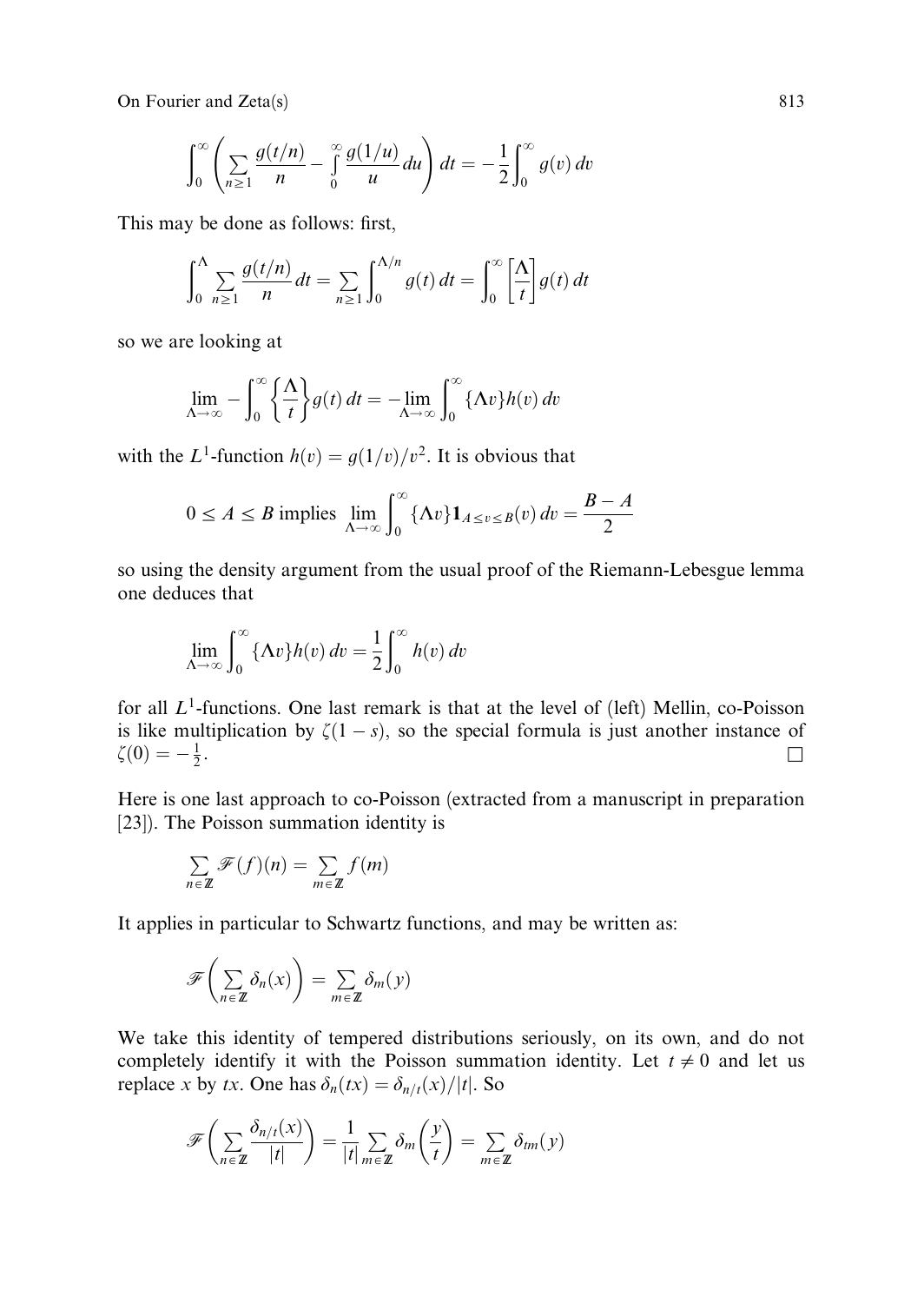We average these tempered distributions with an integrable weight  $g(t)$  (which is compactly supported away from the origin) to obtain an identity of tempered distributions:

$$
\mathscr{F}\left(\sum_{n\in\mathbb{Z}}\int g(t)\frac{\delta_{n/t}(x)}{|t|}dt\right)=\sum_{m\in\mathbb{Z}}\int g(t)\delta_{tm}(y)dt
$$

But for  $n \neq 0$  (resp.  $m \neq 0$ ) and as distributions in x (resp. y):

$$
\int g(t) \frac{\delta_{n/t}(x)}{|t|} dt = \int g(n/\alpha) \delta_{\alpha}(x) \frac{d\alpha}{|\alpha|} = \frac{g(\frac{n}{x})}{|x|}
$$

$$
\int g(t) \delta_{tm}(y) dt = \int g(\beta/m) \delta_{\beta}(y) \frac{d\beta}{|m|} = \frac{g(\frac{y}{m})}{|m|}
$$

whereas  $\int g(t) \frac{\delta_0(x)}{|t|} dt = \left( \int g(t) \frac{dt}{|t|} \right)$  $\int \int g(t) \frac{dt}{|t|} \delta_0(x)$  and  $\int g(t) \delta_0(y) dt = (\int g(t) dt) \delta_0(y)$ . If we exchange sides for the contributions of  $n = 0$  and  $m = 0$  we end up with the co-Poisson intertwining as an identity of tempered distributions. This method of multiplicative convolution applies to situations where the discreteness of the support of the original distributions applies only at the origin. A general discussion is planned in [23].

There is reason to believe that the problem of understanding the spaces of  $L^2$ functions which are vanishing together with their Fourier Transform in a neighborhood of the origin, is important simultaneously for Analysis and Arithmetic. It is a remarkable ancient discovery of de Branges [7] [8] that these spaces have the rich structure which he developed generally in his theory of Hilbert Spaces of entire functions: they are among the ''Sonine spaces''. The co-Poisson summations have the (extended) property of being constant together with their Fourier transform, in some neighborhood of the origin, and we will show later (see also [21]) that the zeros of the Riemann zeta function are the obstructions for (the square-integrable among) the co-Poisson sums to fill up the full spaces of such square-integrable functions.

### 5 Impact of the Báez-Duarte, Balazard, Landreau and Saias theorem on the so-called Hilbert-Pólya idea

How could it be important to replace  $\zeta(s)$  with  $\zeta(1-s)$ ? Clearly only if we leave the critical line and start paying attention to the difference between the right half-plane  $Re(s) > 1/2$  and the left half-plane  $Re(s) < 1/2$ . Equivalently if we switch from the full group of contractions-dilations  $C_{\lambda}$ ,  $0 < \lambda < \infty$ , which acts as  $\phi(x) \rightarrow \phi(x/\lambda)/\sqrt{|\lambda|}$ on even functions on R, or as  $Z(s) \mapsto \lambda^{s-1/2} Z(s)$  on their Mellin Transforms, to its sub-semi-group of contractions  $(0 < \lambda \le 1)$ . The contractions act as isometries on the Hardy space  $\mathbb{H}^2(\text{Re}(s) > 1/2)$  or equivalently on its inverse Mellin transform the space  $L^2((0,1), dt)$ .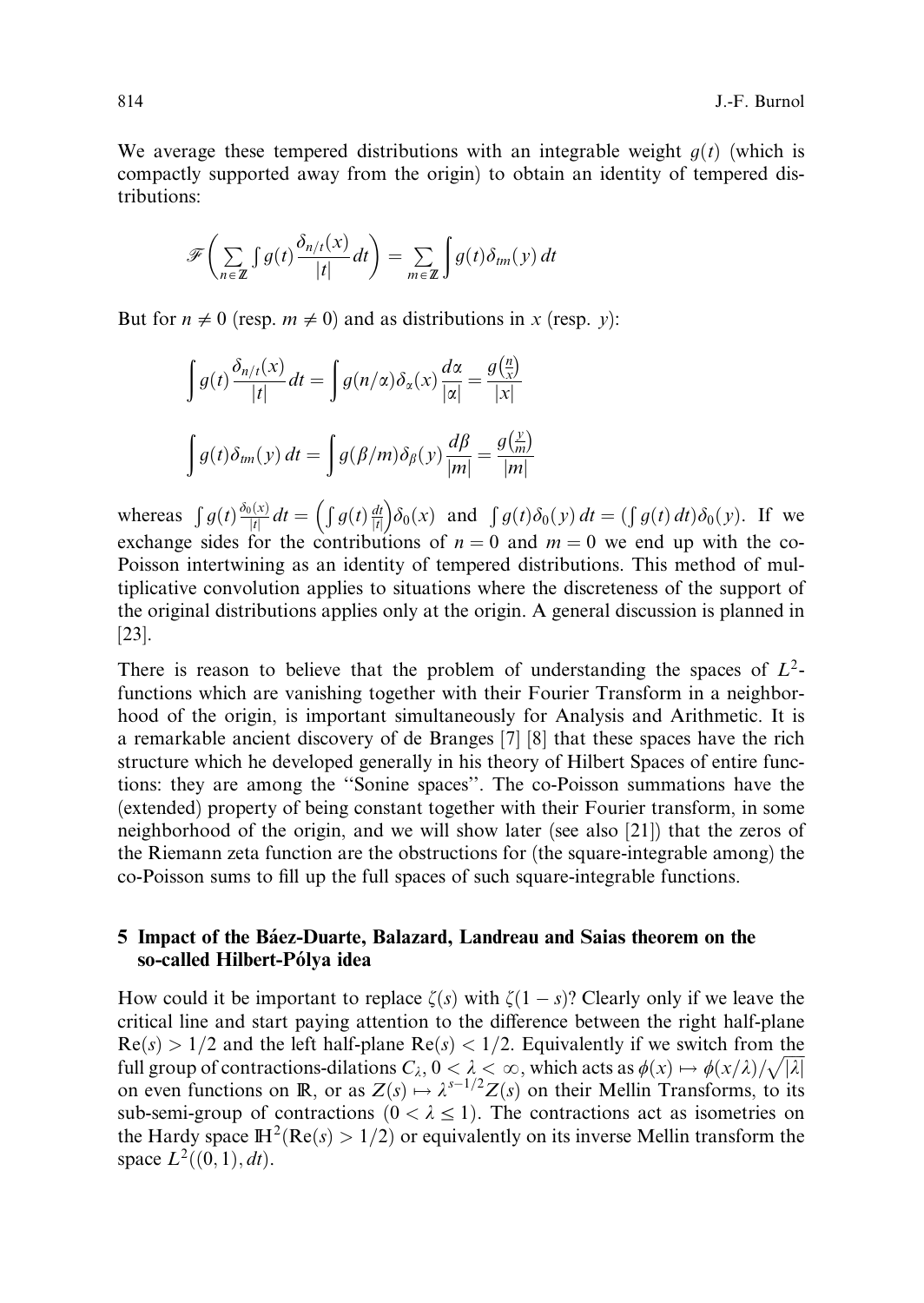It is a theme contemporaneous to Tate's Thesis and Weil's first paper on the explicit formula that it is possible to formulate the Riemann Hypothesis in such a semi-group set-up: this is due to Nyman [37] and Beurling [6] and builds on the Beurling [5] (and later for the half-plane) Lax [34] theory of invariant subspaces of the Hardy spaces. The criterion of Nyman reads as follows: the linear combinations of functions  $t \mapsto$  $\{1/t\}-\{a/t\}/a$ , for  $0 < a < 1$ , are dense in  $L^2((0,1), dt)$  if and only if the Riemann Hypothesis holds. It is easily seen that the smallest closed subspace containing these functions is stable under contractions, so to test the closure property it is only necessary to decide whether the constant function 1 on  $(0, 1)$  may be approximated. The connection with the zeta function is established through  $(0 < Re(s) < 1)$ :

$$
\int_0^\infty \{1/t\} t^{s-1} \, dt = -\frac{\zeta(s)}{s}
$$

This gives for our functions, with  $0 < a < 1$  and  $0 < \text{Re}(s)$ :

$$
\int_0^1 \left( \{1/t\} - \frac{1}{a} \{a/t\} \right) t^{s-1} dt = (a^{s-1} - 1) \frac{\zeta(s)}{s}
$$

The question is whether the invariant (under contractions) subspace of  $\mathbb{H}^2(\text{Re}(s) >$  $1/2$  of linear combinations of these Mellin transforms is dense or not. Each zero  $\rho$ of  $\zeta(s)$  in  $\text{Re}(s) > 1/2$  is an obvious obstruction as (the complex conjugate of)  $t^{p-1}$ belongs to  $L^2((0,1), dt)$ . The Beurling-Lax theory describing the structure of invariant subspaces allows the conclusion in that case that there are no other obstructions (we showed [17] as an addendum that the norm of the orthogonal projection of 1 to the Nyman space is  $\prod_{\text{Re}(\rho) > 1/2} |(1 - \rho)/\rho|$ , where the zeros are counted with their multiplicities). Recently  $(2)$  Luis Báez-Duarte has shown that the appeal to the Beurling-Lax invariant subspace theory could be completely avoided, and furthermore he has put the Nyman-Beurling criterion in the stronger form where one applies to the fractional part function only integer-ratio contractions.

One could think from our description of the original proof of the Nyman-Beurling criterion that the zeros *on the critical line* are out of its scope, as they don't seem to play any rôle. So it has been a very novel thing when Báez-Duarte, Balazard, Landreau and Saias asked the right question and provided a far from obvious answer [3]. First a minor variation is to replace the Nyman criterion with the question whether the function  $\mathbf{1}_{0 \le t \le 1}$  can be approximated in  $L^2(0, \infty)$  with linear combinations of the contractions of  $\{1/t\}$ . Let  $D(\lambda)$  be the Hilbert space distance between  $1_{0 \le t \le 1}$  and linear combinations of contractions  $C_{\theta}(\{1/t\})$ ,  $\lambda \leq \theta \leq 1$ . The Riemann Hypothesis holds if and only if  $\lim D(\lambda) = 0$ .

Theorem of Báez-Duarte, Balazard, Landreau and Saias [3]. One has the lower bound:

$$
\liminf |\log(\lambda)| D(\lambda)^2 \ge \sum_{\rho} \frac{1}{|\rho|^2}
$$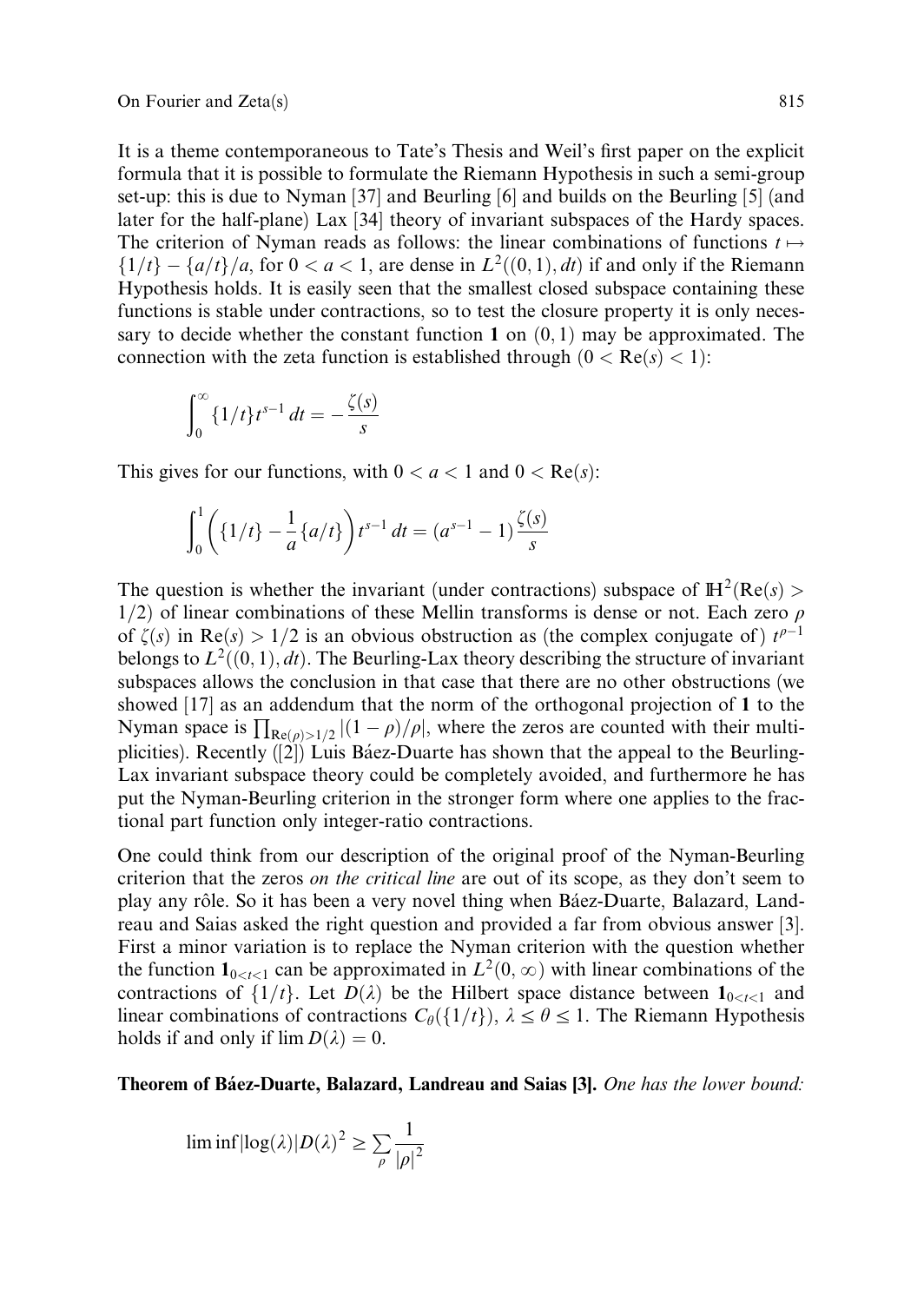where the sum is over all non-trivial zeros of the zeta function, counted only once independently of their multiplicity.

The authors of [3] conjecture that equality holds (also with lim in place of liminf) when one counts the zeros with their multiplicities: our next result shows that their conjecture not only implies the Riemann Hypothesis but it also implies the simplicity of all the zeros:

5.1 Theorem ([18]). The following lower bound holds:

$$
\liminf |\log(\lambda)| D(\lambda)^2 \ge \sum_{\rho} \frac{m_{\rho}^2}{|\rho|^2}
$$

Our proof relies on the link we have established between the study originated by Báez-Duarte, Balazard, Landreau and Saias of the distance function  $D(\lambda)$  and the so-called Hilbert-Pólya idea. This idea will be taken here in the somewhat vague acceptation that the zeros of L-functions may have a natural interpretation as Hilbert space vectors, eigenvectors for a certain self-adjoint operator. If we had such vectors in  $L^2((0,\infty), dt)$ , perpendicular to  $\{1/t\}$  and to its contractions  $C_\theta(\{1/t\})$ ,  $\lambda \leq \theta \leq 1$ then we would be in position to obtain a lower bound for  $D(\lambda)$  from the orthogonal projection of  $\mathbf{1}_{0 \le t \le 1}$  to the space spanned by the vectors. This lower bound would be presumably easily expressed as a sum indexed by the zeros from the fact that eigenspaces of a self-adjoint operator are mutually perpendicular. The first candidates are  $t \mapsto t^{-\rho}$ : they satisfy formally the perpendicularity condition to  $\{1/t\}$  and its contractions, but they do not belong to  $L^2$ . Nevertheless we could be in a position to approximately implement the idea if we used instead the square integrable vectors  $t \mapsto t^{-(\rho-\varepsilon)} \mathbf{1}_{0 \le t \le 1}$ ,  $\varepsilon > 0$ , Re $(\rho) = 1/2$ . The authors of [3] followed more or less this strategy, but as they did not benefit from exact perpendicularity, they had to provide not so easily obtained estimates. It appears that the  $\varepsilon > 0$  does not seem to allow to take easily into account the multiplicities of the zeros. For their technical estimates the authors of  $[3]$  used to great advantage a certain scale invariant operator U, which had been introduced by Báez-Duarte in an earlier paper  $[1]$  discussing the Nyman-Beurling problem.

How is it possible that the use of this Báez-Duarte operator  $U$  (whose definition only relies on some ideas of harmonic analysis, and some useful integral formulae, with at first sight no arithmetic involved) allows Báez-Duarte, Balazard, Landreau and Saias to make progress on the Nyman-Beurling criterion? We related the mechanism underlying the insightful Báez-Duarte construction  $[1]$  of the operator U to a construction quite natural in scattering theory and it appeared then that it was possible to use it (or a variant V) to construct true Hilbert space vectors  $Y_{s,k}^{\lambda}$  indexed by s on the critical line, and  $k \in \mathbb{N}$ , having the property of expressing the values of the Riemann zeta function and its derivatives on the critical line as Hilbert space scalar products:

$$
(A, Y_{s,k}^{\lambda}) = \left(-\frac{d}{ds}\right)^{k} \frac{s-1}{s} \frac{\zeta(s)}{s}
$$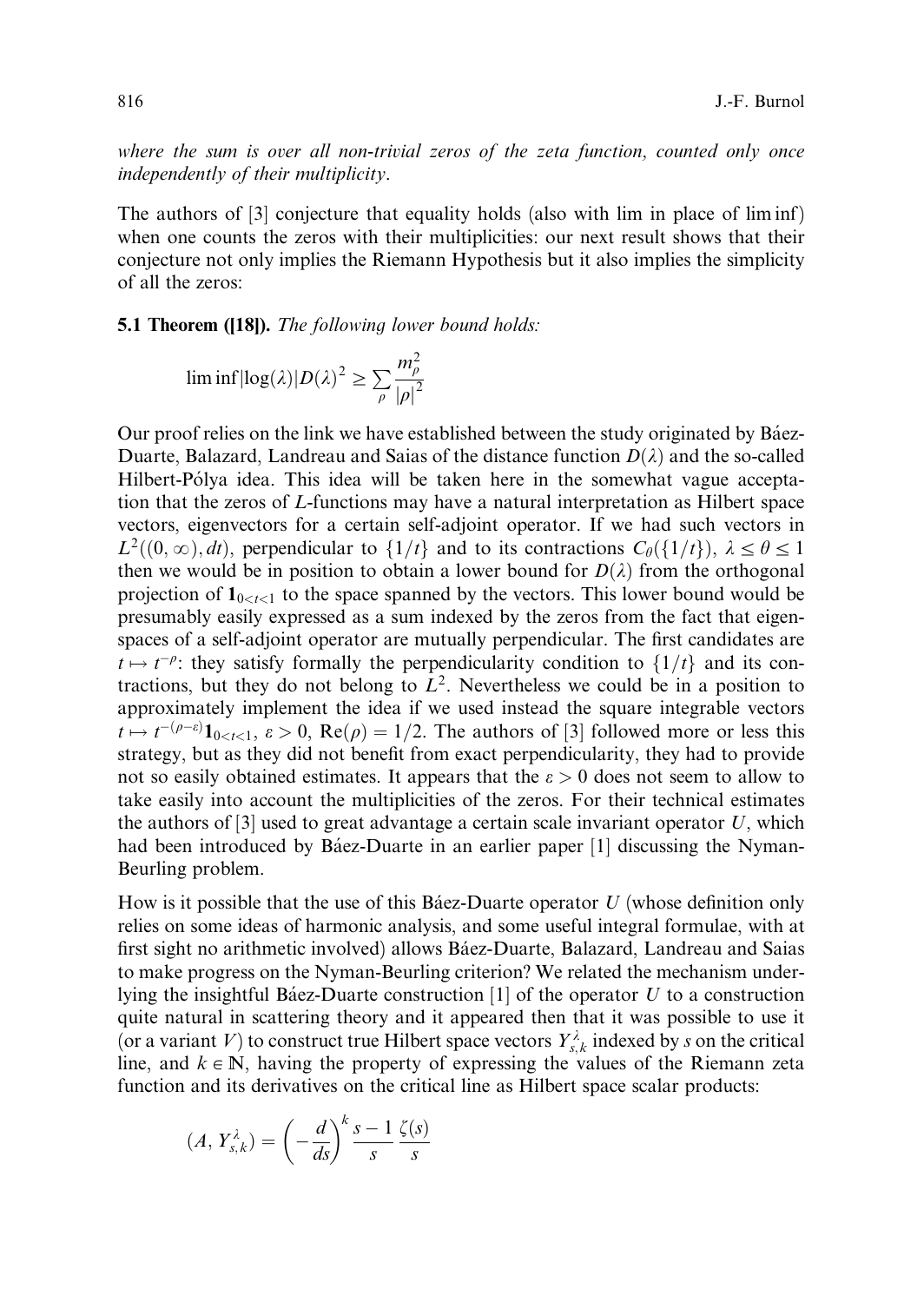On Fourier and Zeta(s) 817

The additional factors are such that  $\frac{s-1}{s}$  $\frac{\zeta(s)}{s}$  belongs to the Hardy space of the right half-plane and  $A(t)$  is its inverse Mellin transform, an element of  $L^2((0,1), dt)$ . What is more, we can replace A with its contractions  $C_{\theta}(A)$  as long as  $\lambda \leq \theta \leq 1$ :

$$
\lambda \leq \theta \leq 1 \Rightarrow (C_{\theta}(A), Y_{s,k}^{\lambda}) = \left(-\frac{d}{ds}\right)^{k} \theta^{s-1/2} \frac{s-1}{s} \frac{\zeta(s)}{s}
$$

So the only ones among the  $Y_{s,k}^{\lambda}$  which are (exactly, not approximately) perpendicular to A and its contractions up to  $\lambda$  are the  $Y_{\rho,k}^{\lambda}$ ,  $\zeta(\rho) = 0$ ,  $k < m_{\rho}$  ( $\lambda < 1$ ). This connects the Nyman-Beurling criterion with the so-called Hilbert-Pólya idea. From the explicit integral formulae of Báez-Duarte for his operator  $U$  one can write formulae for the vectors  $Y_{s,k}^{\lambda}$  from which the following asymptotic behavior emerges:

$$
\lim_{\lambda \to 0} |\log(\lambda)|^{-1-k-l} \cdot (Y_{s_1,k}^{\lambda}, Y_{s_2,l}^{\lambda}) = 0 \quad (s_1 \neq s_2)
$$

$$
\lim_{\lambda \to 0} |\log(\lambda)|^{-1-k-l} \cdot (Y_{s,k}^{\lambda}, Y_{s,l}^{\lambda}) = \frac{1}{k+l+1}
$$

In particular the rescaled vectors  $X_{s,0}^{\lambda} = Y_{s,0}^{\lambda}/\sqrt{|\log(\lambda)|}$  become orthonormal in the limit when  $\lambda \to 0$ . The limit can not work inside  $L^2((0,\infty))$  because this is a separable space! In fact one shows without difficulty that the vectors  $X_{s,k}^{\lambda}$  weakly converge to 0 as  $\lambda \rightarrow 0$ . The theorem 5.1 is easily deduced from the above estimates.

We have not explained yet what is U and how the  $Y_{s,k}^{\lambda}$  are constructed with the help of it. The Ba´ez-Duarte operator is the unique scale invariant operator with sends  $\{1/t\}$  to its image under the *time reversal*  $J : \varphi(t) \mapsto \overline{\varphi(1/t)/t}$ , which is here the function  $\{t\}/t$ . Equivalently at the level of the Mellin Transforms, U acts as a multiplicator with multiplier on the critical line

$$
U(s) = \frac{\overline{\zeta(s)/s}}{\zeta(s)/s} = \frac{\zeta(1-s)}{\zeta(s)} \frac{s}{1-s}
$$

So this construction is extremely general: as soon as the function  $A \in L^2((0, \infty), dt)$ has an almost everywhere non-vanishing Mellin transform  $Z(s)$  on the critical line (which by a theorem of Wiener is equivalent to the fact that the multiplicative translates  $C_{\theta}(A)$ ,  $0 < \theta < \infty$ , span  $L^2$ ) then we may associate to it the scale invariant operator V with acts as  $\overline{Z(s)}/Z(s)$ , and sends A to its time reversal  $J(A)$ . We see that V is necessarily unitary. Let us in particular suppose that A is in  $L^2((0,1), dt)$ : then  $J(A)$  has support in  $[1,\infty)$  and the images under V of the contractions  $C_{\theta}(A), \lambda \leq$  $\theta \leq 1$ , being contractions of  $J(A)$ , will be in  $L^2((\lambda, \infty), dt)$ . In the case at hand we have:

$$
Z(s) = \frac{s-1}{s} \frac{\zeta(s)}{s} \quad V(s) = \frac{\zeta(1-s)}{\zeta(s)} \left(\frac{s}{1-s}\right)^3
$$

The Báez-Duarte operator U and its cousin V depend on  $\zeta(s)$  only through its func-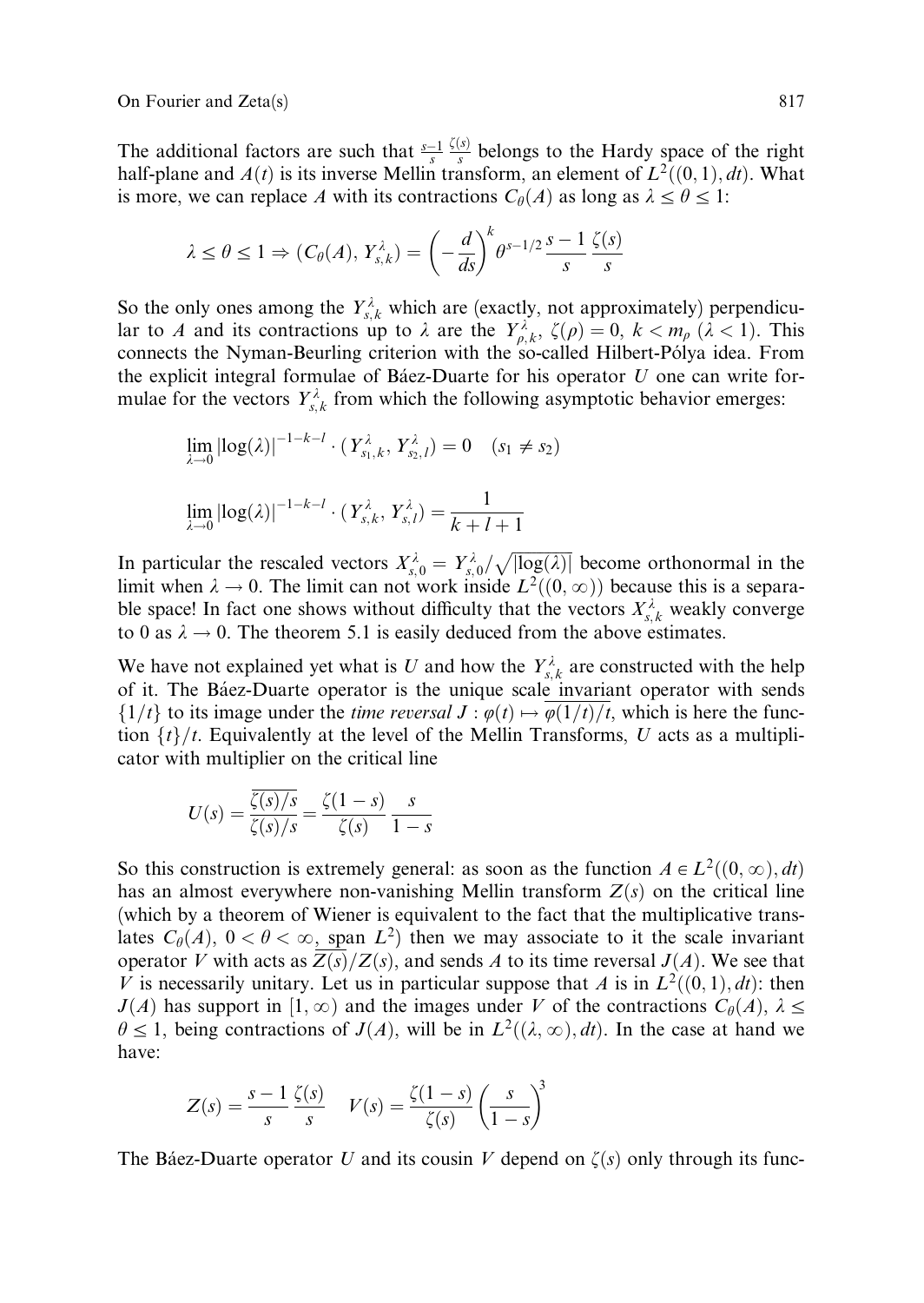tional equation, which means that they are associated with the (even) Fourier transform  $\mathcal{F}_+$  (the cosine transform). We can use (almost) the same operators for Dirichlet L-series with an even character (with due attention paid to the conductors  $q > 1$ ), and there are other operators we would use for odd characters, associated with the sine transform  $\mathscr F$ .

The vectors  $Y_{s,k}^{\lambda}$  are obtained as follows: we start from  $\log(t)|^{k} t^{-(s-\varepsilon)} \mathbf{1}_{0 < t < 1}$ , apply V, restrict to  $[\lambda, +\infty)$ , take the limit which now exists in  $L^2$  as  $\varepsilon \to 0$ , and apply  $V^{-1}$ . What happens is that  $V(t^{-1/2-i\tau}1_{0\lt t\lt 1})$  does not belong to  $L^2$  but this is entirely due to its singularity at 0, which, it turns out, is  $V(1/2 + i\tau)t^{-1/2 - i\tau}$ . We would not expect it to be possible that a localized singularity would remain localized after the action of  $\mathscr{F}_+$  but the point is that the operator with multiplier  $\zeta(1-s)/\zeta(s)$  is the composite  $\mathscr{F}_+ \cdot I$  with  $I(\phi)(x) = \phi(1/x)/|x|$ . So the singularity is first sent to infinity and  $\mathscr{F}_+$  puts it back at the origin.

5.2 Note. Let us denote by  $L$  the scale invariant unitary operator with spectral function  $L(s) = s/(s-1)$ . One has  $L = 1 - M$  where M is the Hardy averaging  $\phi(t) \mapsto$  $\int_0^t \phi(u) du/t$ . The operator V is  $(-L)^3 \mathcal{F}_+ I = \mathcal{F}_+ I(-L)^3$ . One has  $ILI = L^{-1}$  and  $LL^* = 1$ . The operator L is "real", meaning that it commutes with the anti-unitary complex conjugation  $\phi(t) \mapsto \phi(t)$ . One has  $IV = I \mathcal{F}_{+}I(-L)^{3}$ . We will write  $\mathcal{G}_{+}$  $I\mathscr{F}_+I$ , so that  $IV = \mathscr{G}_+(-L)^3 = (-L)^{-3}\mathscr{G}_+$ . The operator  $\mathscr{G}_+$  is unitary and satisfies  $\mathscr{G}^2_+ = 1$ . The operator  $\mathscr{G}_+$  is real. The U operator of Ba´ez-Duarte is  $\mathscr{F}_+I(-L)$ , so  $V =$  $\overline{UL}^2 = L^2U$ . The operators I,  $\mathscr{F}_+, \mathscr{G}_+, U$  and V are real.

We now proceed with a more detailed study of the vectors  $Y_{s,k}^{\lambda}$ , and of their use to express values of Mellin transforms and their derivatives on and off the critical line as Hilbert space scalar products. We established

$$
(B, Y_{s,k}^{\lambda}) = \left(-\frac{d}{ds}\right)^k \hat{B}(s)
$$

the Hardy functions  $C_{\theta}(A)$ ,  $\lambda \le \theta \le 1$ . Their Mellin Transforms  $\int_0^{\infty} C_{\theta}(A)(t) t^{s-1} dt = \theta^{s-1/2} \frac{s-1}{s}$  $\frac{\zeta(s)}{s}$  are analytic in the entire complex plane except for a double pole at  $s = 0$ . The vectors  $Y_{s,k}^{\lambda}$  are the analytic continuation to  $Re(s) = 1/2$ of vectors with the same definition  $Y_{w,k}^{\lambda}$ ,  $Re(w) < 1/2$ . The above equation has thus its right hand side analytic in s but its left-hand side seemingly anti-analytic, as our scalar product is linear in its first factor and conjugate linear in its second factor. So we will use rather the *euclidean bilinear form*  $[B, C] = \int_0^\infty B(t)C(t) dt$ . The spaces we consider are stable under complex conjugation  $B(t) \mapsto \overline{B(t)}$ , and the operators we use are real, so statements of perpendicularity may equivalently be stated using either  $[\cdot, \cdot]$  or  $(\cdot, \cdot)$ . The identity can then be restated for all finite linear combinations B of our  $C_{\theta}(A)$ 's,  $\lambda \leq \theta \leq 1$ , as

$$
[B, Y_{w,k}^{\lambda}] = \left(+\frac{d}{dw}\right)^k \int_0^1 t^{-w} B(t) dt = \left(\frac{d}{dw}\right)^k (\hat{B}(1-w))
$$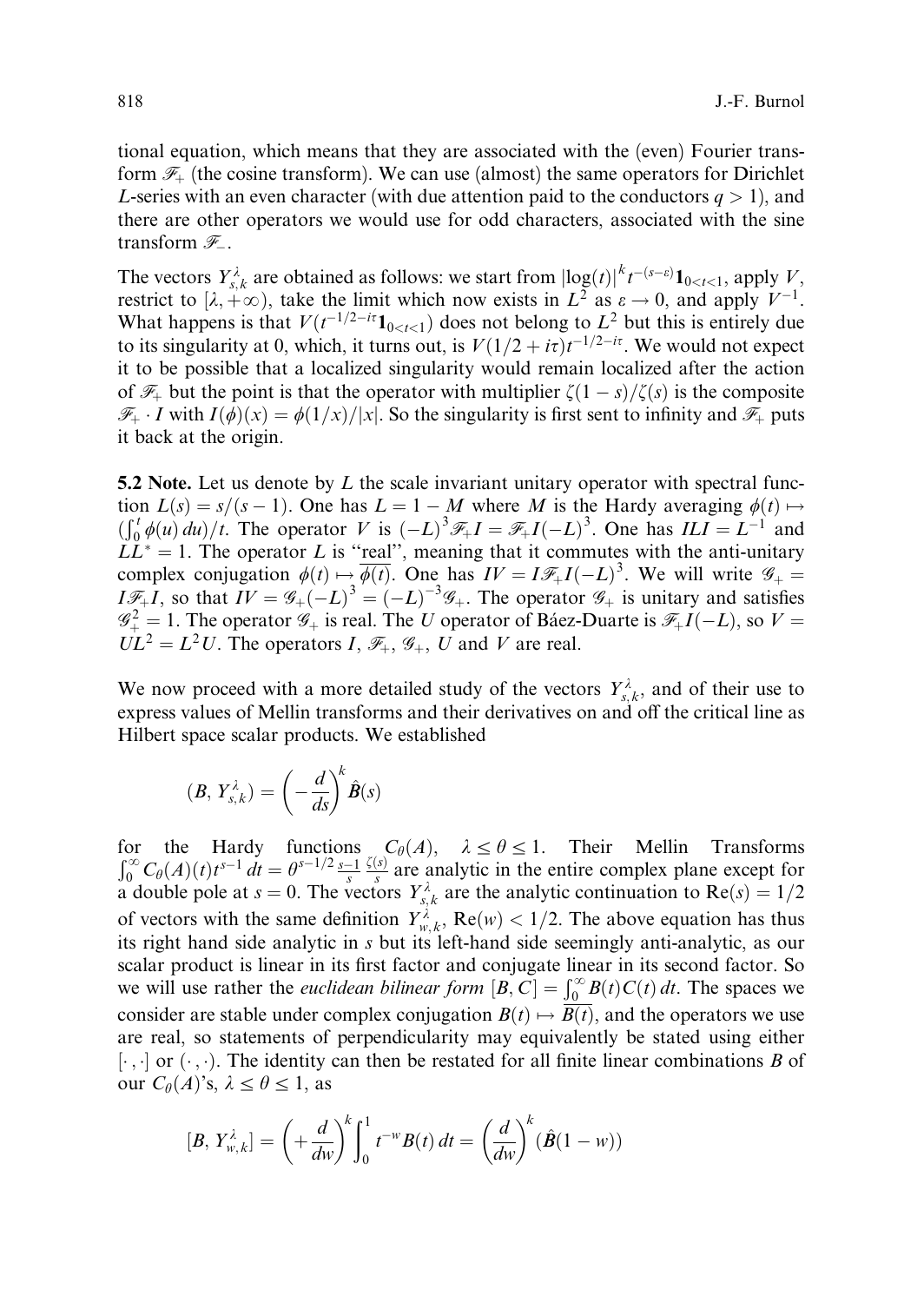for  $Re(w) \le 1/2$ . If we look at the proof of the main theorem in [18] we see that the only thing that matters about B is that it should be supported in [0, 1] and that  $V(B)$ should be supported in  $[\lambda, \infty)$ , equivalently that  $(IV)(B)(t)$  has support in  $[0, \Lambda]$ ,  $\Lambda = 1/\lambda$ . Let us note the following:

**5.3 Theorem.** The real unitary operator IV satisfies  $(IV)^2 = 1$ .

**5.4 Note.** In particular *IV* is what Ba'ez-Duarte calls "a skew-root" [1].

Proof. This is clear from the spectral representation

$$
V(s) = \frac{\zeta(1-s)}{\zeta(s)} \left(\frac{s}{1-s}\right)^3
$$

which shows that  $IVI = V^*$ .

We let  $\Lambda = 1/\lambda$  and  $\mathscr{G}_{\Lambda} = IV C_{\Lambda} = C_{\lambda} IV$ . We note that  $(\mathscr{G}_{\Lambda})^2 = 1$ . We also note  $V\mathscr{G}_{\Lambda} = C_{\lambda} VIV = C_{\lambda} I$ . Let  $M_{\Lambda} = \mathbb{H}^2 \cap \mathscr{G}_{\Lambda}(\mathbb{H}^2)$ , where we use the notation  $\mathbb{H}^2 =$  $L^2((0,1), dt)$ . Obviously  $\mathscr{G}_{\Lambda}(M_{\Lambda}) = M_{\Lambda}$ . The function A as well as its contractions  $C_{\theta}(A)$ ,  $\lambda \leq \theta \leq 1$  belong to  $M_{\Lambda}$ . Indeed  $\mathscr{G}_{\Lambda}(A) = C_{\lambda}(A)$ . We note that the Mellin transform  $\int_0^1 B(t)t^{w-1} dt$  of  $B \in M_\Lambda$  is analytic at least in  $\text{Re}(w) > 1/2$ . Let  $Q_\lambda$  be the orthogonal projection to  $L^2(\lambda, \infty)$ .

**5.5 Theorem.** The vectors  $Y_{w,k}^{\lambda}$ , originally defined for  $Re(w) < 1/2$  as

 $V^{-1}Q_{\lambda}V(|\log(t)|^{k}t^{-w}\mathbf{1}_{0$ 

have (inside  $L^2$ ) an analytic continuation in w to the entire complex plane  $\mathbb C$  except at  $w = 1$ . The Mellin Transform of  $B \in M_{\Lambda}$  has an analytic continuation to  $\mathbb{C} \setminus \{0\}$ , with at most a pole of order 2 at  $w = 0$ . One has for  $w \neq 1$  and  $k \in \mathbb{N}$ :

$$
[B, Y_{w,k}^{\lambda}] = \left(\frac{d}{dw}\right)^k (\hat{B}(1 - w))
$$

The following functional equation holds:

$$
\widehat{\mathscr{G}_{\Lambda}(B)}(w) = \lambda^{w-1/2} V(1-w) \widehat{B}(1-w)
$$

One has

$$
\forall B \in M_{\Lambda} \quad \hat{B}(-2) = \hat{B}(-4) = \cdots = 0
$$

*Proof.* We leave the details of the case  $k > 0$  to the reader. Let first  $Re(w) > 1/2$ . We have for  $B \in M_{\Lambda}$ :

$$
\hat{B}(w) = \int_0^1 B(t)t^{w-1} dt = [B, t^{w-1} \mathbf{1}_{0 < t < 1}] = [V(B), V(t^{w-1} \mathbf{1}_{0 < t < 1})]
$$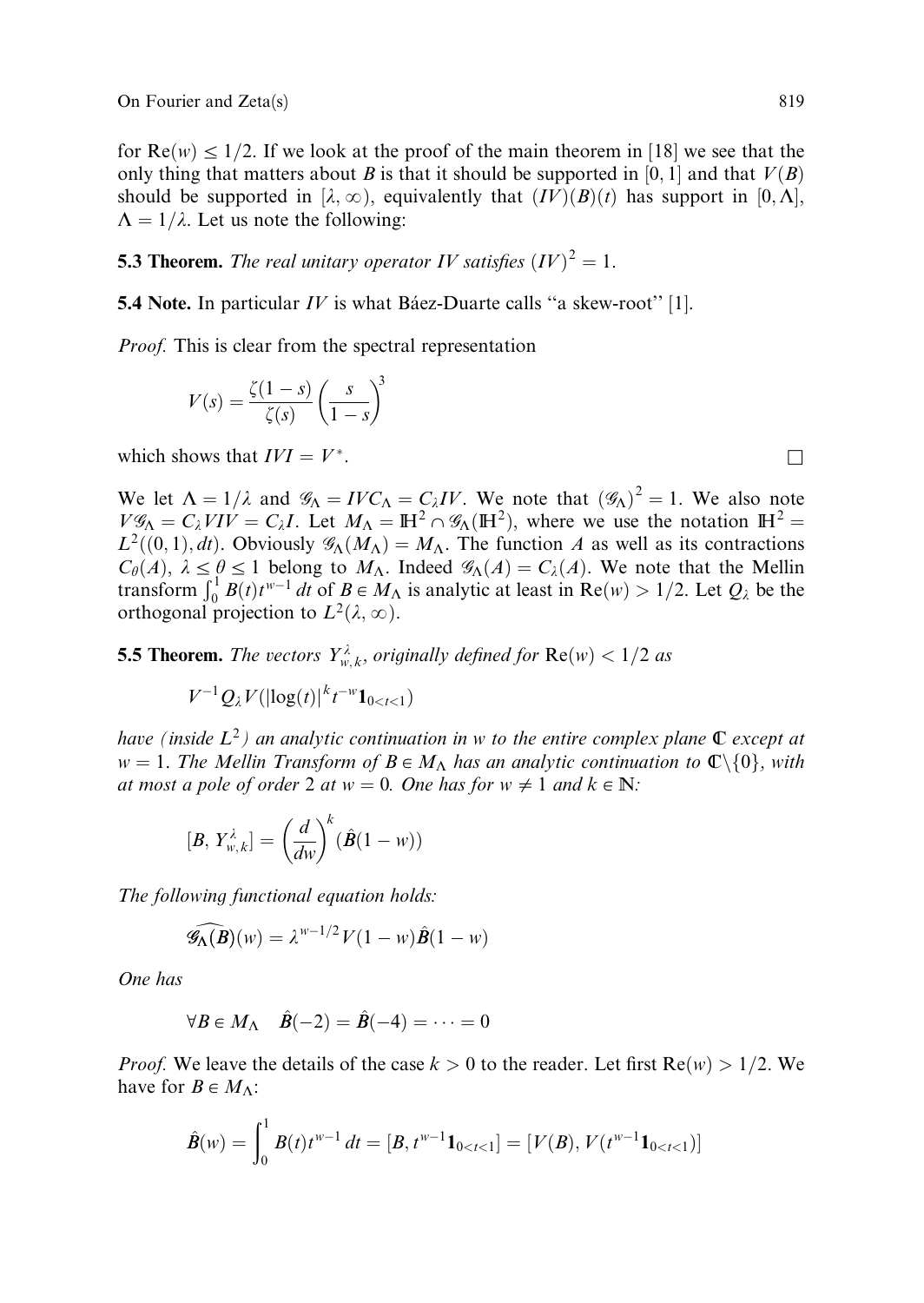Writing  $B = \mathscr{G}_{\Lambda}(C)$ , with  $C \in \mathbb{H}^2$ , we get  $V(B) = C_{\lambda}I(C)$ . So  $V(B)$  has its support in  $[\lambda, \infty)$  and:

$$
\hat{B}(w) = \int_{\lambda}^{\infty} V(B)(u) V(t^{w-1} \mathbf{1}_{0 < t < 1})(u) \, du
$$

We will show that  $V(t^{w-1}\mathbf{1}_{0\leq t\leq 1})(u)$  is analytic, for fixed u, in  $w \in \mathbb{C}\backslash\{0\}$  and that it is  $O((1 + |\log(u)|)/u)$  on  $[\lambda, \infty)$ , uniformly when w is in a compact subset of  $\mathbb{C}\setminus\{0\}$ (this is one logarithm better than the estimate in [18] for  $\text{Re}(1 - w) < 1$ ). We will thus have obtained the analytic continuation of the vectors  $Y_{1-w,0}^{\lambda}$  from  $\text{Re}(w) > 1/2$  and at the same time the analytic continuation of  $\mathbf{B}(w)$  as well as the formula:

$$
w \neq 0 \Rightarrow [B, Y^{\lambda}_{1-w,0}] = \hat{B}(w)
$$

So the problem is to study the analytic continuation of  $V(t^{-z}1_{0 \lt t \lt 1})(u)$  from  $\text{Re}(z) < 1/2$ . If we followed the method of [18], we would write  $V = (1 - M)^2 U$ , compute some explicit formula for  $U(t^{-z} \mathbf{1}_{0 \le t \le 1})(u)$  and work with it. This works fine for the continuation to  $Re(z) < 1$ , but for  $Re(z) \ge 1$  there is a problem with applying M (which we must do before  $Q_{\lambda}$ ) as the singularity at 0 is of the kind  $u^{-z}$  and is not integrable anymore. So we apply first  $L^2 = (1 - M)^2$  and only later U.

We compute:

$$
M(t^{-z}1_{01}(u)}{u}
$$

$$
M^2(t^{-z}1_{01}(u)}{u} + \frac{1}{1-z} \frac{\log(u)1_{u>1}(u)}{u}
$$

$$
L^2(t^{-z}1_{01}(u)}{u}
$$

$$
+ \frac{1}{1-z} \frac{\log(u)1_{u>1}(u)}{u}
$$

We note that  $U(\mathbf{1}_{u>1}/u) = UI(\mathbf{1}_{u<1})=(M-1)\mathcal{F}_+(\mathbf{1}_{u<1})=(M-1)(\sin(2\pi u)/(\pi u))$ is  $O(1/u)$  (from the existence of the Dirichlet integral) for  $u > \lambda$  and then that  $U(\log(u)1_{u>1}/u) = UMI(1_{u<1}) = MUI(1_{u<1}) = M(M-1)(\sin(2\pi u)/(\pi u)$  is  $O((1 + |\log(u)|)/u)$ . Clearly this reduces the problem of  $V(t^{-2}1_{0 \le t \le 1})(u)$  to the problem of the analytic continuation and estimation of  $U(t^{-z}1_{0 \lt t \lt 1})(u)$ . From [3], proof of Lemme 6, one has

$$
U(t^{-z}\mathbf{1}_{0
$$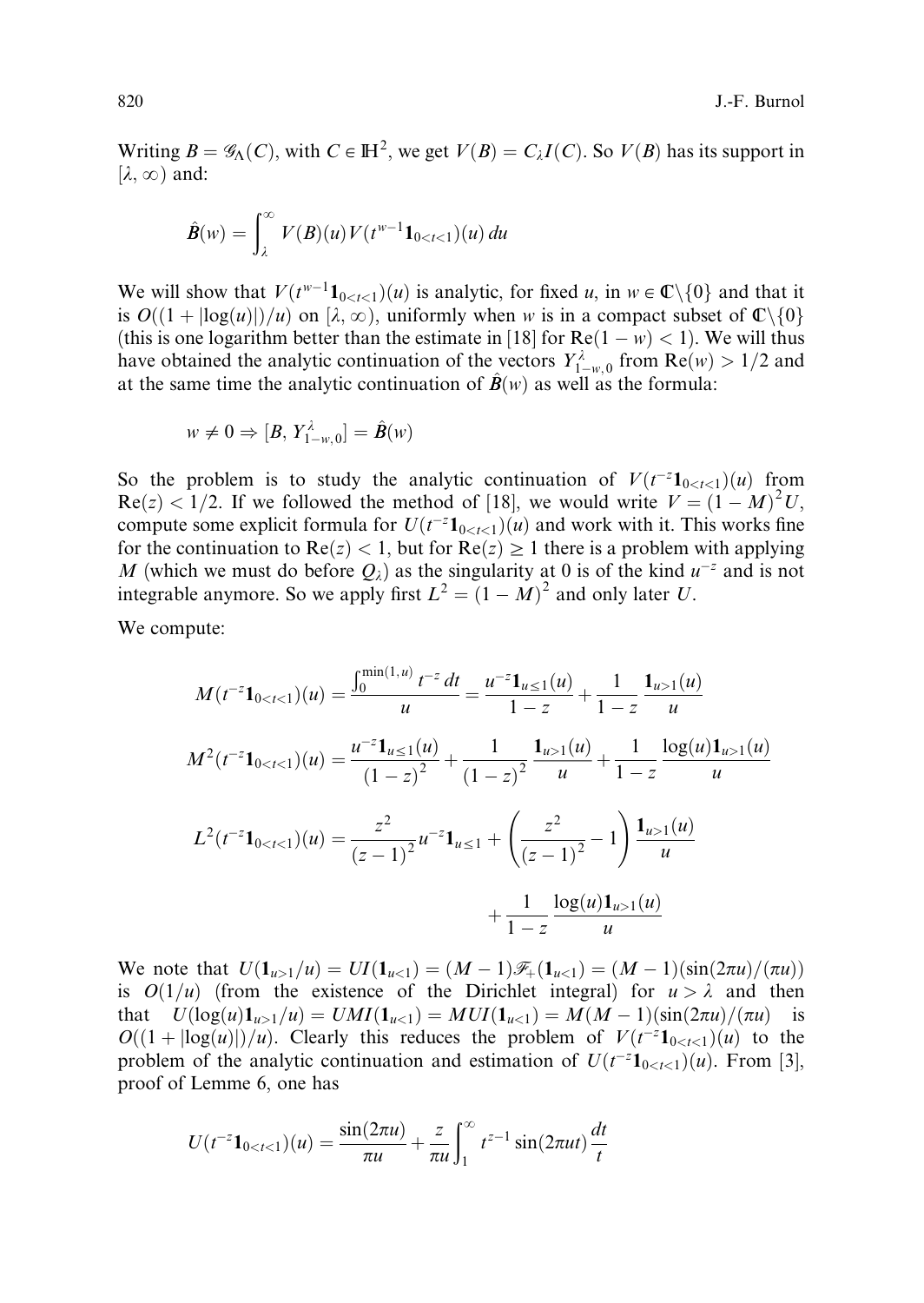and (for example) from [19] we know that the integral is an entire function of z which is  $O(1/u)$  on [ $\lambda$ ,  $\infty$ ), uniformly in z when |z| is bounded. We also see from this and from the integral representation of  $\hat{B}(w)$  that it has at most a pole of order 2 at  $w = 0$ (which is  $z = 1$ ).

The functional equation holds on the critical line from the spectral representation of  $\mathscr{G}_{\Lambda} = C_{\lambda} IV$ , hence it holds on  $\mathbb C$  by analytic continuation. As  $V(1 - w)$  has poles at  $1 - w = -2, -4, \ldots$ , and the left hand side is regular at these values of w it follows that  $\mathbf{B}(1 - w)$  has to vanish for  $1 - w = -2, -4, \dots$ 

**5.6 Note.** The distance function  $D(\lambda)^2$  has two components: one corresponding to the distance to the subspace  $M_{\Lambda}$  in  $\mathbb{H}^2$  and then another one corresponding to the additional distance inside this space to the translates  $C_{\theta}(A), \lambda \le \theta \le 1$ . The first step has absolutely no arithmetic, it is a problem of analysis. In the second step the orthogonal projections to  $M_{\Lambda}$  of the vectors  $Y^{\lambda}_{\rho,k}$ ,  $\zeta(\rho) = 0$ ,  $k < m_{\rho}$  are obstructions. When  $\lambda \to 0$  ( $\Lambda \to \infty$ ) the first contribution is presumably much smaller than the second, and the original vectors  $Y_{\rho,k}^{\lambda}$  will not themselves differ much from their orthogonal projections to  $M_{\Lambda}$ . This seems to suggest as a plausible thing that the estimate  $(\sum_{\rho} m_{\rho}^2/|\rho|^2)/|\log(\lambda)|$  gives the exact asymptotic decrease of  $D(\lambda)^2$  (under assumption of the Riemann Hypothesis).

# 6 Sonine spaces of de Branges, novel spaces  $HP_\lambda$ , vectors  $Z_{\rho,k}^\lambda$ , Krein string of the zeta function

Let K be the Hilbert space  $L^2((0, \infty), dt)$  of complex-valued square-integrable functions on  $(0, \infty)$  with Hilbertian scalar product  $(f, g) = \int_0^\infty f(t)g(t) dt$ . We also use the "Euclid" bilinear form  $[f, g] = \int_0^\infty f(t)g(t) dt$ . A vector  $Z(t)$  is "Euclid-perpendicular" to a subspace H for the bilinear form  $[f, g]$  if only and if  $\overline{Z(t)}$  is ("Hilbert")perpendicular to H for the scalar product  $(f, g)$  if and only if  $Z(t)$  is Hilbertperpendicular to the complex-conjugated space  $\overline{H}$ . We also consider the functions in K as even functions with the definition  $f(t) = f(|t|)$  for  $t < 0$ .

The Mellin transform (which is taken in the  $L^2$ -sense for  $Re(s) = \frac{1}{2}$ )

$$
f(t) \mapsto \hat{f}(s) = \int_0^\infty f(t) t^{-s} dt
$$

isometrically identifies K with the Hilbert space  $L^2(s = \frac{1}{2} + i\tau, d\tau/2\pi)$ . The cosine transform  $\mathcal{F}_+$  acts (in the  $L^2$  sense) on K as  $\mathcal{F}_+(f)(t) = 2 \int_0^\infty \cos(2\pi t u) f(u) du$ . It is a real operator. One has  $\mathcal{F}^2_+ = 1$ , so K is the orthogonal sum of the subspaces of invariant functions ("self-reciprocal") under  $\mathcal{F}_+$  and the subspaces of anti-invariant ("skew-reciprocal") functions. The operator I is  $f(t) \mapsto f(1/t)/|t|$ . The composite  $\Gamma_+ = \mathscr{F}_+ I$  is scale invariant so it is diagonalized by the Mellin transform:  $\Gamma_+(f)(s) =$  $\chi_{+}(s)\hat{f}(s)$ . This is also written as

$$
\widehat{\mathscr{F}_+ (f)}(s) = \chi_+(s)\widehat{f}(1-s)
$$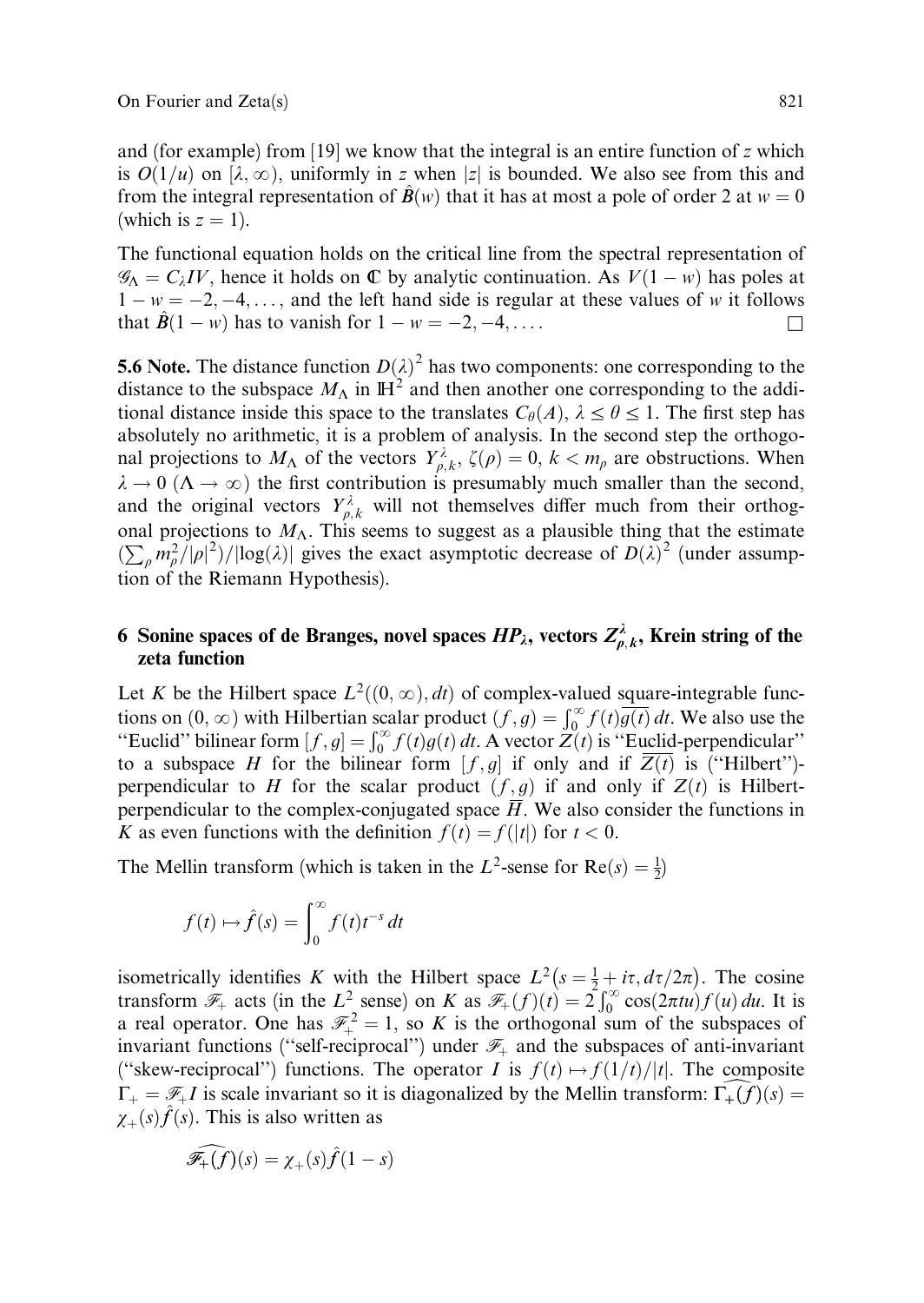The function  $\chi_{+}(s)$  is a meromorphic function in the complex plane which is related to the Tate Gamma function  $\gamma_+(s)$  through  $\chi_+(s) = \gamma_+(1-s) = \gamma_+(s)^{-1}$ . One has:

$$
\chi_{+}(s) = \pi^{s-1/2} \frac{\Gamma((1-s)/2)}{\Gamma(s/2)} = 2^{s} \pi^{s-1} \sin(\pi s/2) \Gamma(1-s) = \frac{\zeta(s)}{\zeta(1-s)}
$$

So an even function is self-reciprocal under the cosine transform if and only if its right Mellin transform satisfies the zeta-functional equation. Under the *left* Mellin transform  $f(t) \mapsto \int_0^\infty f(t)t^{s-1} dt$ , which is the one usually used in discussing the functional equation, self-reciprocal functions under the cosine transform satisfy the functional equation of  $\zeta(1-s)$ . The Müntz formula [45, II.11] shows that, for suitably regular functions  $f(t)$ , the scale-invariant operator corresponding to  $\zeta(s)$  when using the left Mellin transform is given explicitely as a modified Poisson summation. So the action of the scale invariant operator corresponding to  $\zeta(s)$  under the *right* Mellin transform is expressed as the co-Poisson summation (when applied to suitably regular functions; a more detailed analysis will be given in [23]).

The intertwining property for co-Poisson summations  $(t > 0)$ :

$$
\mathscr{F}_+\left(\sum_{n\geq 1}\frac{\alpha(t/n)}{n}-\int\limits_0^\infty\frac{\alpha(1/t)}{t}dt\right)=\sum_{n\geq 1}\frac{\alpha(n/t)}{t}-\int\limits_0^\infty\alpha(t)\,dt
$$

is an equivalent expression of the zeta-functional equation. It shows how to give examples of even functions  $f(t)$  which vanish identically in a neighborhood  $(-\lambda, \lambda)$ of the origin and such that their Fourier cosine transform has the same property. For this we take  $\alpha(t)$ , smooth with support in  $[\lambda, \Lambda]$  ( $\Lambda = 1/\lambda$ ) and such that  $\int_0^\infty \alpha(t) dt =$  $0 = \int_0^\infty (\alpha(1/t)/t) dt$ . A non zero function  $f(t)$  may be obtained this way only for  $0 < \lambda < 1$ .

Nevertheless there exists for arbitrary  $\lambda > 0$  non-zero square integrable even functions  $f(t)$  vanishing in  $(0, \lambda)$ , and such that  $\mathcal{F}_{+}(f)(t)$  also vanishes in  $(0, \lambda)$ . To the best of the author's knowledge this was first put forward as a fact of special importance in Analysis by de Branges in [7]. There, a beautiful isometric expansion of selfand skew-reciprocal functions for the Hankel transform of zeroth order is proven. The cosine transform is (essentially) the Hankel transform of order  $-\frac{1}{2}$ . The sine transform is (essentially) the Hankel transform of order  $+\frac{1}{2}$ .

**6.1 Definition.** We let  $K_{\lambda} \subset K$  be the Hilbert space of square-integrable (even) functions  $f(t)$  vanishing in  $(0, \lambda)$ , and such that  $\mathcal{F}_+(f)(t)$  also vanishes in  $(0, \lambda)$ .

An explicit example of a function having this property, but which is not squareintegrable, arises from an integral formula of Sonine concerning Bessel functions [42, p. 38]. This example is in Titchmarsh's book on Fourier integrals [44, 9.12.(8)]. The analogous example which is associated to the sine transform is a square-integrable (odd) function. The proof given by de Branges for existence of an even squareintegrable  $f(t)$  with the Sonine property appears in [7] on top of page 449. He con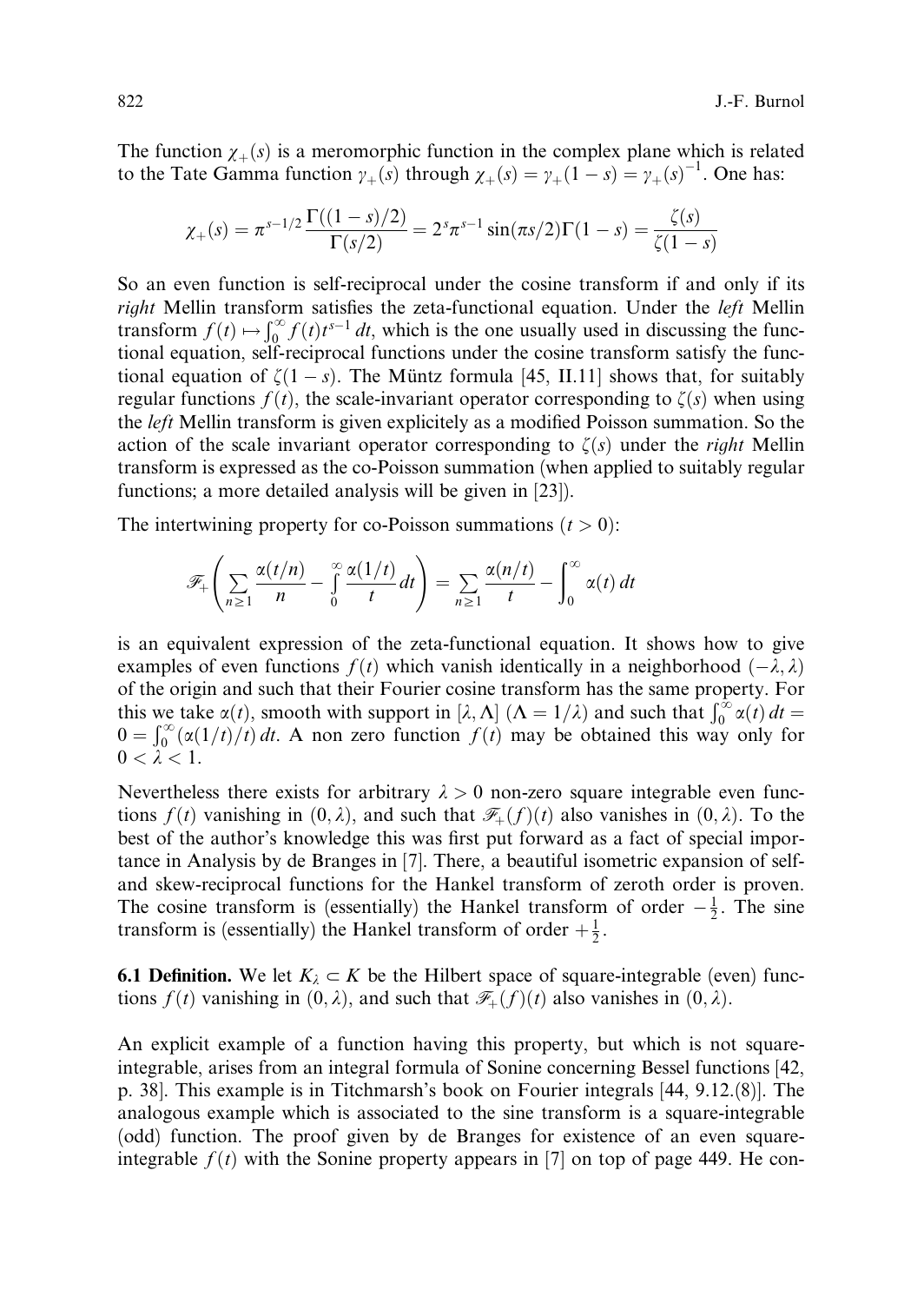structs directly its Mellin transform from a trick which makes use of the already known non-triviality of the spaces with the Sonine property for the Hankel transform of positive order. Here is another trick: we take a non-zero square-integrable odd function  $g(t)$  which works for the sine transform but with  $\lambda' = \lambda + 1$ . Let  $f(t) =$  $g(t-1) - g(t+1)$ . Then  $f(t)$  is even, and non-trivial. It vanishes on  $(-\lambda, +\lambda)$  and its Fourier (cosine) transform vanishes on  $(-\lambda', +\lambda')$ .

Actually the simplest method leading to explicit examples of Sonine functions (in the Schwartz class), with arbitrarily large  $\lambda$ , was communicated to the author by Professor Kahane<sup>1</sup>: the first observation is that it is enough to regularize a tempered distribution having the Sonine property to a Schwartz function: additive convolution with a test-function supported in  $(-\varepsilon, +\varepsilon)$ , and multiplication with its Fourier (this replaces  $\lambda$  with  $\lambda - \varepsilon$ ). The second is that it is easy to obtain such distributions from the Poisson distribution  $\sum_{n \in \mathbb{Z}} \delta(x - n)$ . As an example of how to proceed one may take

$$
x^3 \prod_{1 \le j \le N} (x^2 - j^2)^2 \sum_{n \in \mathbb{Z}} \delta'(x - n)
$$

and replace x by  $\sqrt{N}x$ . This gives an even tempered distribution with the Sonine and replace x by  $\sqrt{N}x$ . This gives an even tempered distribution with the somme<br>property for  $\lambda < \sqrt{N}$ . In [23] we use the *multiplicative convolution* to regularize such distributions and thus obtain more general co-Poisson intertwining formulae.

An existence proof of Sonine square-integrable functions is straightforward: it suffices to say that  $L^2(0,\lambda) + \mathscr{F}_+(L^2(0,\lambda))$  is a closed (obviously proper) subspace of  $L^2(0,\infty)$ . The (thus non trivial) perpendicular complement is the space  $K_\lambda$ . That the space sum is closed follows readily (see  $[28, \text{ sect } 2.9, \text{ p. } 126-127]$ ) from the fact that the compact operator  $P_{\lambda} \mathcal{F}_{+}P_{\lambda}$  (where  $P_{\lambda}$  is orthogonal projection to  $L^{2}(0, \lambda)$ ) has operator bound strictly less than one (as no function can be compactly supported and with its Fourier compactly supported). The next step is to actually write down explicitely the associated orthogonal projection. This has led the author recently to advances in the theory of the de Branges Sonine spaces ([22]).

De Branges proves that for each  $f \in K_\lambda$  its completed (right) Mellin Transform

$$
M(f)(s) := \pi^{-s/2} \Gamma\left(\frac{s}{2}\right) \int_{\lambda}^{\infty} f(t) t^{-s} dt
$$

is an entire function. The proof (up to a change of variable) appears on page 447 of [7]. We gave in [19] another, more elementary, proof. The space of entire functions thus associated to  $K_{\lambda}$  is among the "Sonine spaces" from [8], also studied in [39, 40, 41]. The Sonine spaces are Hilbert spaces of entire functions satisfying the axioms of [8]. We will also call  $K_{\lambda} \subset L^2(0, \infty)$  a Sonine space.

<sup>&</sup>lt;sup>1</sup> Letter to the author, March 22, 2002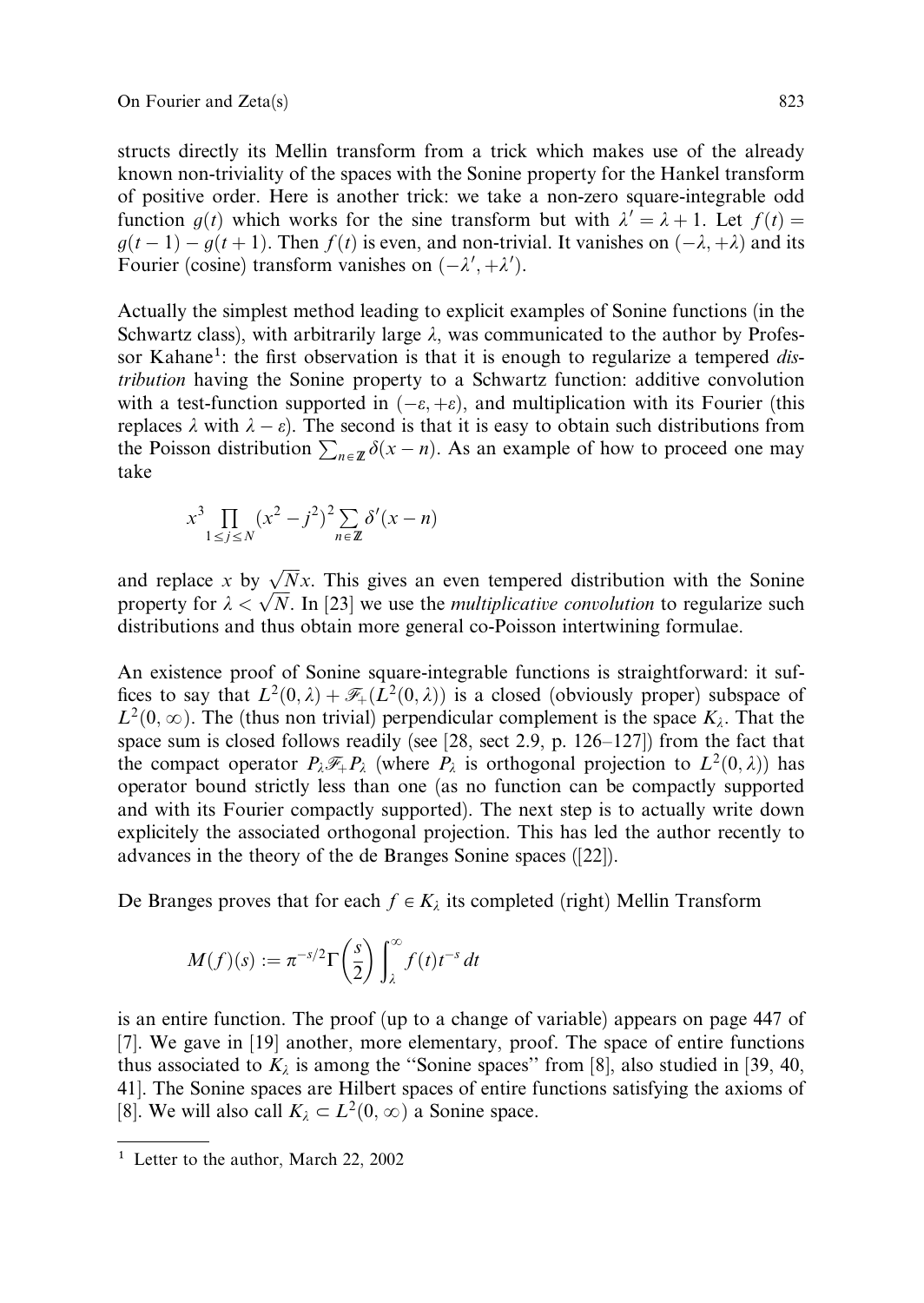6.2 Note. In [8] as well as in other cited references it is the horizontal axis which is the axis of symmetry. Comparison with our conventions requires a change of variable (such as  $s = \frac{1}{2} - 2iz$ ), as it is the critical line which we use as the axis of symmetry for the Hilbert spaces of entire functions.

So  $K_{\lambda} = L^2((\lambda, \infty), dt) \cap \mathcal{F}_+(L^2((\lambda, \infty), dt))$ . The convention in force in this chapter will be to use the *right* Mellin transform:

$$
\hat{f}(s) = \int_0^\infty f(t)t^{-s} dt
$$

**6.3 Theorem.** The spaces  $K_{\lambda}$  are all non-reduced to  $\{0\}$ . The Mellin transforms of elements  $f(t)$  from  $K_{\lambda}$  are entire functions with trivial zeros at  $s = -2n$ ,  $n \in \mathbb{N}$ . The entire functions

$$
M(f)(s) = \pi^{-s/2} \Gamma\left(\frac{s}{2}\right) \hat{f}(s)
$$

satisfy the functional equations

$$
M(\mathscr{F}_+(f))(s) = M(f)(1-s)
$$

For each  $w \in \mathbb{C}$ , each  $k \in \mathbb{N}$ , the linear forms  $f \mapsto M(f)^{(k)}(w)$  are continuous and correspond to (unique) vectors  $Z_{w,k}^{\lambda} \in K_{\lambda}: \forall f \in K_{\lambda}$   $[f, Z_{w,k}^{\lambda}] = M(f)^{(k)}(w)$ .

*Proof.* As we said, most of this is, up to a change of variable, from [7]. The  $L^2$ boundedness of the evaluations of the derivatives  $(k \geq 1)$  follow by the Banach-Steinhaus theorem from the case  $k = 0$ . We provide elementary proofs of all statements in [19].

**6.4 Note.** Evaluators such as  $Z_{w,k}^{\lambda}$  for  $k \geq 1$ , which are associated to derivatives, do not seem to have been put to use so far either in the general theory [8], or in the special theory of Sonine spaces [7, 10, 11].

6.5 Note. We have changed our conventions from [19] where we were studying the functions in  $L^2(0,\Lambda) \cap \widetilde{I}_{\mathscr{F}_+}I(L^2(0,\Lambda)) = I(K_\lambda)$  using left Mellin transforms. Here we study the functions from  $K_{\lambda}$  using the right Mellin transforms. So we deal with exactly the same entire functions in the complex plane.

**6.6 Proposition.** One has  $K_{\lambda} = \bigcap_{\mu < \lambda} K_{\mu}$  and  $K_{\lambda} = \overline{\bigcup_{\mu > \lambda} K_{\mu}}$ . Furthermore  $L^2((0, \infty), dt)$  $=\frac{\sum_{\lambda>0}^{R}K_{\lambda}}{\sum_{\lambda>0}K_{\lambda}}$ 

*Proof.* Directly from the definition, the  $K_{\lambda}$ 's form a decreasing chain as  $\lambda \to \infty$  and the first statement holds. Let  $\phi$  be perpendicular to each  $K_{\mu}$  for  $\mu > \lambda$ . Then  $\phi \in$  $L^2(0,\mu) + \mathscr{F}_+ L^2(0,\mu)$  and the decomposition as  $f^{\mu} + g^{\mu}$  is unique. The entire function  $g^{\mu}$  must then not depend on  $\mu > \lambda$ , as the difference between two such will be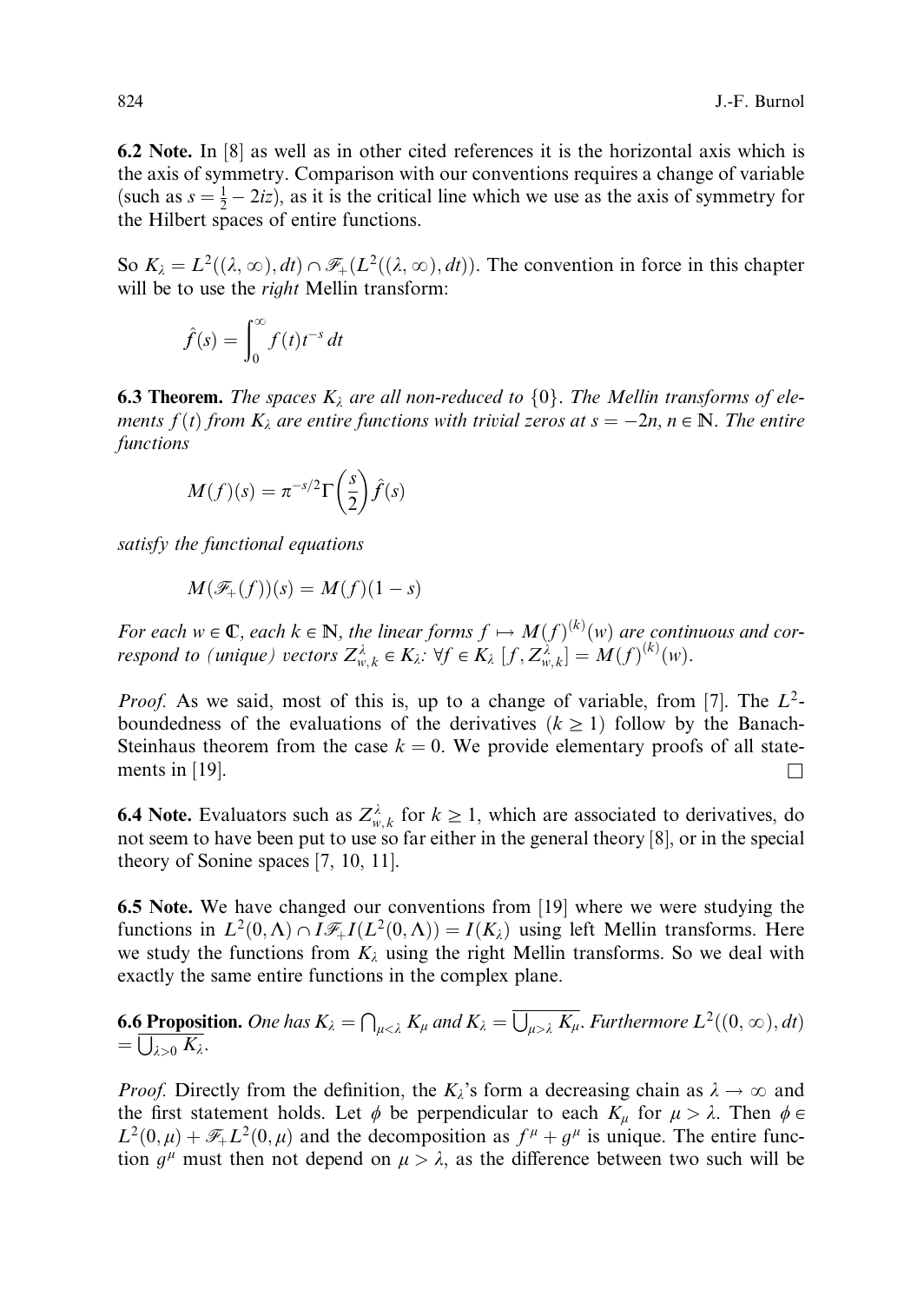On Fourier and Zeta(s) 825

compactly supported, hence zero. Then  $f^{\mu}$  does not depend on  $\mu$  either and is in  $L^2(0, \lambda)$  and  $g^{\mu} \in \mathcal{F}_+ L^2(0, \lambda)$ . So  $K_{\lambda} = \overline{\bigcup_{\mu > \lambda} K_{\mu}}$ . The same proof shows the last statement.

**6.7 Proposition.** One has  $\mathscr{F}_{+}(Z_{w,k}^{\lambda}) = (-1)^{k} Z_{1-w,k}^{\lambda}$ .

*Proof.* Using the Euclid bilinear form:  $[\mathscr{F}_+(Z^{\lambda}_{w,k}), f] = [Z^{\lambda}_{w,k}, \mathscr{F}_+(f)] =$  $M(\mathscr{F}_+(f))^{(k)}(w) = (-1)^k M(f)^{(k)}(1-w)$  from  $M(\mathscr{F}_+(f))(w) = M(f)(1-w)$ .

We use the bilinear form  $[f, Z^{\lambda}_{w,k}]$  so that the vectors  $Z^{\lambda}_{w,k}$  depend analytically on w. Evaluators  $(k = 0)$  associed to points off the symmetry axis are always non-zero vectors in de Branges spaces. Using our elementary techniques we proved a stronger statement in the case at hand:

**6.8 Theorem ([19]).** Any finite collection of vectors  $Z_{w,k}^{\lambda}$  is a linearly independent system. In particular the vectors  $Z_{w,k}^{\lambda}$  are all non-vanishing.

6.9 Note. If we take an arbitrary sequence of distinct complex numbers having an accumulation point the corresponding evaluators  $Z_{w,0}^{\lambda}$  will span  $K_{\lambda}$ . Remarkable orthogonal bases consisting of evaluators  $Z_{w,0}^{\lambda}$  exist as a general fact from [8]. Some other non-trivial examples of infinite and minimal collection of evaluators are also known [21].

It is useful to have at our disposal "augmented Sonine" spaces  $L_1 \supset K_1$ , whose elements' (Gamma-completed) Mellin Transforms may have poles at 0 and 1. Let N be the unitary invariant operator which, under the right Mellin transform, has spectral function  $s/(s - 1)$ . Explicitely:

$$
N(f)(t) = f(t) - \int_{t}^{\infty} \frac{f(u)}{u} du
$$

Let  $L_{\lambda} = N \cdot L^2((\lambda, \infty), dt) \cap \mathcal{F}_+ \cdot N \cdot L^2((\lambda, \infty), dt)$ .

**6.10 Theorem.** Let  $\lambda > 0$ . Let  $f \in L_{\lambda}$ . The Mellin transform  $\hat{f}(s) = \int_0^{\infty} f(t)t^{-s} dt$  is an analytic function in  $\mathbb{C}\setminus\{1\}$  with at most a pole of order 1 at  $s = 1$ . It has trivial zeros at  $s = -2n$ ,  $n \ge 1$ . The function  $M(f)(s) = \pi^{-s/2}\Gamma(s/2)\hat{f}(s)$ , analytic in  $\mathbb{C}\setminus\{0, 1\}$ , satisfies the functional equation

$$
M(\mathscr{F}_+(f))(s) = M(f)(1-s)
$$

For each  $w \in \mathbb{C} \setminus \{0, 1\}$ , each  $k \in \mathbb{N}$ , the linear forms  $f \mapsto M(f)^{(k)}(w)$  are continuous.

*Proof.* As an intersection  $L_{\lambda}$  is a closed subspace of  $L^2((0, \infty), dt)$  hence a Hilbert space. The square integrable function  $f(t)$  is a constant  $\alpha(f)$  for  $0 < t < \lambda$  (which is a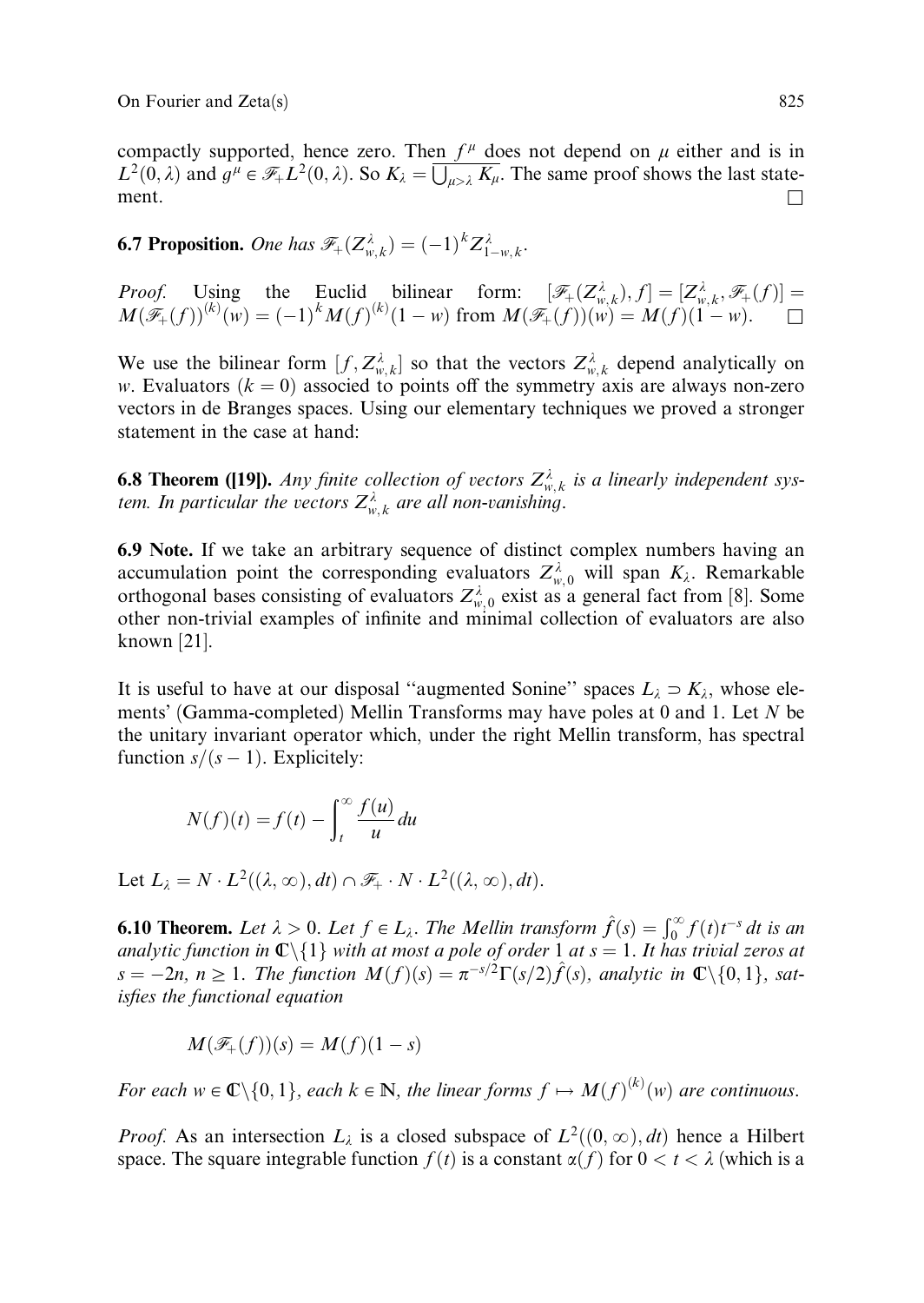continuous linear form in f). So  $\int_0^\infty f(t)t^{-s} dt$  is absolutely convergent and analytic at least for  $1/2 < Re(s) < 1$ . In this strip we may write it as:

$$
\int_0^\infty f(t)t^{-s} dt = \frac{\alpha(f)\lambda^{1-s}}{1-s} + \int_\lambda^\infty f(t)t^{-s} dt
$$

which gives its analytic continuation to the right half-plane  $Re(s) > 1/2$  with at most a pole at  $s = 1$ . Let us also note that the evaluation at these points are clearly continuous for the Hilbert structure. We have:

$$
\int_{\lambda}^{\infty} f(t) t^{-s} dt = \int_{0}^{\infty} \mathscr{F}_{+}(f)(u) \mathscr{F}_{+}(\mathbf{1}_{t>\lambda} t^{-s})(u) du
$$

We known from [19, Lemme 1.3] that the function  $\mathcal{F}_+(1_{t>\lambda}t^{-s})(u)$  is an entire function of s, which is (uniformly for |s| bounded)  $O(1/u)$  on  $(\lambda, \infty)$ , and also that it is  $\chi_{+}(s)u^{s-1} + O(1)$  on  $(0, \lambda)$  (uniformly for Re $(s) \leq 1 - \varepsilon < 1$ ). Moreover  $\mathscr{F}_{+}(f)(u)$  is a constant in the interval  $(0, \lambda)$  (from  $f \in L_{\lambda}$ ). Combining these informations we get that the above displayed equation has an analytic continuation to the critical strip  $0 < \text{Re}(s) < 1$ . In this critical strip we have the functional equation:

$$
\hat{f}(s) = \chi_{+}(s)\widehat{\mathscr{F}_{+}(f)}(1-s)
$$

as it holds on the critical line. From this we get the analytic continuation of  $f(s)$  to  $\text{Re}(s) < 1$ . We note that  $\chi_{+}(s)$  vanishes at  $s = 0$  and that this counterbalances the (possible) pole of  $\widehat{\mathscr{F}_+(f)}(1-s)$ . Also this functional equation shows that  $\widehat{f}(s)$  vanishes at  $s = -2n, n \ge 1$ . The evaluations at points strictly to the right of the critical line are continuous, hence also at points to the left, hence everywhere (except of course at  $s = 0$ ,  $s = 1$ , where instead one may consider the residues) from the Banach-Steinhaus theorem.  $\Box$ 

There are (for  $w \neq 0, 1$ ) evaluators  $W_{w, k}^{\lambda} \in L_{\lambda}$  which project orthogonally to the evaluators  $Z_{w,k}^{\lambda} \in K_{\lambda}$ . The augmented Sonine spaces  $L_{\lambda} \supset K_{\lambda}$  are natural for discussing properties of the zeta-function along the lines involving the co-Poisson formula. Here we will stay in the realm of the spaces  $K_{\lambda}$ , using the spaces  $L_{\lambda}$  as an auxiliary help.

Let  $0 < \lambda < 1$  and let  $\Lambda = 1/\lambda$ . Let  $\alpha(t)$  be a smooth function with support in  $[\lambda, \Lambda]$  and let  $f(t)$  be the co-Poisson summation  $\sum_{n \geq 1} \alpha(t/n)/n - \int_{\lambda}^{\Lambda} \alpha(t) dt/t$ . The function  $f(t)$  is a Schwartz function, hence square-integrable. From the co-Poisson formula it belongs to  $L_{\lambda}$ . If we impose the conditions that  $\hat{\alpha}(0)=0=\hat{\alpha}(1)$  then  $f(t)$  belongs to the Sonine space  $K_{\lambda}$ . At the level of Mellin transform, we have  $\hat{f}(s) = \zeta(s)\hat{\alpha}(s)$ . So  $f(t)$  is (Euclid)-perpendicular to the evaluators  $Z_{\rho,k}^{\lambda}$ ,  $k < m_{\rho}$  associated with the nontrivial zeros of the Riemann zeta function and with their (eventual) multiplicities. And conversely it follows ([19]) from  $\hat{f}(s) = \zeta(s)\hat{\alpha}(s)$  that an evaluator  $Z_{w,k}^{\lambda}$  is (Euclid or Hilbert) perpendicular to all functions  $\sum_{n\geq 1} \alpha(t/n)/n$  with  $\alpha$  smooth function with  $\alpha$ support in  $[\lambda, \Lambda]$  and  $\hat{\alpha}(0) = 0 = \hat{\alpha}(1)$  if and only if w is a non-trivial zero of the zeta function with multiplicity strictly bigger than  $k$ .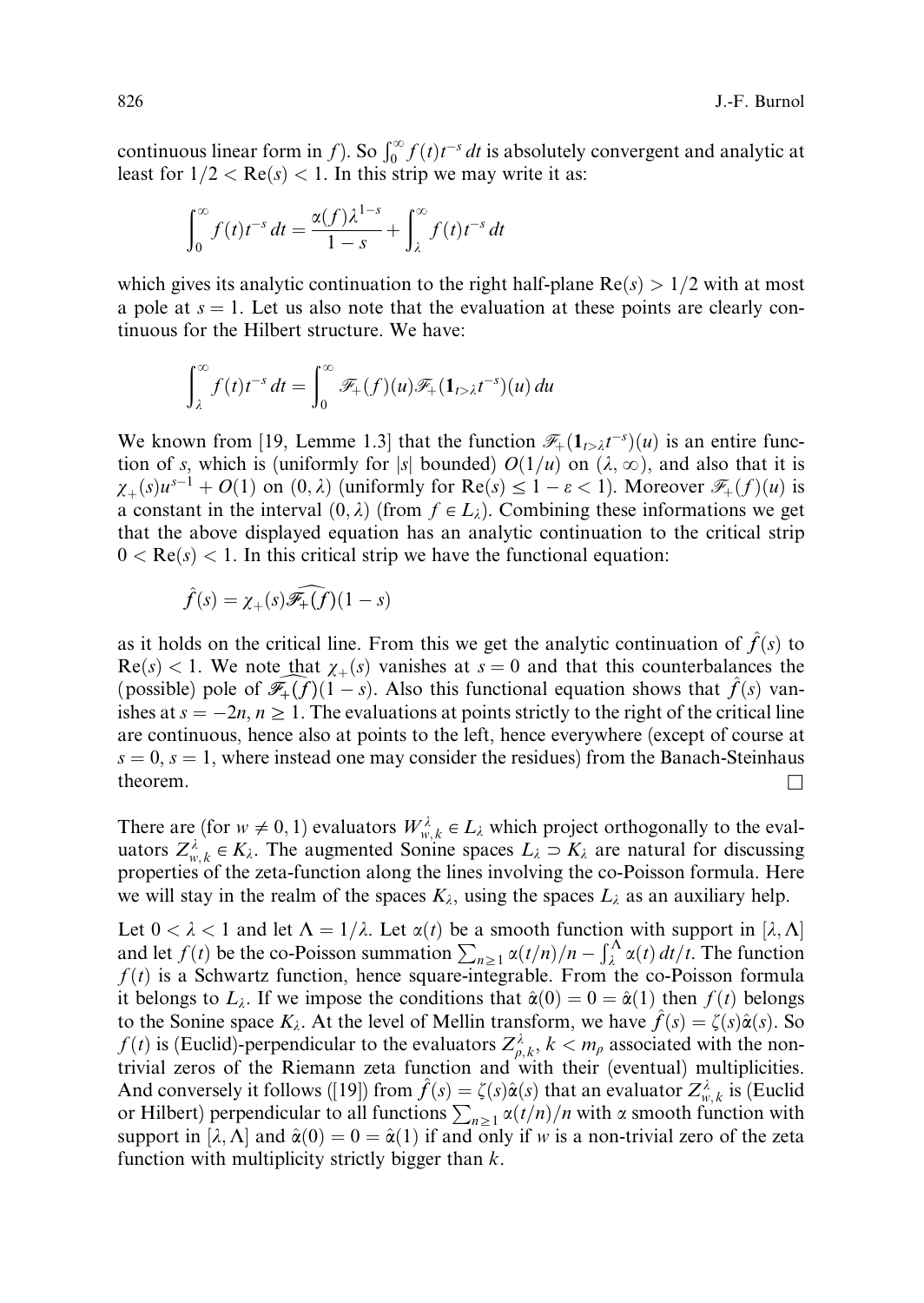On Fourier and Zeta(s) 827

**6.11 Definition.** Let  $0 < \lambda < 1$  and  $\Lambda = 1/\lambda$ . We let  $W_{\lambda}$  be the closure in K of the functions  $\sum_{n\geq 1} \alpha(t/n)/n$ , with  $\alpha(t)$  *smooth* with support in [ $\lambda$ ,  $\Lambda$ ], and such that  $\hat{\alpha}(0) = 0 = \hat{\alpha}(\overline{1}).$ 

**6.12 Definition.** Let  $0 < \lambda < 1$  and  $\Lambda = 1/\lambda$ . We let  $W'_{\lambda}$  be the sub-vector space of K comprising the square-integrable functions  $f(t)$  which may be written as  $\sum_{n\geq 1} \alpha(t/n)/n$ , where  $\alpha(t) \in L^1(\lambda, \Lambda)$  and  $\hat{\alpha}(0) = 0 = \hat{\alpha}(1)$ .

**6.13 Definition.** Let  $0 < \lambda < \infty$ . We let  $Z_{\lambda}$  be the closed subspace of  $K_{\lambda} \subset K$  spanned by the evaluators  $Z_{\rho,k}^{\lambda}$ ,  $0 \le k < m_{\rho}$  associated with the non-trivial zeros of the Riemann zeta function and with their (eventual) multiplicities.

The main theorem (whose proof takes up the next pages) is:

**6.14 Theorem. 1.** Let  $0 < \lambda < 1$ . One has  $W_{\lambda} \subset W_{\lambda}' \subset K_{\lambda}$ . The subspace  $W_{\lambda}'$  is closed and equals  $\bigcap_{0 \le \mu < \lambda} W_{\mu} = \bigcap_{0 \le \mu < \lambda} W_{\mu}'$ . One has  $W_{\lambda} = \bigcup_{\lambda \le \mu < 1} W_{\mu} = \bigcup_{\lambda \le \mu < 1} W_{\mu}'$ . One has  $K_{\lambda} = W'_{\lambda} \perp Z_{\lambda}$ .

**2.** The set of  $\lambda$ 's for which  $W_{\lambda} \subset W_{\lambda}'$  is a strict inclusion is at most countable.

**3.** Let  $1 \leq \lambda < \infty$ . One has  $K_{\lambda} = Z_{\lambda}$ .

**6.15 Definition.** Let  $0 < \lambda < 1$ . We let  $HP_{\lambda}$  be the perpendicular complement in  $K_{\lambda}$ of  $W_{\lambda}$ .

We thus have  $HP_\lambda \supset Z_\lambda$  and the question whether this may be strict is interesting (equivalently whether  $W_{\lambda} \subset W_{\lambda}'$  may be a strict inclusion). This question is related to the properties of the Krein spaces of entire functions of finite exponential type which are associated with the measure  $\left|\zeta(\frac{1}{2}+i\tau)\right|^2 d\tau/2\pi$  on the critical line. From  $W'_{\lambda} = \bigcap_{\mu < \lambda} W_{\mu}$  a strict inclusion may happen only for a countable set of  $\lambda$ 's.

As usual our axis of symmetry is the critical line, not the real axis, and we use the Mellin transform to define Paley-Wiener functions, not the additive Fourier transform. Let  $\mu$  be a measure on the critical line, and let  $H = L^2(s = \frac{1}{2} + i\tau, d\mu)$ . We suppose  $1/s \in H$  and  $d\mu(\frac{1}{2} + i\tau) = d\mu(\frac{1}{2} - i\tau)$ . Let  $\Lambda \ge 1$  and let  $I^{\Lambda}$  be the subspace of H of ( $\mu$ -equivalence classes of) functions  $\vec{F}(s)$  which are also entire functions of exponential type at most  $log(\Lambda)$ . Let  $J^{\Lambda}$  be the subspace of H of functions  $F(s)$  which are also entire functions of exponential type strictly less than  $log(\Lambda)$  (for  $\Lambda = 1$  this means  $J^1 = \{0\}$ . It is proven in [29] that  $I^{\Lambda}$ , if it does not span H, is a closed subspace. It will then contain the closure of  $J^{\Lambda}$ , and the question whether it may be strictly larger is subtle. An isometric representation exists, the *Krein string*, where, if the description of the string is complete enough, one may read the answer to the question. We do not go into more details and refer the reader to the book [29] which is devoted to the theory of the Krein string, and which also contains an introduction to the de Branges theory. The following theorem is due to Krein and is also fundamental in the general de Branges theory.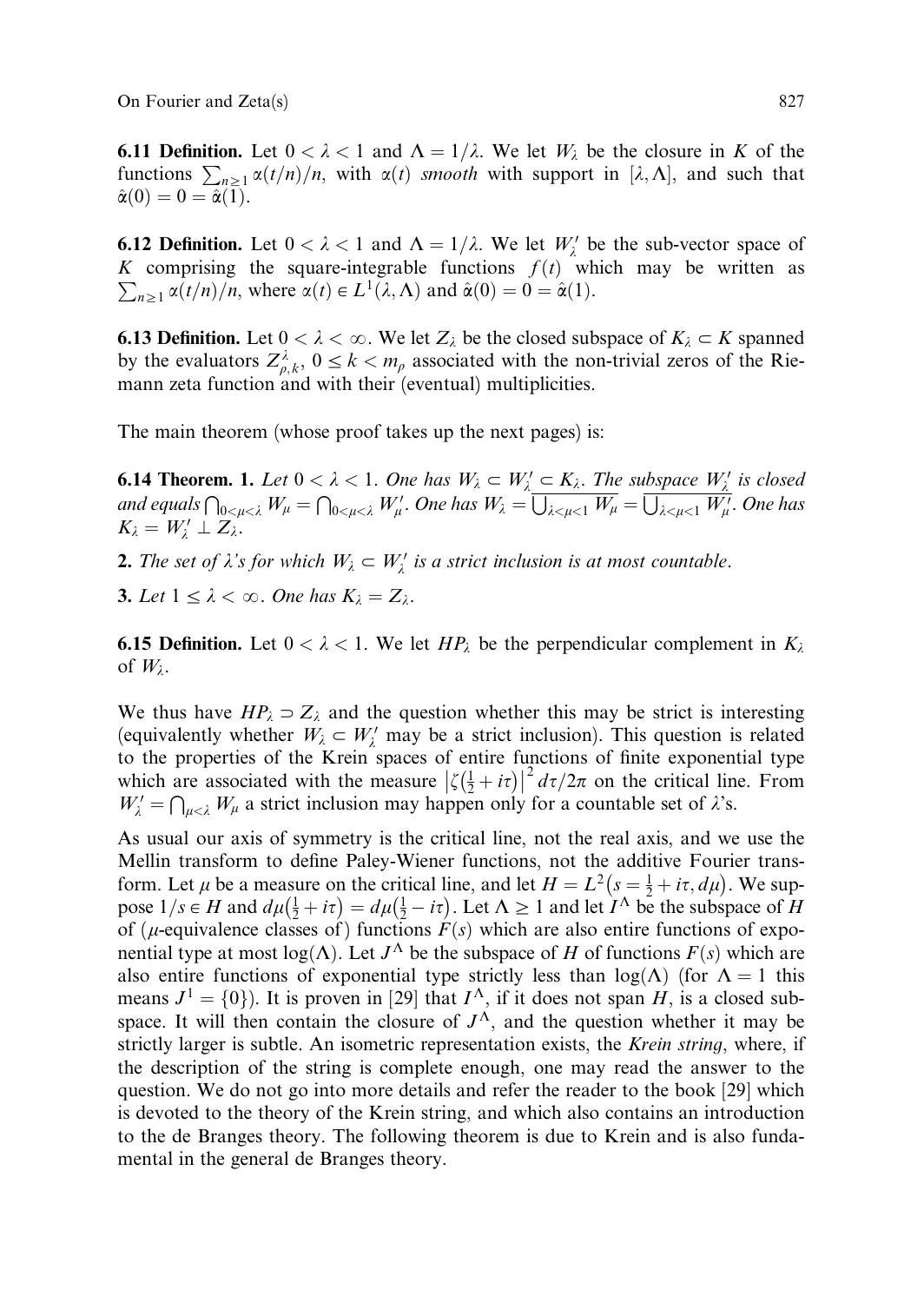**6.16 Theorem (Krein, [33]).** Let  $F(z)$  be an entire function which is in the Nevanlinna class separately in the half-plane  $\text{Im}(z) > 0$  and in the half-plane  $\text{Im}(z) < 0$ . Then  $F(z)$ has finite exponential type which is given by the formula

$$
\max\left(\limsup_{\sigma\to+\infty}\frac{\log|F(i\sigma)|}{\sigma}, \limsup_{\sigma\to+\infty}\frac{\log|F(-i\sigma)|}{\sigma}\right)
$$

We recall that one possible definition of the Nevanlinna class of a half-plane is as the space of quotients of bounded analytic functions. For example it is known that any function in the Hardy space of a half-plane is a Nevanlinna function. Krein's theorem is more complete but we only need the result given here. Of course we will be using this theorem with the critical line replacing the horizontal axis.

For the following steps we let  $0 < \lambda \leq 1$ ,  $\Lambda = 1/\lambda$ , and the notations H,  $I^{\Lambda}$ ,  $J^{\Lambda}$  are relative to the measure  $d\mu(s) = |\zeta(s)|^2 d\tau/2\pi$  on the critical line  $(s = \frac{1}{2} + i\tau)$ .

$$
H = L^{2}\left(\text{Re}(s) = \frac{1}{2}, |\zeta(s)|^{2} \frac{d\tau}{2\pi}\right)
$$

Unfortunately we are unable to describe the associated Krein string. Rather we will explain how to isometrically identify the co-Poisson spaces  $W_{\lambda}$  (resp.  $W_{\lambda}'$ ) (here  $0 < \lambda < 1$ ) with subspaces of codimension 2 of  $\overline{J^{\Lambda}}$  (resp.  $I^{\hat{\Lambda}}$ ). This will be used in the proof of the main theorem 6.14.

**6.17 Lemma.** A function  $G \in H$  is perpendicular to  $J^{\Lambda}$  if and only if it is perpendicular to all functions  $(u^s-1)/s$  for  $\lambda \leq u \leq \Lambda$ . Hence the closure  $J^{\overline{\Lambda}}$  is also the closure of the finite linear combinations  $(u^s-1)/s$  for  $\lambda \leq u \leq \Lambda$ .

*Proof.* One direction is obvious. Let us now assume that  $G \perp (u^s-1)/s$  for  $\lambda \leq u \leq \lambda$  $\Lambda$ . Let  $F \in J^{\Lambda}$  and let  $\varepsilon > 0$  be such that the type of F is  $\langle \log(\Lambda) - \varepsilon \rangle$ . We consider

$$
\int F(s) \frac{e^{ss} - 1}{s} \overline{G(s)} |\zeta(s)|^2 d\tau
$$

If we take  $F(s) = u^s$  with  $e^{\varepsilon} \lambda \leq u \leq e^{-\varepsilon} \Lambda$  this integral vanishes. Using the Pollard-de Branges-Pitt ''lemma'' (sic) from [29, 4.8., p. 108], we deduce that the integral with the original  $F(s)$  vanishes too. Then from  $|(e^{as}-1)/as| \leq 2(e^{\epsilon/2}-1)/\epsilon$  and dominated convergence we get the desired conclusion.  $\Box$ 

**6.18 Lemma.** Let  $F(s) \in I^{\Lambda}$ . One has  $F(s)\zeta(s) \in N \cdot \Lambda^{s} \mathbb{H}^{2}$  and also  $F(1-s)\zeta(s) \in \Lambda^{s}$  $N \cdot \Lambda<sup>s</sup> \mathbb{H}<sup>2</sup>$  (we write  $\mathbb{H}<sup>2</sup>$  for the Hardy space of the right half-plane and we recall that N is the operator of multiplication with  $s/(s-1)$ .)

*Proof.* The product  $F(s)\zeta(s)$  belongs to  $L^2(Re(s) = 1/2, d\tau/2\pi)$ . As  $I^{\Lambda} \subset J^{\Lambda exp(s)}$  for  $\varepsilon > 0$ ,  $F(s)\zeta(s)$  is in the closure of finite sums of functions  $(u^s - 1)\zeta(s)/s$  for  $e^{-\varepsilon}\lambda \leq$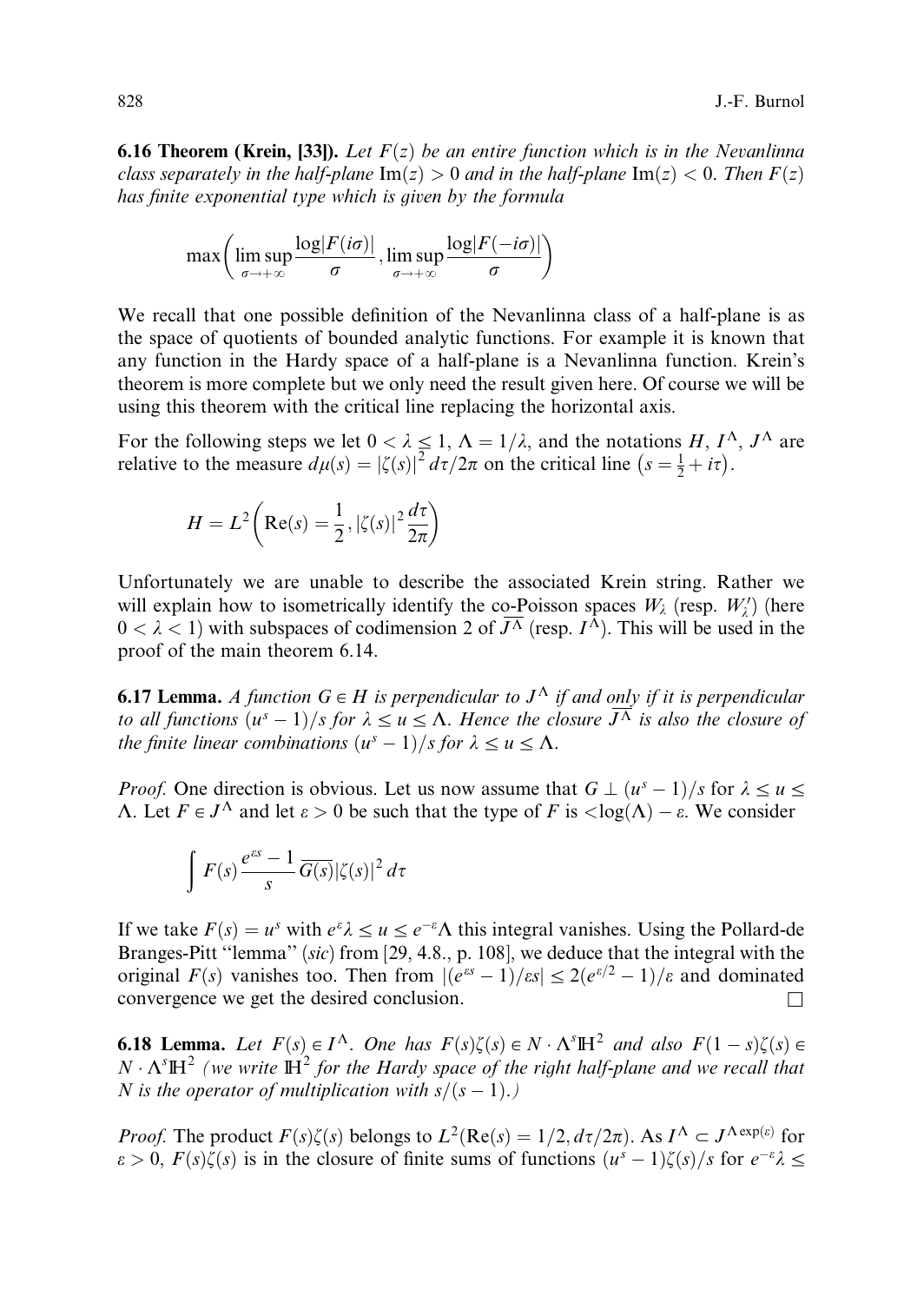$u \leq e^{+\varepsilon} \Lambda$ . It belongs to the closed space  $N \cdot (e^{\varepsilon} \Lambda)^{s} \mathbb{H}^2$  as  $\zeta(s)/s$  itself belongs to  $N \cdot \mathbb{H}^2$ . We note that this space is the image under N of the Mellin transform of  $L^2((e^{-\varepsilon}\lambda,\infty),dt)$  so after letting  $\varepsilon \to 0$  we obtain that  $F(s)\zeta(s)$  belongs to  $N \cdot \Lambda^s \mathbb{H}^2$ . We note that  $F(s) \to F(1-s)$  is an isometry of  $I^{\Lambda}$  and the conclusion then follows.  $\Box$ 

**6.19 Theorem.** An entire function  $F(s)$  belongs to  $I^{\Lambda}$  (i.e. it is in H and of exponential type at most  $log(\Lambda)$  if and only if  $F(s)\zeta(s)$  is the Mellin transform of an element in  $L_{\lambda}$ . The space  $I^{\Lambda}$  is a closed subspace of H and is isometric through  $F(s) \to \zeta(s)F(s)$  to the subspace of  $L<sub>i</sub>$  of functions whose Mellin transform vanish at the zeros of the zeta function with at least the same multiplicities. For each complex number w the evaluations  $F \mapsto F(w)$  are continuous linear forms on  $I^{\Lambda}$ .

*Proof.* From the lemma  $\zeta(s)F(s)$  is the Mellin transform of an element of  $N \cdot L^2((\lambda, \infty), dt)$  whose image under  $\mathcal{F}_+$  also belongs to  $N \cdot L^2((\lambda, \infty), dt)$  (as this corresponds to the replacement  $F(s) \mapsto F(1-s)$ . So the map  $F(s) \to \zeta(s)F(s)$  is an isometric embedding into  $L_{\lambda}$ . If an element  $G(s)$  from  $L_{\lambda}$  vanishes at the non-trivial zeros of the zeta function (taking into account the multiplicities) then it factorizes as  $G(s) = F(s)\zeta(s)$  with an entire function  $F(s)$  (as  $G(s)$  also vanishes at the trivial zeros and has at most a pole of order 1 at  $s = 1$ ). From this,  $F(s)$  is in the right half-plane in the Nevanlinna class (of quotients of bounded analytic functions) because both  $F(s)\zeta(s)$  and  $\zeta(s)$  are meromorphic functions in this class. And the same holds in the left half-plane, as  $\mathcal{F}_+(G)(s) = F(1-s)\zeta(s)$ . We now use the theorem of Krein 6.16 which tells us that the entire function  $F(s)$  has finite exponential type given by

$$
\max\left(\limsup_{\sigma\to+\infty}\frac{\log|F(\sigma)|}{\sigma},\limsup_{\sigma\to+\infty}\frac{\log|F(1-\sigma)|}{\sigma}\right)
$$

From this formula, and from  $F(s)\zeta(s) \in N \cdot \Lambda^s \mathbb{H}^2$ ,  $F(1-s)\zeta(s) \in N \cdot \Lambda^s \mathbb{H}^2$ , and from the fact that elements of  $\mathbb{H}^2$  are bounded in  $\text{Re}(s) \geq 1/2 + \varepsilon > 1/2$ , we deduce that the exponential type of  $F(s)$  is at most log( $\Lambda$ ). So  $I^{\Lambda}$  is isometrically identified with the functions in  $L_{\lambda}$  vanishing at least as  $\zeta(s)$  does. This space is closed because the evaluators are continuous linear forms on  $L<sub>i</sub>$ . From this we see that the evaluators  $F \mapsto F(s)$  are continuous linear forms except possibly at the zeros and poles of  $\zeta(s)$ , and the final statement then follows from this and the Banach-Steinhaus theorem (as  $I^{\Lambda}$  is a Hilbert space from the preceding).

**6.20 Theorem.** Let  $0 < \lambda < \infty$ .

**1.** The vectors  $Z_{\rho,k}^{\lambda}$ ,  $k < m_{\rho}$ , span  $K_{\lambda}$  if and only if  $\lambda \geq 1$ .

**2.** A function  $\alpha(s)$  on  $\text{Re}(s) = 1/2$  is the Mellin transform of an element of  $K_{\lambda}$  perpendicular to  $Z_{\lambda}$  if and only if:

- **a.** It is square integrable on the critical line for  $d\tau/2\pi$ .
- **b.** One has  $\alpha(s) = \zeta(s)s(s-1)\beta(s)$  with  $\beta(s)$  an entire function of finite exponential type at most  $log(1/\lambda)$ .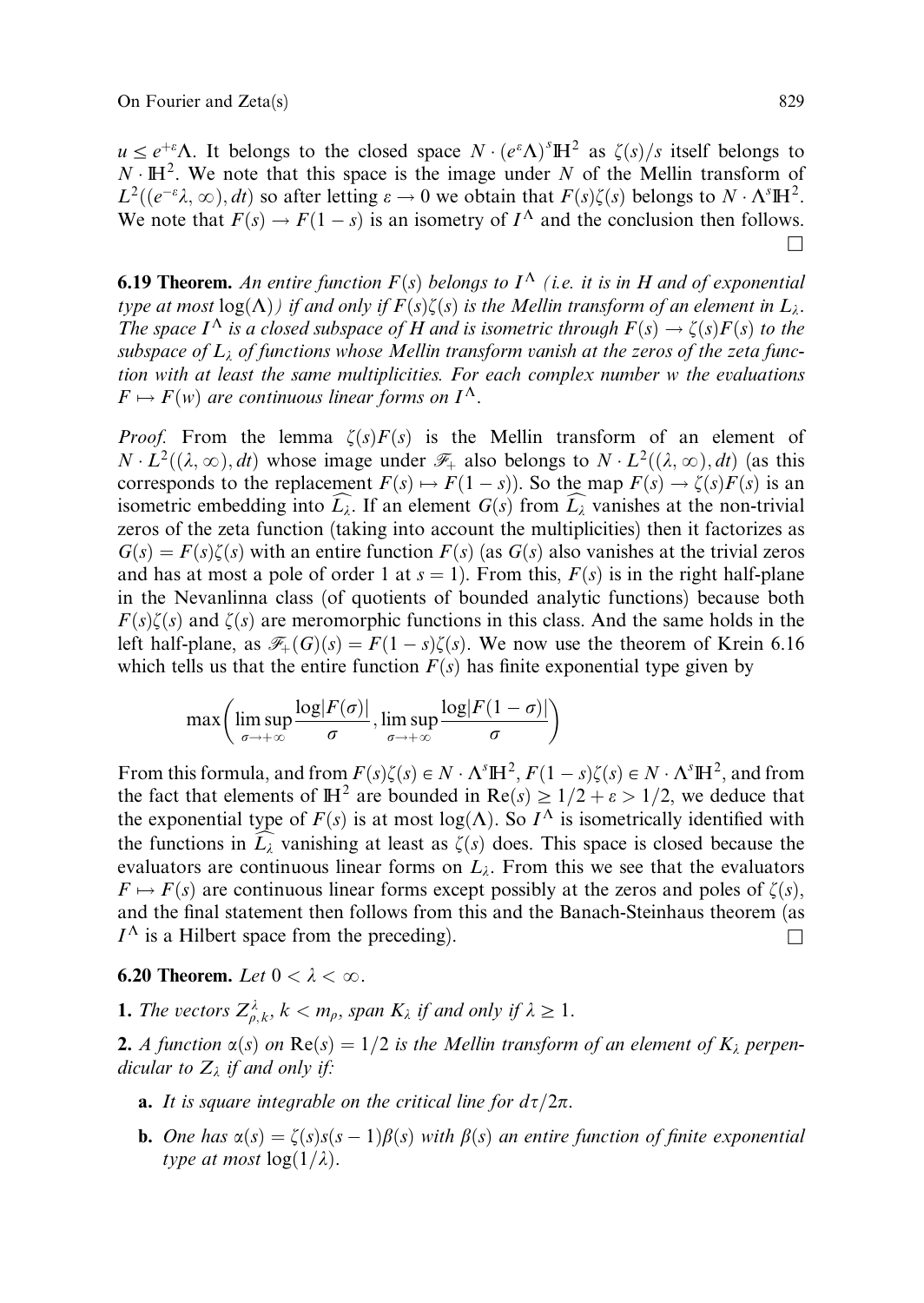*Proof.* From the existence of  $W_{\lambda}$  the vectors  $Z_{\rho,k}^{\lambda}$ ,  $k < m_{\rho}$ , do not span  $K_{\lambda}$  if  $\lambda < 1$ . Let  $f \in (Z_{\lambda})^{\perp} \cap K_{\lambda}$ . By definition its Mellin transform vanishes at the non-trivial zeros of  $\zeta$ . It also vanishes at the trivial zeros and at 0 so it may be written

$$
\hat{f}(s) = s(s-1)\zeta(s)\theta(s)
$$

with an entire function  $\theta(s)$ . In the right half-plane  $\theta(s)$  is in the Nevanlinna class (of quotients of bounded analytic functions) because both  $\hat{f}(s)$  and  $s(s - 1)\zeta(s)$  are meromorphic in this class. From the functional equation one has

$$
\widehat{\mathscr{F}_+ (f)}(s) = s(s-1)\zeta(s)\theta(1-s)
$$

So  $\theta(s)$  is in the Nevanlinna class of the left half-plane. We now use the theorem of Krein 6.16 and conclude that the entire function  $\theta(s)$  has finite exponential type which is given as

$$
\max\left(\limsup_{\sigma\to+\infty}\frac{\log|\theta(\sigma)|}{\sigma},\limsup_{\sigma\to+\infty}\frac{\log|\theta(1-\sigma)|}{\sigma}\right)
$$

This formula (elements of  $\mathbb{H}^2$  are bounded in  $\text{Re}(s) \geq 1$ ) shows that the exponential type of  $\theta(s)$  is at most log(1/ $\lambda$ ). This shows  $Z_{\lambda} = K_{\lambda}$  for  $\lambda > 1$ . Let us prove this also for  $\lambda = 1$ : on the line Re $(s) = +2$  one has  $\hat{f}(s) = O(1)$  (as it belongs to  $\mathbb{H}^2(\text{Re}(s) > 1/2)$  hence  $\theta(s)$  is  $O(1/s(s-1))$ . So it is square integrable on this line and by the Paley-Wiener theorem it vanishes identically as it is of minimal exponential type.

Conversely, let  $F(s) = s(s-1)\beta(s)$  be an entire function of finite exponential type at most log(1/ $\lambda$ ) which is such that  $\alpha(s) = \zeta(s)F(s)$  is square-integrable on the critical line. From the previous theorem  $F(s)$  is in the closed subspace  $I^{\Lambda}$  of H and  $\alpha(s)$  is the Mellin transform of an element  $f(t)$  of  $L<sub>i</sub>$ . As  $\alpha(s)$  is analytic at  $s = 1$  and vanishes at s = 0 one has in fact  $f \in K_\lambda$ . And  $\alpha(s)$  vanishes at the zeros of zeta with at least the same multiplicities, in other words f is perpendicular to  $Z_{\lambda}$ .

**6.21 Lemma.** Any function F in  $I^{\Lambda}$  is  $O(1)$  in the closed strip  $-1 \leq \text{Re}(s) \leq 2$ , in particular on the critical line.

*Proof.* From the fact that  $F(s)\zeta(s)\frac{s-1}{s}\Lambda^{-s}$  is bounded on the line  $Re(s) = 2$  (as it belongs to the Hardy space  $\mathbb{H}^2(\text{Re}(s) > \frac{1}{2})$  one deduces that  $F(s)$  is bounded on  $Re(s) = 2$ , hence also on  $Re(s) = -1$  (as  $F(1 - s)$  also belongs to  $I^{\Lambda}$ .) As it has finite exponential type we may apply the Phragmen-Lindelöf theorem to deduce that  $F(s)$ is  $O(1)$  on this closed vertical strip.

**6.22 Lemma.** Let  $\Lambda > 1$ . Let  $K^{\Lambda}$  be the closure of  $J^{\Lambda}$  in H. Let  $K_0^{\Lambda}$  be the subspace of functions in  $K^{\Lambda}$  vanishing at 0 and at 1, and similarly let  $J^{\Lambda}_0$  be the subspace of  $J^{\Lambda}$  of functions vanishing at 0 and at 1. Then  $K_0^{\Lambda}$  is the closure of  $J_0^{\Lambda}$ .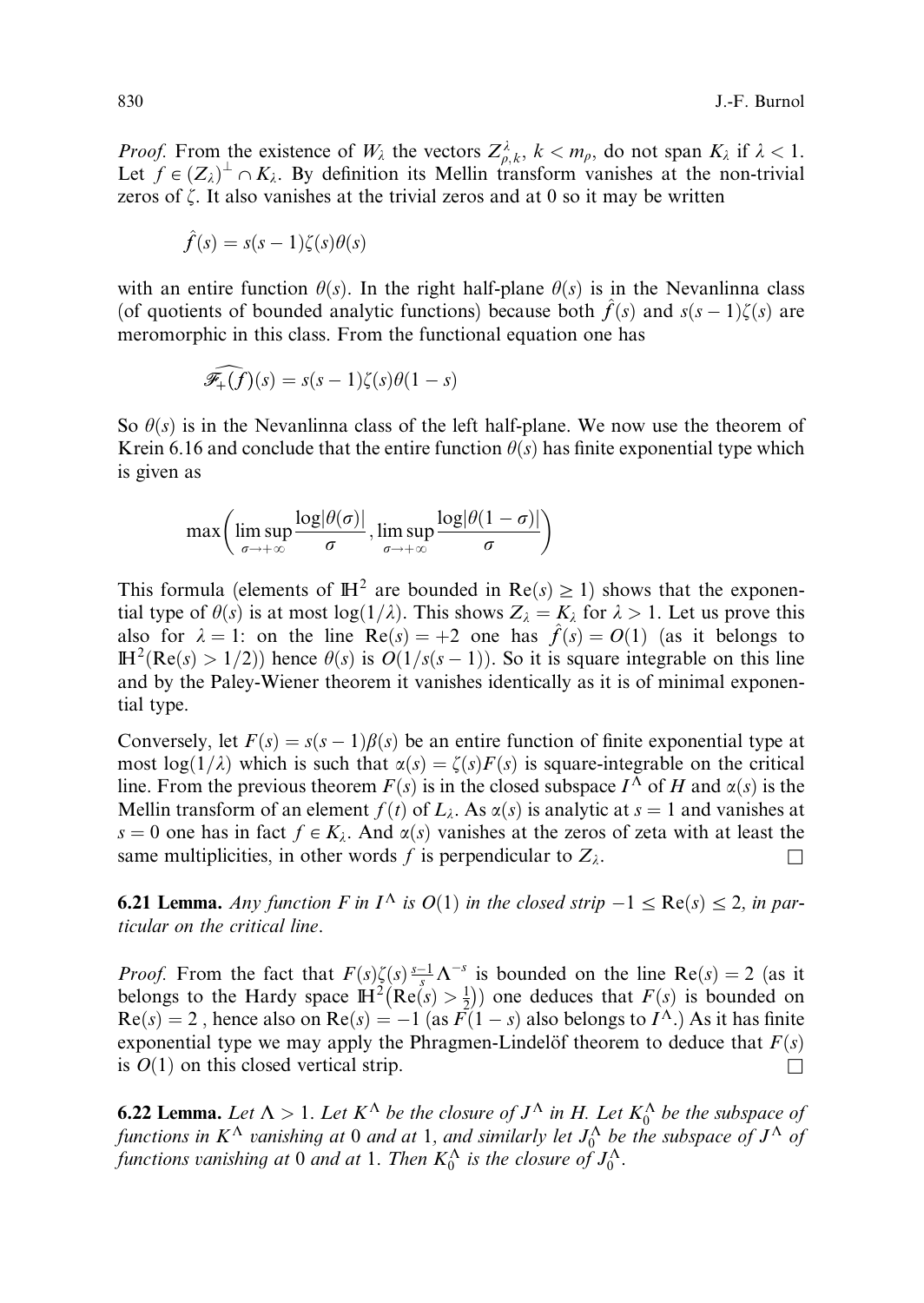*Proof.* Let for  $1 < \mu < \Lambda$ :

$$
A_{\mu}(s) = \frac{(\mu^{s/2} - 1)(\mu^{s/2} - \mu^{1/2})}{\log(\mu)(1 - \mu^{1/2})/2} \frac{1}{s}
$$

This is an entire function of exponential type  $log(\mu)$ , in H and with  $A_{\mu}(0) = 1$ ,  $A_{\mu}(1) = 0$ . Let also  $B_{\mu}(s) = A_{\mu}(1-s)$ . Let  $F \in K_0^{\Lambda}$  and let us write  $F = \lim F_{\mu}$  with  $F_{\mu} \in J^{\mu}$ ,  $\mu < \Lambda$ . One has  $F_{\mu}(0) \to F(0) = 0$  and  $F_{\mu}(1) \to F(1) = 0$ , because evaluations are continuous linear forms on  $I^{\Lambda}$ . So  $F = \lim (F_{\mu} - F_{\mu}(0)A_{\mu} - F_{\mu}(1)B_{\mu})$  (clearly the norms of  $A_\mu$  and  $B_\mu$  are bounded as  $\mu \to \Lambda$ ).

**6.23 Theorem.** Let  $0 < \lambda < 1$ . A function  $\alpha(s)$  on  $\text{Re}(s) = 1/2$  is the Mellin transform of an element of  $W_{\lambda}$  if and only if:

- 1. It is square integrable on the critical line for  $d\tau/2\pi$ .
- 2. It is in the closure of the square integrable functions  $\alpha(s) = \zeta(s)s(s-1)\beta(s)$  with  $\beta(s)$  an entire function of finite exponential type strictly less than  $\log(1/\lambda)$ .

*Proof.* Let  $0 < \lambda < 1$ . We have to show  $\widehat{W_{\lambda}} = K_0^{\Lambda} \cdot \zeta(s)$ . First let us prove the inclusion  $\widehat{W_{\lambda}} \subset K_0^{\Lambda} \cdot \zeta(s)$ : let  $\phi(u)$  be a smooth function with support in  $[\lambda, \Lambda]$  with  $\hat{\phi}(1) =$  $0 = \hat{\phi}(0)$ . It is elementary that there exists  $\psi(u)$  smooth with support in [ $\lambda$ ,  $\Lambda$ ] and with  $\hat{\phi}(s) = s(s-1)\hat{\psi}(s)$ . If we now consider for  $a \to 1^-$  the smooth functions  $\phi_a(u)$ with support in  $[\lambda^a, \Lambda^a]$  such that  $\hat{\phi}_a(s) = s(s-1)\hat{\psi}(as)$  then  $\hat{\phi}_a(s)\zeta(s)$  belongs to  $K_0^{\Lambda} \cdot \zeta(s)$  and converge to  $\hat{\phi}(s)\zeta(s)$  in  $\tilde{L}^2$  norm on the critical line as  $a \to 1^-$ .

For the converse inclusion  $K_0^{\Lambda} \cdot \zeta(s) \subset \widehat{W_\lambda}$  let  $F \in K_0^{\Lambda}$ . We may approximate F with an element of  $J_0^{\Lambda}$ , so we may assume F itself to be of positive exponential type  $\log(\mu) < \log(\Lambda)$ . Let  $\theta$  be a smooth function with support in  $[1/e, e]$ , with  $\theta(1/2)=1$ . Let  $\hat{\theta}_{\varepsilon}(s) = \hat{\theta}(\varepsilon(s-1/2)+1/2)$ . Let  $F_{\varepsilon} = \hat{\theta}_{\varepsilon}F$ . In H the functions  $F_{\varepsilon}$  converge to F. From 6.21 we know that F is  $O(1)$  on the critical line so the functions  $F_{\varepsilon}$  are  $O(|s|^{-N})$ for any  $N \in \mathbb{N}$ . From the Paley-Wiener theorem they are the Mellin transforms of  $L^2$ functions  $f_{\varepsilon}(t)$  with support in  $[e^{-\varepsilon}\mu^{-1}, e^{\varepsilon}\mu]$ . For  $\varepsilon$  small enough this will be included in  $[\lambda, \Lambda]$ . From the decrease on the critical line the functions  $f_{\varepsilon}(t)$  are smooth. As  $f_{\varepsilon}(0) = 0 = f_{\varepsilon}(1)$  this tells us that  $F_{\varepsilon}(s)\zeta(s)$  is the Mellin transform of a co-Poisson summation of a *smooth* function, and this implies that  $F(s)\zeta(s)$  belongs to the (Mellin transform of )  $W_{\lambda}$ , as  $W_{\lambda}$  is defined as the closure of the co-Poisson summations of smooth functions whose Mellin transforms vanish at 0 and at 1.  $\Box$ 

#### **6.24 Theorem.** Let  $F(s)$  be an entire function of finite exponential type. Then

$$
\int_{\text{Re}(s)=1/2} |F(s)|^2 |\zeta(s)|^2 |ds| < \infty \Rightarrow \int_{\text{Re}(s)=1/2} |F(s)|^2 |ds| < \infty
$$

*Proof.* We want to prove that any function  $F(s)$  in  $I^{\Lambda}$  is square-integrable for the Lebesgue measure on the critical line. We know from 6.21 that it is  $O(1)$  in the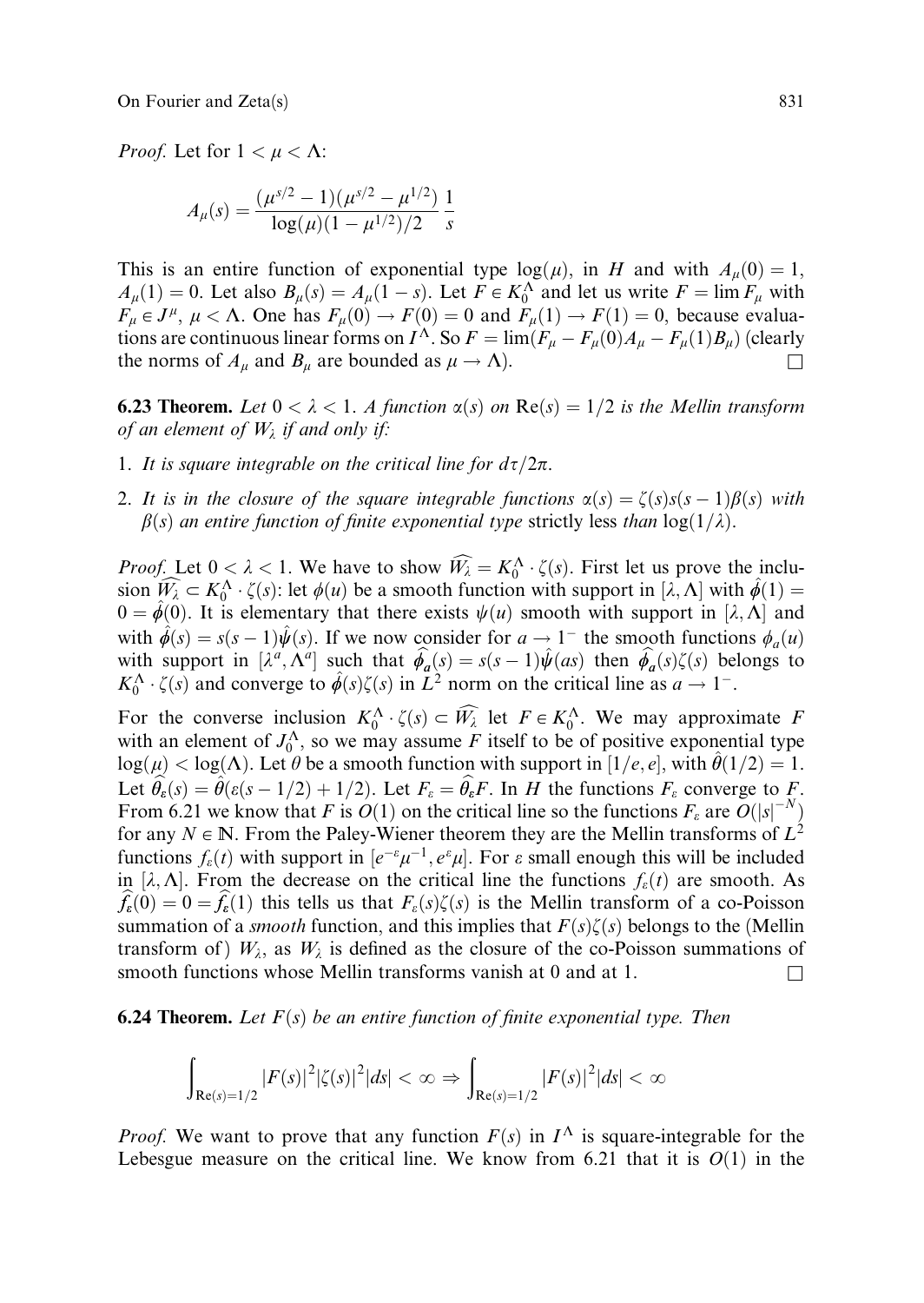closed strip  $-1 \le \text{Re}(s) \le 2$ . From this, if for s in this open strip we express  $F(s)$  as a Cauchy integral with contributions from the two vertical sides and two horizontal segments, the contribution of the horizontal segments will vanish when they go to infinity. So:

$$
F(s) = \int_{Re(s)=2} \frac{F(z)}{z-s} \frac{|dz|}{2\pi} - \int_{Re(s)=-1} \frac{F(z)}{z-s} \frac{|dz|}{2\pi}
$$

On  $\text{Re}(s) = 2$ ,  $F(s)$  is square integrable because  $F(s)\zeta(s) \frac{s-1}{s} \Lambda^{-s}$  is, as it belongs to  $\mathbb{H}^2(\text{Re}(s) > \frac{1}{2})$ . It is an important fact that Cauchy integrals of  $L^2$  functions on vertical line realize the orthogonal projection to the Hardy space of the corresponding half-plane. Hence the first integral above defines a function square-integrable on each vertical line  $Re(s) < 2$ . And the second integral similarly for  $Re(s) > -1$  ( $F(1-s)$ ) satisfies the same hypotheses as  $F(s)$ ). So  $F(s)$  is square-integrable on the critical line (and in fact on each vertical line in the complex plane.)  $\Box$ 

The next theorem establishes  $K_{\lambda} = W'_{\lambda} \perp Z_{\lambda}$ :

**6.25 Theorem.** Let  $\lambda < 1$ . The functions  $A(u)$  in  $Z^{\perp}_{\lambda} \cap K_{\lambda}$  are exactly the squareintegrable functions which may be written  $\sum_{n\geq 1} g(u/n)/n$ , with an integrable function<br>g(u) supported in [ $\lambda$ ,  $\Lambda$ ] and such that  $\int_0^{\infty} g(u) du = \hat{g}(0) = 0$ . The function  $g(u)$  is nec-<br>essarily square-integrable and n  $\frac{g(u)}{u}du = 0.$ 

**6.26 Note.** By a variant on the Mœbius inversion formula from  $A(u) = \sum_{n\geq 1} g(u/n)/n$ one has  $g(u) = \sum_{n \geq 1} \mu(m) A(u/m) / m$  (and this is a finite sum for each  $u > 0$ ) in case A (hence g and conversely) has support in  $(\lambda, \infty)$ . It involves then in a neighborhood of each  $u > 0$  only finitely many terms. If  $g(u)$  has support in  $[\lambda, \Lambda]$  we can express it on this interval as a finite combination of  $A(u/m)/m$ 's. So if A is  $L^2$  then g had to be  $L^2$  to start with. Also we will see that if A is  $L^2$  then  $\int_0^\infty \frac{g(u)}{u} du$  necessarily vanishes.  $\frac{g(u)}{u}$  du necessarily vanishes.

*Proof.* Let  $A \in Z^{\perp}_{\lambda} \cap K_{\lambda}$  and  $\alpha(s) = \hat{A}(s)$ . We know that  $\alpha(s) = \zeta(s)F(s)$  with  $F(s)$  an entire function vanishing at 0 and 1 and of exponential type at most  $log(\Lambda)$ . From 6.24 we know that  $F(s)$  is square-integrable on the critical line for the Lebesgue measure. So the Paley-Wiener theorem implies  $F(s) = \hat{g}(s)$  with  $g(u) \in L^2([\lambda, \Lambda])$ . We have our function  $g(u)$  in  $L^2(\lambda, \Lambda)$  and we want to show that  $A(u)$  is equal to  $B(u)$  $\sum_{n\geq 1} g(u/n)/n$ . From Fubini  $\int_{\lambda}^{\infty} B(u)u^{-s} du = \zeta(s)\hat{g}(s) = \hat{A}(s) = \int_{\lambda}^{\infty} A(u)u^{-s} du$  for  $Re(s) > 1$  and so  $B(u) = A(u)$  (almost everywhere from the unicity theorem for Fourier transforms of  $L^1$ -functions). We have shown that each  $A \in Z^{\perp} \cap K_\lambda$  may be written (uniquely) as  $\sum_{n\geq 1} g(u/n)/n$  with  $g \in L^2((\lambda, \Lambda), du)$ ,  $\hat{g}(0) = \hat{g}(1) = 0$ . So it belongs to  $W'_{\lambda}$ .

For the converse let  $g \in L^2((\lambda, \Lambda), du)$  be such that  $A(u) = \sum_{n \geq 1} g(u/n)/n$  is squareintegrable. Its distribution theoretic Fourier transform is (from 4.2):

$$
\mathscr{F}\left(\sum_{n\geq 1} g(u/n)/n\right) = \sum_{n\geq 1} g(n/u)/n - \hat{g}(0) + \hat{g}(1)\delta_0
$$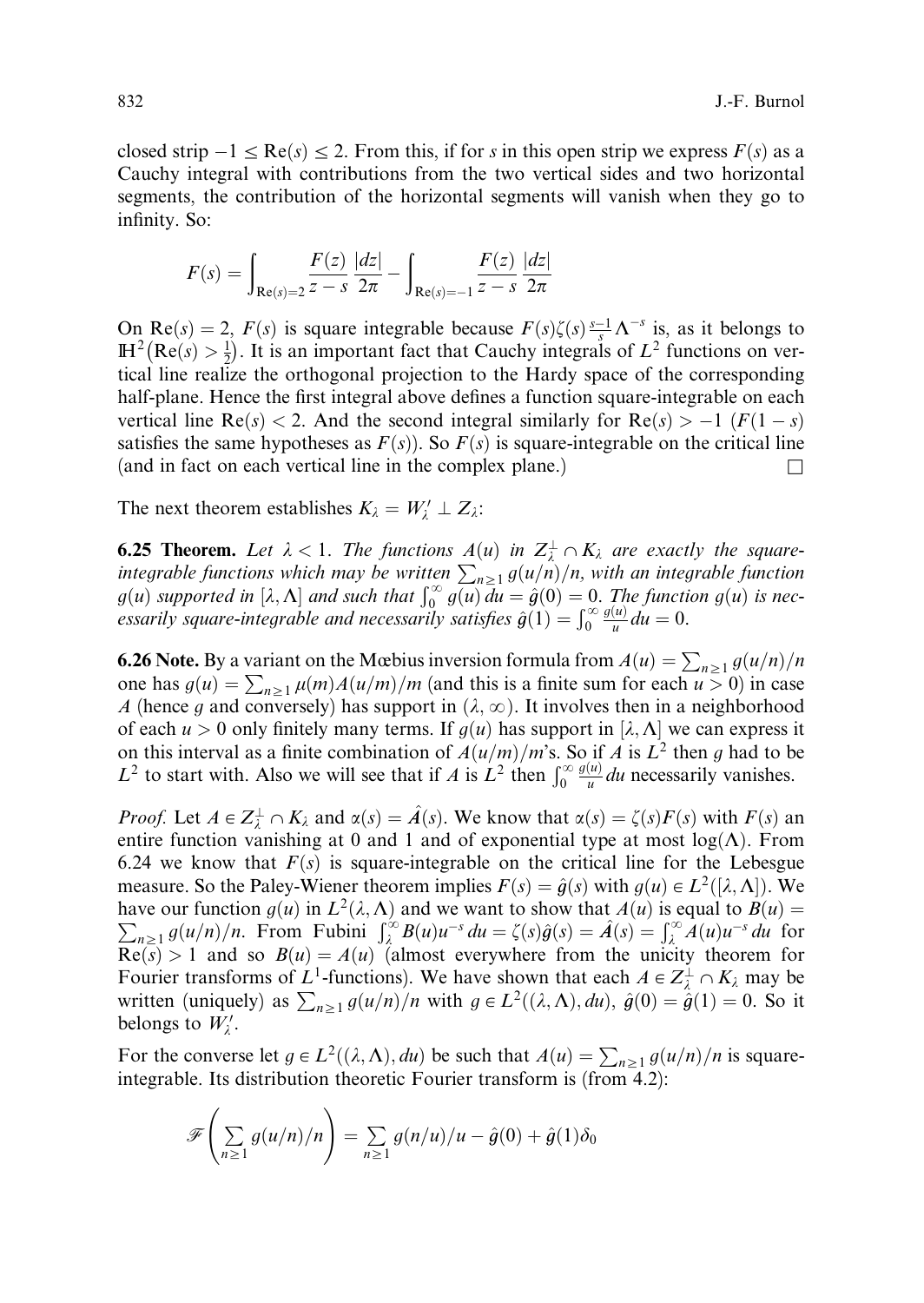This distribution must coincide with the function which is the  $L^2$ -Fourier transform of  $A(u)$  and so the square-integrability of  $A(u)$  implies the vanishing of  $\hat{g}(1)$ .

If we impose  $\hat{g}(0) = 0$  the Fourier transform of  $A(u)$  is the function  $\sum_{n\geq 1} g(n/u)/u$ which again vanishes on  $(0, \lambda)$ . So A belongs to  $K_{\lambda}$ . Its Mellin transform is an entire function which by Fubini for  $Re(s) > 1$  equals  $\zeta(s)\hat{q}(s)$  hence also everywhere. The vector  $A(u)$  is thus perpendicular to the vectors  $Z_{\rho,k}^{\lambda}$ , which means that  $A \in Z_{\lambda}^{\perp}$ . This completes the proof of  $K_{\lambda} = W'_{\lambda} \perp Z_{\lambda}$ .  $\frac{1}{\lambda}$   $\perp$   $\frac{1}{\lambda}$ .

We also take note of:

**6.27 Proposition.** The map " $\frac{d}{\zeta(s)}$ " from  $W'_\lambda$  to  $L^2(\lambda, \Lambda)$  is bounded.

*Proof.* Each  $g(u)$  is expressed (on  $(\lambda, \Lambda)$ ) as a finite Mœbius sum in terms of the  $A(u/m)/m$ 's, with a number of summands independent of A.

The main theorem sums up almost everything that preceded:

**6.28 Theorem (6.14).** 1. Let  $0 < \lambda < 1$ . One has  $W_{\lambda} \subset W_{\lambda}' \subset K_{\lambda}$ . The subspace  $W_{\lambda}'$  is closed and equals  $\bigcap_{0 \le \mu < \lambda} W_{\mu} = \bigcap_{0 \le \mu < \lambda} W_{\mu}'$ . One has  $W_{\lambda} = \overline{\bigcup_{\lambda \le \mu < 1} W_{\mu}} = \overline{\bigcup_{\lambda \le \mu < 1} W_{\mu}'}$ . One has  $K_{\lambda} = W'_{\lambda} \perp Z_{\lambda}$ .

**2.** The set of  $\lambda$ 's for which  $W_{\lambda} \subset W_{\lambda}'$  is a strict inclusion is at most countable.

**3.** Let  $1 \leq \lambda < \infty$ . One has  $K_{\lambda} = Z_{\lambda}$ .

*Proof.* The basic inclusions  $W_{\lambda} \subset W'_{\lambda} \subset K_{\lambda}$  are a corollary to the co-Poisson intertwining formula. One has  $K_{\lambda} = Z_{\lambda}$  for  $\lambda \ge 1$  from Theorem 6.20. Let  $0 < \lambda < 1$ . From Theorem 6.25 we have identified  $W'_\lambda$  as the perpendicular component in  $K_\lambda$ of  $Z_{\lambda}$ . From Theorem 6.20  $W'_{\lambda}$  is isometrically identified with the closed subspace of  $L^2$ (Re(s) =  $\frac{1}{2}$ ,  $|\zeta(s)|^2 d\tau/2\pi$ ) of (restrictions) of entire functions  $F(s)$  of exponential type at most  $\log(1/\lambda)$  and vanishing at 0 and at 1. Hence  $W'_\lambda = \bigcap_{0 \le \mu \le \lambda} W'_\mu$ . From Theorem 6.23  $W_{\lambda}$  is isometrically identified with the closure in  $L^2(\text{Re}(s) = \frac{1}{2})$ ,  $\int \zeta(s)|^2 d\tau/2\pi$  of entire functions  $F(s)$  of exponential type strictly less than  $\log(1/\lambda)$ and vanishing at 0 and at 1. Hence  $W_{\lambda} = \frac{\sum_{\substack{k \leq \mu \leq 1 \\ k \neq \mu \leq 1}} W_{\mu}}{\sum_{\substack{k \leq \mu \leq 1 \\ k \neq \mu \leq 1}} W_{\mu}}$ . Also  $\lambda < \mu < 1 \Rightarrow W_{\lambda} \supset W_{\mu} \supset W_{\mu}$  $W_{\mu}$  (the last inclusion as  $W_{\mu}$  is known to be closed). Hence  $W_{\lambda} = \overline{\bigcup_{\lambda \leq \mu \leq 1} W_{\mu}'}$ . Also  $W_{\lambda}^{\mu}$  (the last metasted as  $W_{\mu}$  is anomic section, thence  $W_{\lambda}$   $\cup_{\lambda \leq \mu \leq 1} W_{\mu}$ . These  $W_{\lambda}^{\mu} \subset \bigcap_{0 \leq \mu \leq \lambda} W_{\mu}$ . We know  $K_{\lambda} = \bigcap_{0 \leq \mu \leq \lambda} K_{\mu}$ , hence an element  $f(t)$  in  $\bigcap_{0 \leq \mu \le$ belongs to  $K_{\lambda}$  and has its Mellin transform vanishing at least as the zeta function does. From  $K_{\lambda} = W_{\lambda}' \perp Z_{\lambda}$  it belongs to  $W_{\lambda}'$ . Hence  $W_{\lambda}' = \bigcap_{0 \le \mu \le \lambda} W_{\mu}$ . A non-countable set of exceptional  $\lambda$ 's contradicts the separability of K.

We briefly explain how some of the considerations extend to Dirichlet L-series. For an odd character the cosine transform  $\mathscr{F}_+$  is replaced with the sine transform  $\mathscr{F}_-$ , so we will stick with an even (primitive) Dirichlet character:  $\chi(-1) = 1$ . Let us recall the functional equation of  $L(s, \chi) = \sum_{n \geq 1} \chi(n) n^{-s}$ :

$$
L(s,\chi) = w_{\chi}q^{-s+1/2}\chi_{+}(s)L(1-s,\overline{\chi})
$$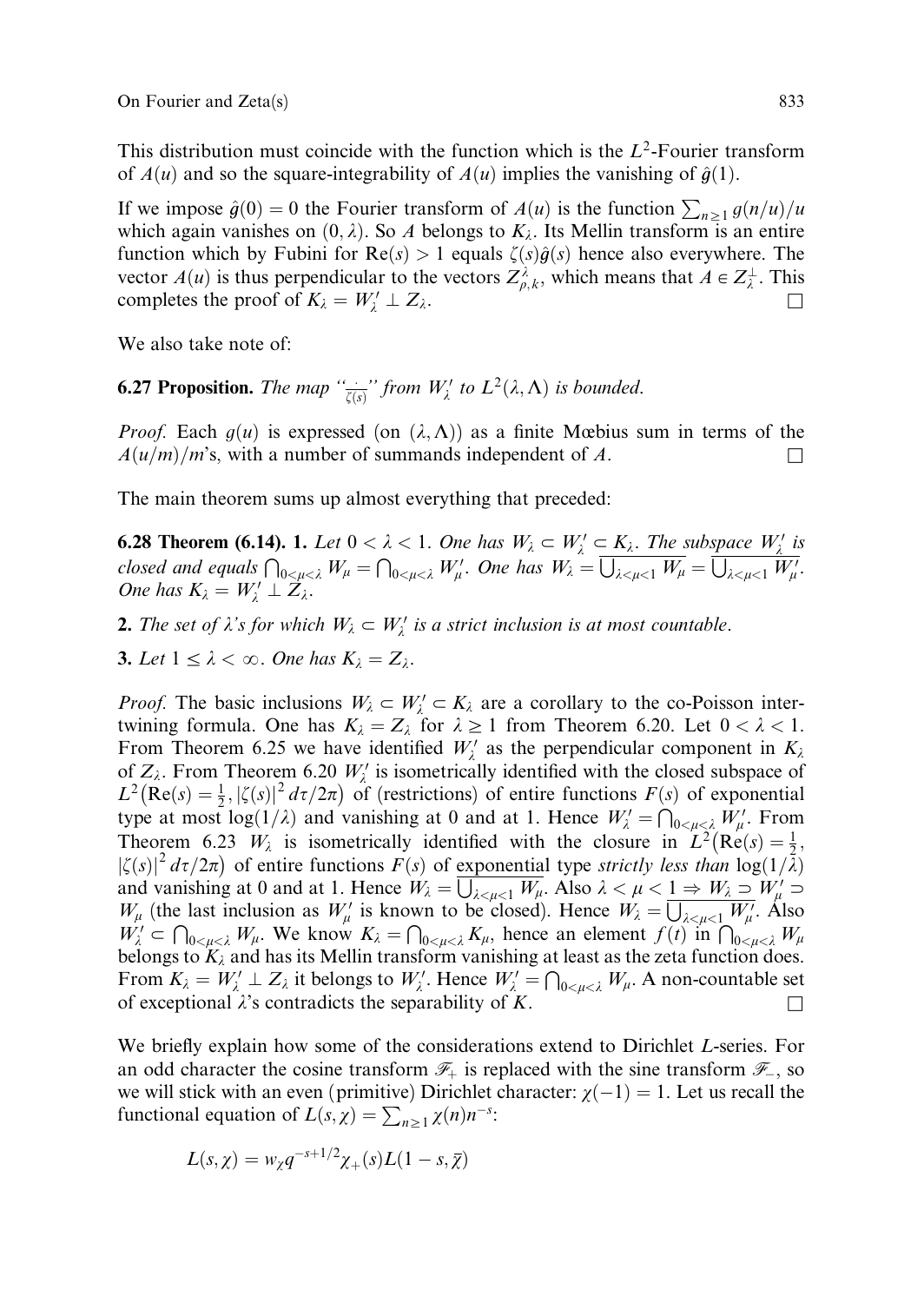where  $w_{\chi}$  is a certain complex number of modulus 1 and q is the conductor (=period) of the primitive character  $\chi$ . One has  $\overline{w_{\chi}} = w_{\overline{\chi}}$ . Tate's Thesis [43] gives a unified manner of deriving all these functional equations as a corollary to the one-and-only Poisson-Tate intertwining formula on adeles and ideles (and additional local computations). A reference for the more classical approach is, for example, [27] (for easier comparison with the classical formula, we have switched from  $L(\chi, s)$  to  $L(s, \chi)$ . The Poisson-Tate formula specializes to twisted Poisson summation formulae on R, or rather on the even functions on R as we are dealing only with even characters.

Let  $\phi(t)$  be an even Schwartz function, and let:

$$
P_{\chi}(\phi)(t) = \sum_{n \geq 1} \chi(n)\phi(nt)
$$

We suppose here that  $\chi$  is not the principal character so there is no term  $-\int_0^\infty \phi(u) du$  //t which was engineered to counterbalance the pole of the Riemann zeta function at  $s = 1$ ). At the level of (right) Mellin transforms  $P_\chi$  corresponds to multiplication by  $L(1 - s, \chi)$ .

So the composite  $P_{\gamma} \mathcal{F}_{+} = P_{\gamma} \mathcal{F}_{+} II$  acts on right Mellin transforms as:

$$
\hat{\phi}(s) \mapsto L(1-s,\chi)\chi_+(s)\hat{\phi}(1-s) = w_{\chi}q^{s-1/2}L(s,\overline{\chi})\hat{\phi}(1-s)
$$

and this gives the  $\chi$ -Poisson intertwining:

$$
P_\chi \mathscr{F}_+ = w_\chi D_q I P_{\overline{\chi}}
$$

where  $D_q$  is the contraction of ratio q which acts through multiplication by  $q^{s-1/2}$ on Mellin transforms and as  $f(t) \mapsto \sqrt{q} f(qt)$  on  $L^2(0, \infty)$ . Let us define the  $\chi$ -co-Poisson  $P'_\chi$  on smooth even functions compactly supported away from 0 as:

$$
P'_{\chi}(\phi)(t) = \sum_{n\geq 1} \overline{\chi(n)} \frac{\phi(t/n)}{n}
$$

We have P<sup>0</sup> <sup>w</sup> ¼ IPwI, and P<sup>0</sup> <sup>w</sup> is the scale invariant operator with multiplier (under the right Mellin transform)  $L(s, \overline{\chi})$ . From the commutativity of  $P_{\overline{\chi}}$  with  $\Gamma_+ = \mathscr{F}_+ I$  and the  $\chi$ -Poisson intertwining we get the  $\chi$ -co-Poisson intertwining:

$$
\mathscr{F}_+P'_\chi=\mathscr{F}_+I P_{\overline{\chi}}I=P_{\overline{\chi}}\mathscr{F}_+=w_{\overline{\chi}}D_qI P_\chi=w_{\overline{\chi}}D_q P'_{\overline{\chi}}I
$$

The placement of the operator  $D_q$  on the right-side of the Intertwining equation is very important! If the even function  $\alpha(t)$  is supported in  $(0, \infty)$  on  $[\lambda_1, \lambda_2]$  then its  $\chi$ co-Poisson summation  $f(t)$  will be supported in  $[\lambda_1, \infty)$  and the Fourier cosine transform of  $f(t)$  will be supported in  $[1/(q\lambda_2), \infty)$ . The product of the lower ends of these two intervals is strictly less than  $1/q$  (if  $\alpha$  is not identically zero). So this means that we obtain (non-zero) functions which together with their cosine transform are supported in  $[\lambda, \infty)$  only for  $\lambda < 1/\sqrt{q}$ .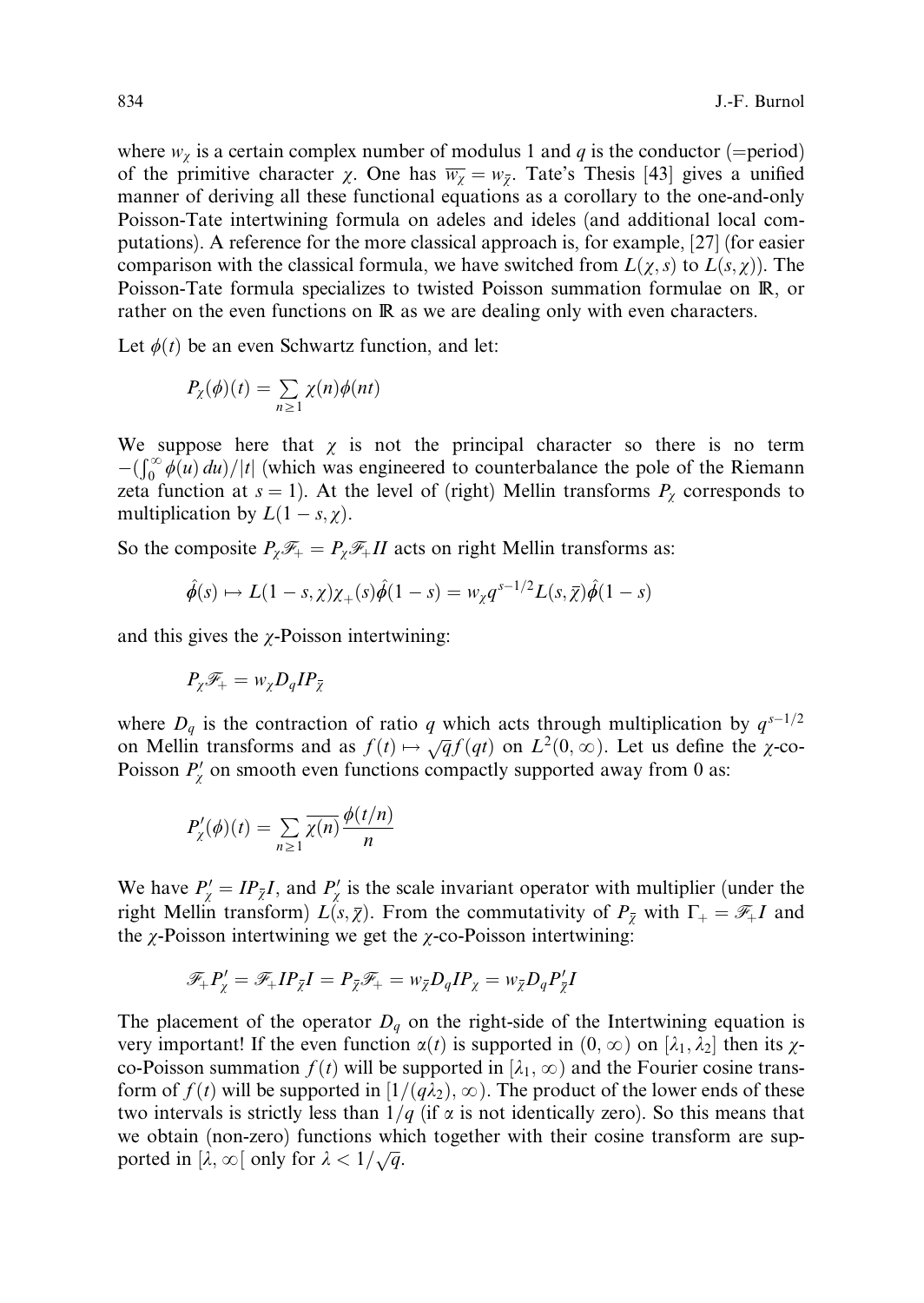We let  $W_{\lambda}^{\chi} \subset K_{\lambda}$  be the closure of such  $\chi$ -twisted co-Poisson summations. The Mellin transforms of the functions in  $W_{\lambda}^{\chi}$  are the functions  $L(s,\overline{\chi})\hat{\alpha}(s)$  where  $\alpha(t)$  is a smooth function compactly supported in  $[\lambda, \Lambda/q]$   $(\Lambda = 1/\lambda, \Lambda > \sqrt{q})$ . A vector  $Z^{\lambda}_{\rho, k}$ is (Hilbert-)perpendicular to  $W_{\lambda}^{\chi}$  if and only if  $Z_{\bar{\rho},k}^{\lambda}$  is Euclid-perpendicular to  $W_{\lambda}^{\chi}$  if and only if  $\bar{\rho}$  is a (non-trivial) zero of  $L(s, \bar{\chi})$  of multiplicity strictly greater than  $\bar{k}$ , if and only  $\rho$  is a (non-trivial) zero of  $L(s, \chi)$  of multiplicity strictly greater than k. So:

**6.29 Theorem.** Let  $\lambda < 1/\sqrt{q}$ . A vector  $Z_{w,k}^{\lambda} \in K_{\lambda}$  is perpendicular to  $W_{\lambda}^{\chi}$  if and only if w is a non-trivial zero  $\rho$  of the Dirichlet L-function  $L(s,\chi)$  of multiplicity  $m_\rho > k$ .

We conclude with a statement whose analog we have already stated and proven for the Riemann zeta function. The proof is only slightly more involved, but as the statement is so important we retrace the steps here.

**6.30 Theorem.** The vectors  $Z_{\rho,k}^{\lambda} \in K_{\lambda}$ ,  $L(\rho,\chi) = 0$ ,  $0 \leq k < m_{\rho}$ , associated with the non-trivial zeros of the Dirichlet L-function (and with their multiplicities) span  $K_{\lambda}$  if and only if  $\lambda \geq 1/\sqrt{q}$ .

*Proof.* They can not span if  $\lambda < 1/\sqrt{q}$  from the existence of  $W_{\lambda}^{\chi}$ . Let us suppose  $\lambda \geq 1/\sqrt{q}$ . Let  $\hat{f}(s)$  be the Mellin Transform of an element of  $K_{\lambda}$  which is (Hilbert)perpendicular to all  $Z_{\rho,k}^{\lambda}$ ,  $L(\rho,\chi) = 0$  (non-trivial),  $0 \le k \lt m_{\rho}$ . This says that  $f(s)$ vanishes at the  $\bar{\rho}$ 's. We know already that  $f(s)$  vanishes at the trivial zeros. So one has:

$$
\hat{f}(s) = L(s, \overline{\chi})\theta_1(s)
$$

with an entire function  $\theta_1(s)$ . The image of f under the unitary  $\mathscr{F}_+$  will be Hilbertperpendicular to  $\mathcal{F}_+(Z_{\rho,k}^{\lambda}) = (-1)^k Z_{1-\rho,k}^{\lambda}$  and so  $\mathcal{F}_+(f)$  is Euclid-perpendicular to the vectors associated to the  $1 - \rho$ , which are the zeros of  $L(s, \chi)$ , hence:

$$
\widehat{\mathscr{F}_+ (f)}(s) = L(s,\chi) \theta_2(s)
$$

with an entire function  $\theta_2(s)$ . From the functional equation:

$$
\widehat{\mathscr{F}_+ (f)}(s) = \chi_+(s)\widehat{f}(1-s)
$$

we get

$$
\chi_+(s)L(1-s,\overline{\chi})\theta_1(1-s)=L(s,\chi)\theta_2(s)
$$

and combining with

$$
L(s,\chi) = w_{\chi}q^{-s+1/2}\chi_{+}(s)L(1-s,\overline{\chi})
$$

this gives:

$$
\theta_1(1-s) = w_{\chi} q^{-s+1/2} \theta_2(s)
$$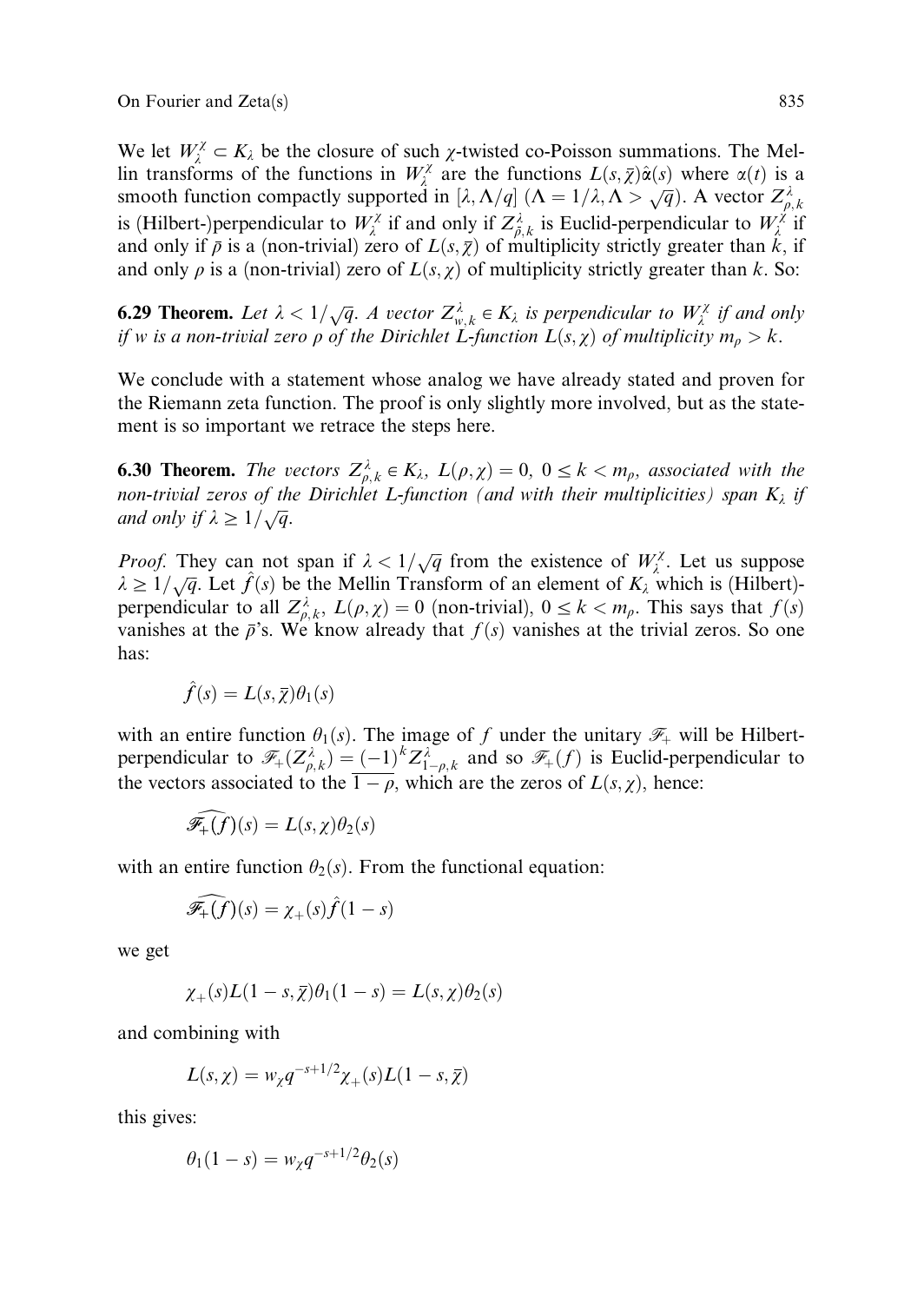Using Krein's theorem [33] we deduce that  $F(s) = q^{-(s-1/2)/2}\theta_1(s)$  has finite exponential type which is equal to

$$
\max\left(\limsup_{\sigma\to+\infty}\frac{\log|F(\sigma)|}{\sigma},\limsup_{\sigma\to+\infty}\frac{\log|F(1-\sigma)|}{\sigma}\right)
$$

and from  $L(\sigma, \chi) \rightarrow_{\sigma \to +\infty} 1$  we see that the exponential type of  $F(s)$  is at most

$$
\max(\log(\Lambda) - \log(\sqrt{q}), \log(\Lambda) - \log(\sqrt{q})) = \log(\Lambda) - \log(\sqrt{q})
$$

This concludes the proof when  $\lambda > 1/\sqrt{q}$ . When  $\lambda = 1/\sqrt{q}$ , we see that  $q^{-(s-1/2)/2}\theta_1(s)$ has minimal exponential type. But from  $\hat{f}(s) = L(s, \overline{\chi})\theta_1(s)$  we deduce that  $\theta_1(s)$  is square-integrable on the line  $Re(s) = 2$ . By the Paley-Wiener theorem it thus vanishes  $\Box$  identically.

#### 7 Speculations on the zeta function, the renormalization group, duality

We turn now to some speculative ideas concerning the zeta function, the GUE hypothesis and the Riemann hypothesis. When we wrote our (unpublished) manuscript "The Explicit formula and a propagator" we had already spent some time trying to think about the nature of the zeta function. Our conclusion, which had found some kind of support with the conductor operator  $\log |x| + \log |y|$ , stands today. The spaces  $HP_\lambda$  and especially Theorem 6.30 have given us for the first time a quite specific signal that it may hold some value. What is more Theorem 6.30 has encouraged us into trying to encompass in our speculations the GUE hypothesis<sup>1</sup>, and more daring and distant yet, the Riemann Hypothesis Herself.

We are mainly inspired by the large body of ideas associated with the Renormalization Group, the Wilson idea of the statistical continuum limit, and the unification it has allowed of the physics of second-order phase transitions with the concepts of quantum field theory. Our general philosophical outlook had been originally deeply framed through the Niels Bohr idea of complementarity, but this is a topic more distant yet from our immediate goals, so we will leave this aside here.

We believe that the zeta function is analogous to a multiplicative wave-field renormalization. We expect that there exists some kind of a system, in some manner rather alike the Ising models of statistical physics, but much richer in its phase diagram, as each of the L-function will be associated to a certain universality domain. That is we do not at all attempt at realizing the zeta function as a partition function. No the zeta function rather corresponds to some kind of symmetry pattern<sup>2</sup> appearing at low

<sup>&</sup>lt;sup>1</sup> i.e. the "Montgomery-Dyson proposal" [36] or "Montgomery-Odlyzko law" [38].

<sup>&</sup>lt;sup>2</sup> Of course in statistical physics, symmetry is restored at high temperature and broken at low temperature. But this is from a point of view where a continuum is considered more symmetric than a lattice as it has a larger symmetry group. So here we are using the word ''symmetry'' under a more colloquial acceptation.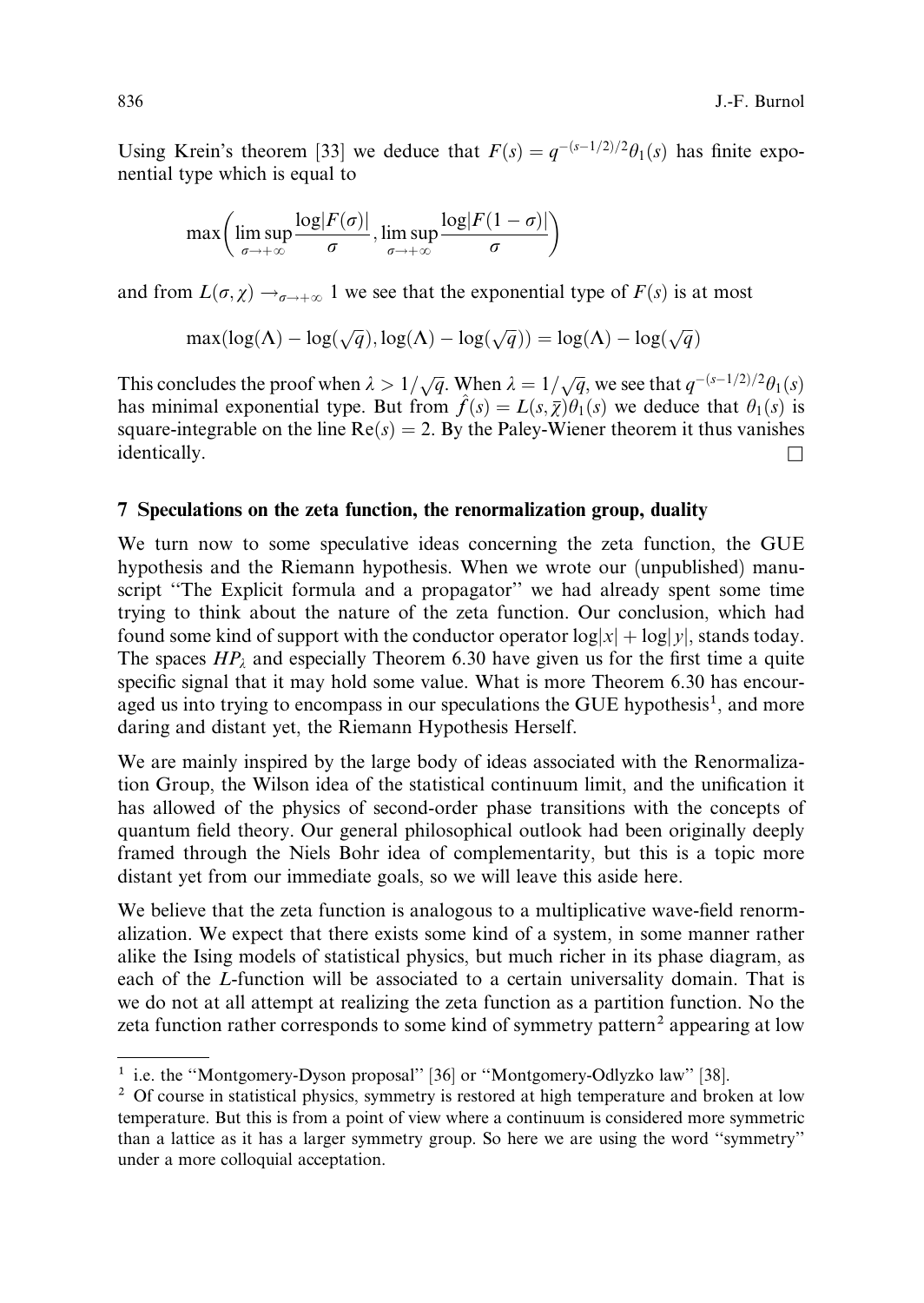temperature. But the other L-functions too may themselves be the symmetry where the system gets frozen at low temperature.

Renormalization group trajectories flow through the entire space encompassing all universality domains, and perhaps because there are literally fixed points, or another more subtle mechanism, this gives rise to sets of critical exponents associated with each domain: the (non-trivial) zeros of the L-functions. So there could be some underlying quantum dynamics, but the zeros arise at a more classical level<sup>3</sup>, at the level of the renormalization group flow.

The Fourier transform as has been used constantly in this manuscript will correspond to a simple symmetry, like exchanging all spins up with all spins down. The functional equations reflect this simple-minded symmetry and do not have a decisive significance in the phase picture.

But we do believe that some sort of a much more hidden thing exist, a Kramers-Wannier like duality exchanging the low temperature phase with a single hot temperature phase, not number-theoretical. If this were really the case, some universal properties would hold across all phases, reflecting the universality examplified by the GUE hypothesis. Of course the hot phase is then expected to be somehow related with quantities arising in the study of random matrices. In the picture from Theorem 6.30,  $\lambda$  seems to play the rôle of a temperature (inverse of coupling constant).

We expect that if such a duality did reign on our space it would interact in such a manner with the renormalization group flow that this would give birth to scattering processes. Indeed the duality could be used to compare incoming to outgoing (classical) states. Perhaps the constraints related with this interaction would result in a property of causality equivalent to the Riemann Hypothesis.

Concerning the duality at this time we can only picture it to be somehow connected with the Artin reciprocity law, the ideas of class field theory and generalizations thereof. So here our attempt at being a revolutionary ends in utmost conservatism.

B. Riemann, Über die Anzahl der Primzahlen unter einer gegebenen Grösse, Monatsber. Akadem. Berlin, 671–680, (1859).

N. Bohr, The Philosophical Writings of Niels Bohr, Ox Bow Press, Woodbridge, Connecticut.

Volume I: Atomic Theory and the Description of Nature (1934) Volume II: Essays 1932–1957 on Atomic Physics and Human Knowledge (1958) Volume III: Essays 1958–1962 on Atomic Physics and Human Knowledge (1963) Volume IV: Causality and Complementarity, Supplementary papers edited by Jan Faye and Henry J. Folse, (1999).

<sup>&</sup>lt;sup>3</sup> "classical" in its kinematics: understanding the flow of coupling constants of a quantum theory with infinitely many degrees of freedom has become almost synonymous with understanding its ''quantum physics''.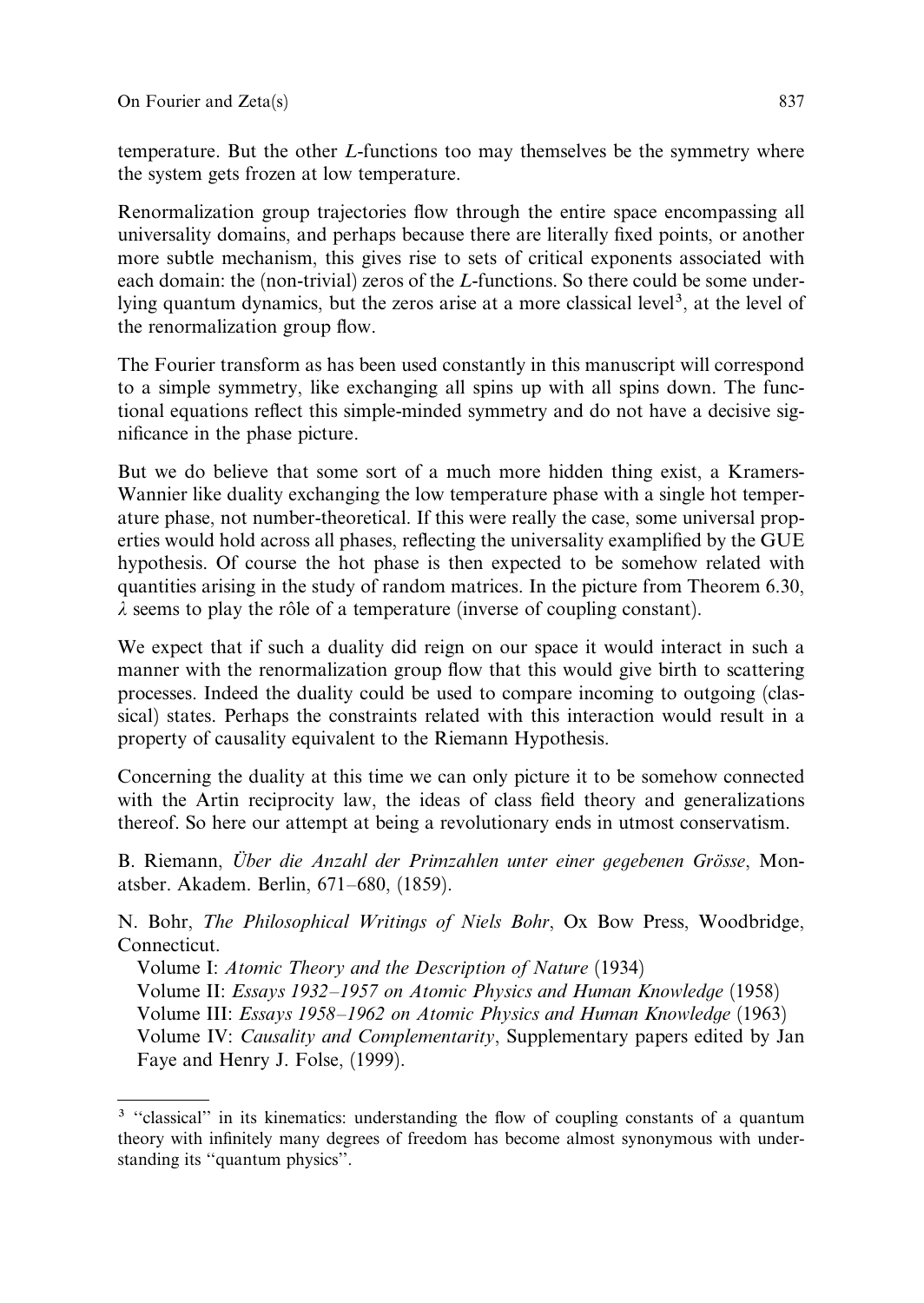K. G. Wilson, *The renormalization group and critical phenomena*, Rev. Mod. Phys. 55 (1983), 583–600.

### References

- [1] Báez-Duarte L.: A class of invariant unitary operators. Adv. in Math.  $144$  (1999), 1–12
- [2] Ba´ez-Duarte L.: A strengthening of the Nyman-Beurling criterion for the Riemann Hypothesis. Rendiconti Accademia dei Lincei, to appear
- [3] Báez-Duarte L., Balazard M., Landreau B. and Saias E.: Notes sur la fonction  $\zeta$  de Riemann 3. Adv. in Math. 149 (2000), 130–144
- [4] Balazard M., Saias E.: The Nyman-Beurling equivalent form for the Riemann hypothesis. Expo. Math. 18 (2000), 131–138
- [5] Beurling A.: On two problems concerning linear transformations in Hilbert space. Acta Mathematica 81 (1949), 239–255
- [6] Beurling A.: A closure problem related to the Riemann Zeta-function. Proc. Nat. Acad. Sci. 41 (1955), 312–314
- [7] de Branges L.: Self-reciprocal functions. J. Math. Anal. Appl. 9 (1964), 433–457
- [8] de Branges L.: Hilbert Spaces of Entire Functions. Prentice Hall, Englewood Cliffs 1968
- [9] de Branges L.: The Riemann hypothesis for Hilbert spaces of entire functions. Bull. Amer. Math. Soc. (N.S.) 15 (1986), 1–17
- [10] de Branges L.: The convergence of Euler products. J. Funct. Anal. 107 (1992), 122–210
- [11] de Branges L.: A conjecture which implies the Riemann hypothesis. J. Funct. Anal. 121 (1994), 117–184
- [12] Burnol J.-F.: The Explicit Formula and a propagator, 21 p. math/9809119 (1998) The Explicit Formula in simple terms, 25 p. math/9810169 (1998) Spectral analysis of the local conductor operator, 12 p. math/9811040 (1998) Spectral analysis of the local commutator operators, 16 p. math/9812012 (1998) The explicit formula and the conductor operator, 28p. math/9902080 (1999)
- [13] Burnol J.-F.: Sur les formules explicites I: analyse invariante. C. R. Acad. Sci. Paris 331 (2000), Série I, 423–428
- [14] Burnol J.-F.: Scattering on the p-adic field and a trace formula. Int. Math. Res. Not. 2000:2 (2000), 57–70
- [15] Burnol J.-F.: An adelic causality problem related to abelian L-functions. J. Number Theory 87 (2001), 253–269
- [16] Burnol J.-F.: Quaternionic gamma functions and their logarithmic derivatives as spectral functions. Math. Res. Lett. 8 (2001), 209–223
- [17] Burnol J.-F.: A note on Nyman's equivalent formulation for the Riemann Hypothesis. In: Algebraic Methods in Probability and Statistics (Viana M. & Richards D. eds) Contemp. Math. 287, 23–26, American Mathematical Society, Providence, RI 2001
- [18] Burnol J.-F.: A lower bound in an approximation problem involving the zeros of the Riemann zeta function. Adv. in Math. 170 (2002), 56–70
- [19] Burnol J.-F.: Sur certains espaces de Hilbert de fonctions entières, liés à la transformation de Fourier et aux fonctions L de Dirichlet et de Riemann. C. R. Acad. Sci. Paris 333 (2001), série I, 201-206
- [20] Burnol J.-F.: On an analytic estimate in the theory of the Riemann Zeta function and a Theorem of Báez-Duarte. math/0202166, February 2002
- [21] Burnol J.-F.: Two complete and minimal systems associated with the zeros of the Riemann zeta function. math/0203120, March 2002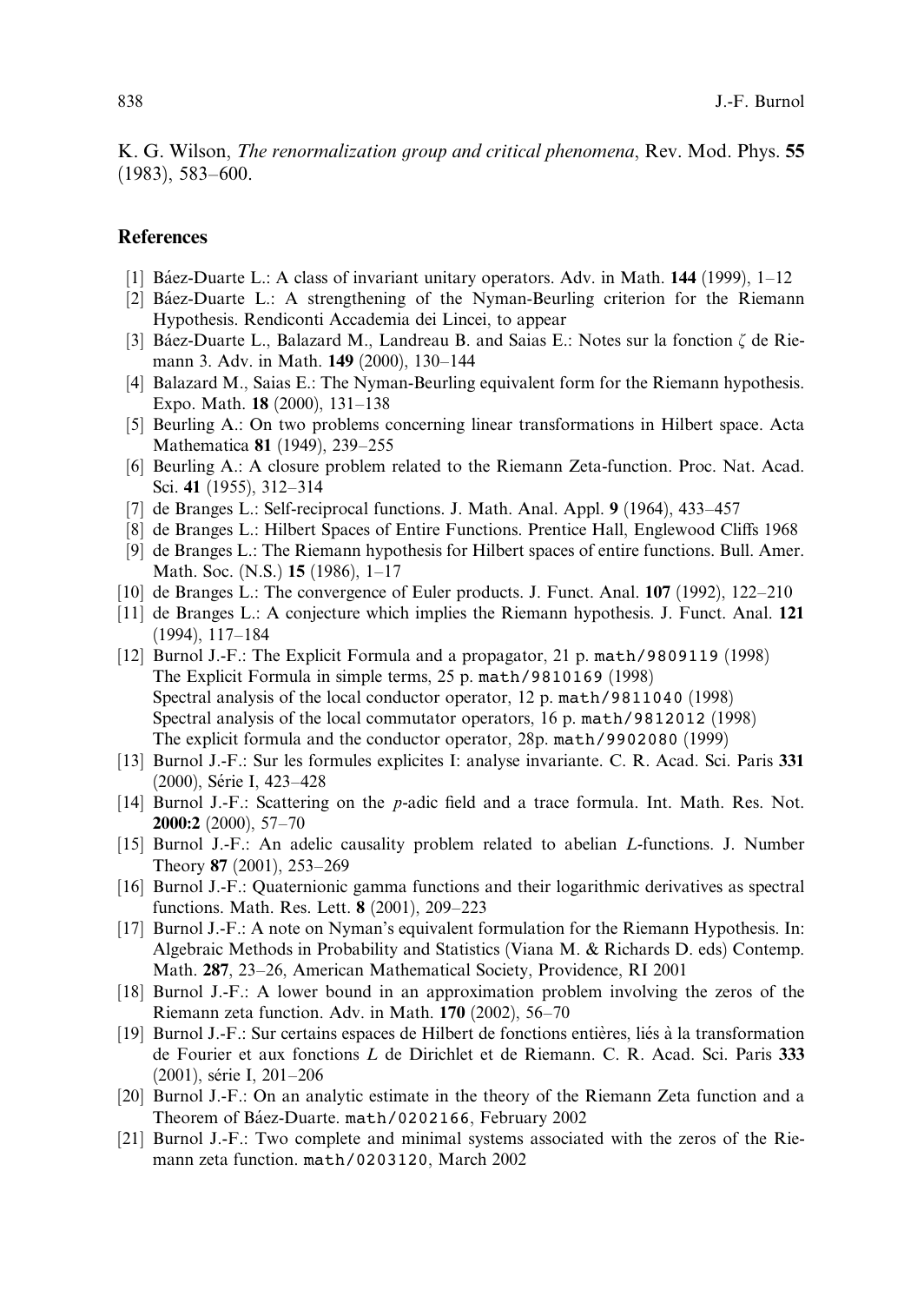- [22] Burnol J.-F.: Sur les ''Espaces de Sonine'' associe´s par de Branges a` la transformation de Fourier. C. R. Acad. Sci. Paris 335 (2002), série I, 689–692
- [23] Burnol J.-F.: Co-Poisson intertwining: distribution and function theoretic aspects; in preparation
- [24] Connes A.: Formule de trace en géométrie non-commutative et hypothèse de Riemann. C. R. Acad. Sci. Paris 323 (1996), Série I, 1231-1236
- [25] Connes A.: Trace formula in non-commutative Geometry and the zeros of the Riemann zeta function. Selecta Math. (N.S.) 5 (1999), 29–106
- [26] Conrey J. B., Li X.-J.: A note on some positivity conditions related to zeta and Lfunctions. Internat. Math. Res. Notices, 929–940
- [27] Davenport H.: Multiplicative number theory. Third edition. Revised and with a preface by Hugh L. Montgomery. Graduate Texts in Mathematics 74. Springer-Verlag, New York 2000
- [28] Dym H., McKean H. P.: Fourier Series and Integrals. Academic Press, 1972
- [29] Dym H., McKean H. P.: Gaussian processes, function theory, and the inverse spectral problem. Probability and Mathematical Statistics 31. Academic Press [Harcourt Brace Jovanovich, Publishers], New York-London 1976
- [30] Gel'fand I. M., Graev M. I., Piateskii-Shapiro I. I.: Representation Theory and Automorphic Functions. Saunders, Philadelphia 1969
- [31] Guinand A. P.: A summation formula in the theory of prime numbers. Proc. London Math. Soc. (2) 50 (1948), 107–119
- [32] Haran S.: Riesz potentials and explicit sums in arithmetic. Invent. Math. 101 (1990), 697–703
- [33] Krein M. G.: Theory of entire functions of exponential type (in Russian). Izv. Akad. Nauk. SSSR, Ser. Mat. 11 (1947), 309–326
- [34] Lax P.: Translation invariant subspaces. Acta Mathematica 101 (1959), 163–178
- [35] Lax P., Phillips R. S.: Scattering Theory (1st ed. 1967), Rev. Ed. Pure and Applied Mathematics 26. Academic Press, 1989
- [36] Montgomery H.: The pair correlation function of zeros of the zeta function. Analytic Number Theory (H. G. Diamond, ed.). Proc. Sympos. Pure Math. 24. Amer. Math. Soc. (1973), 181–193
- [37] Nyman B.: On the One-Dimensional Translation Group and Semi-Group in Certain Function Spaces. Thesis, University of Uppsala, 1950. 55 pp.
- [38] Odlyzko A. M.: The  $10^{20}$ th zero of the Riemann zeta function and 70 million of its neighbors. ATT Bell Laboratories preprint, 1989
- [39] Rovnyak V.: Self-reciprocal functions. Duke Math. J. 33 (1966), 363–378
- [40] Rovnyak J., Rovnyak V.: Self-reciprocal functions for the Hankel transformation of integer order. Duke Math. J. 34 (1967), 771–785
- [41] Rovnyak J., Rovnyak V.: Sonine spaces of entire functions. J. Math. Anal. Appl. 27 (1969), 68–100
- [42] Sonine N.: Recherches sur les fonctions cylindriques et le de´veloppement des fonctions continues en séries. Math. Ann.  $16$  (1880), 1–80
- [43] Tate J.: Fourier Analysis in Number Fields and Hecke's Zeta Function. Thesis, Princeton 1950. In: Algebraic Number Theory (Cassels J. W. S., Fröhlich A. eds.) Academic Press, 1967
- [44] Titchmarsh E. C.: Introduction to the Theory of Fourier Integrals. Clarendon Press, Oxford, 2nd ed. 1948
- [45] Titchmarsh E. C.: The Theory of the Riemann-Zeta Function, 2nd ed. Edited and with a preface by D. R. Heath-Brown. Clarendon Press, Oxford 1986